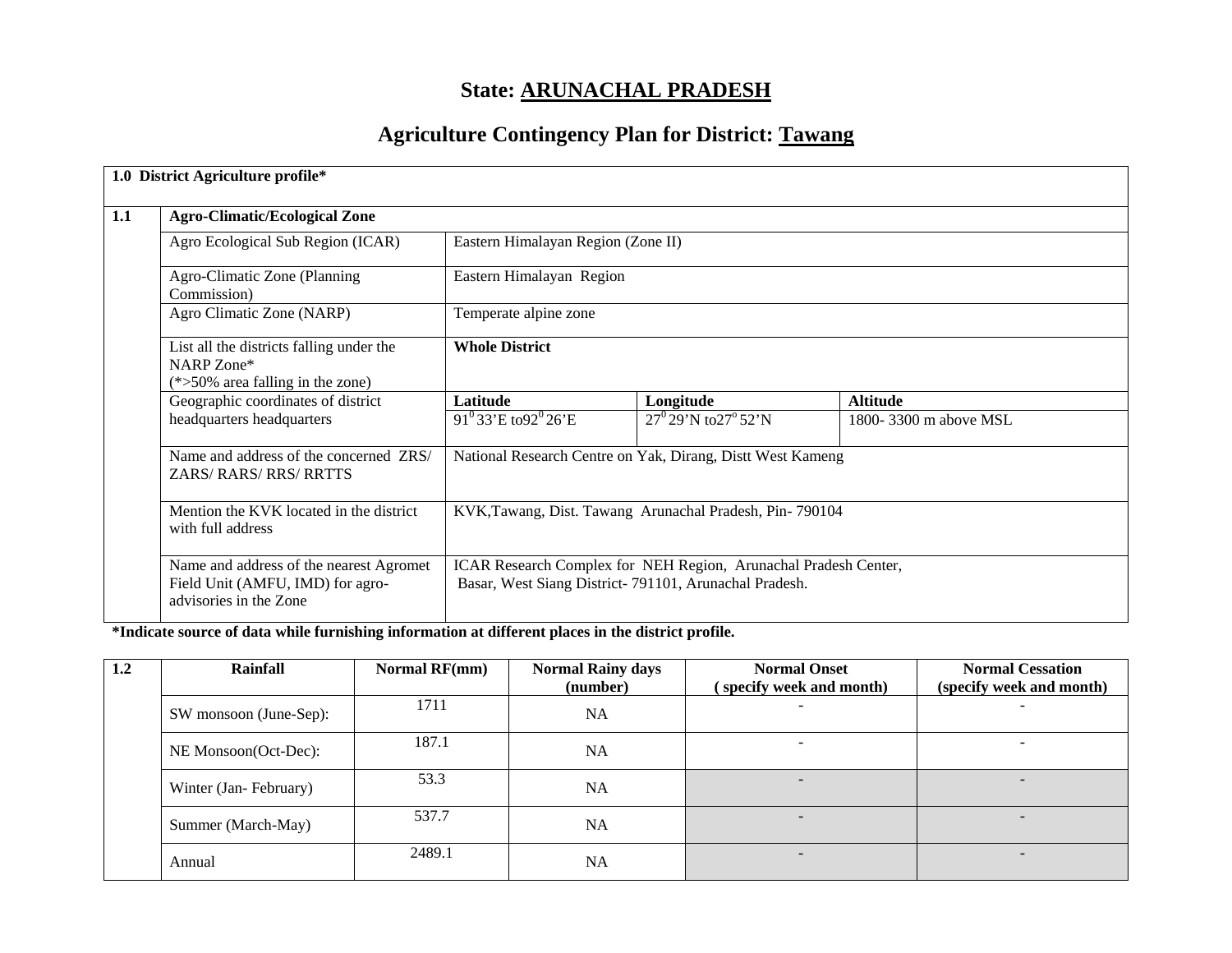| 1.3 | <b>Land use</b>  | Geographical | <b>Cultivable</b> | Forest                   | <b>Land under</b> | Permanent       | <b>Cultivable</b> | Land   | <b>Barren</b> and | Current | Other   |
|-----|------------------|--------------|-------------------|--------------------------|-------------------|-----------------|-------------------|--------|-------------------|---------|---------|
|     | pattern of the   | Area         | area              | area                     | non-              | <i>pastures</i> | wasteland         | under  | uncultivable      | fallows | fallows |
|     | district (latest |              |                   |                          | agricultural      |                 |                   | Misc.  | land              |         |         |
|     | statistics)      |              |                   |                          | use               |                 |                   | tree   |                   |         |         |
|     |                  |              | $\ast$            |                          |                   |                 |                   | crops  |                   |         |         |
|     |                  |              |                   |                          |                   |                 |                   | and    |                   |         |         |
|     |                  |              |                   |                          |                   |                 |                   | groves |                   |         |         |
|     | Area ('000 ha)   | 217.2        | 10.58             | $\overline{\phantom{0}}$ | 0.60              | 0.39            | 3.3               | .58    | 0.73              | 1.05    | 1.33    |

# Census of India 2011, Ministry of Home Affairs, Govt. of India

**\***FST: Forest Survey of India, Ministry of Environment, Forest climate change-2011

2011-12 Directorate of Economics and Statistics, Ministry of Agriculture, Govt. of India

| 1.4 | Major Soils (common names like red<br>sandy loam deep soils (etc.,)* | Area $(900 \text{ ha})$ ** | Percent (%) of total geographical area |
|-----|----------------------------------------------------------------------|----------------------------|----------------------------------------|
|     | Acidic soil                                                          | NA                         | $\overline{\phantom{0}}$               |
|     | Sandy soil                                                           | NA                         |                                        |
|     | Alkaline soil                                                        | NA                         | $\overline{\phantom{a}}$               |
|     | Others (specify):                                                    |                            |                                        |

\* mention colour, depth and texture (heavy, light, sandy, loamy, clayey etc) and give vernacular name, if any, in brackets (data source: Soil Resource Maps of NBSS & LUP); \*\* Pl. give the details of the major soils occupying more than 5% of total geographical area. Degree of soil acidity (pH) may also be indicated

| 1.5 | <b>Agricultural land use</b>                                                                     | Area $('000 ha)$ | Cropping intensity % |  |  |  |  |
|-----|--------------------------------------------------------------------------------------------------|------------------|----------------------|--|--|--|--|
|     | Net sown area                                                                                    | 3.33 ha          |                      |  |  |  |  |
|     | Area sown more than once                                                                         | 1.71 ha          | 151.4                |  |  |  |  |
|     | Gross cropped area                                                                               | 5.04 ha          |                      |  |  |  |  |
|     | 2011-12 states, Directorate of Economics and Statistics, Ministry of Agriculture, Govt. of India |                  |                      |  |  |  |  |

| 1.6 | <b>Irrigation</b>            | Area ('000 ha) |                |                                    |  |  |  |
|-----|------------------------------|----------------|----------------|------------------------------------|--|--|--|
|     | Net irrigated area           | 0.58           |                |                                    |  |  |  |
|     | Gross irrigated area         | 0.84           |                |                                    |  |  |  |
|     | Rainfed area                 | 3.05           |                |                                    |  |  |  |
|     | <b>Sources of Irrigation</b> | Number         | Area ('000 ha) | Percentage of total irrigated area |  |  |  |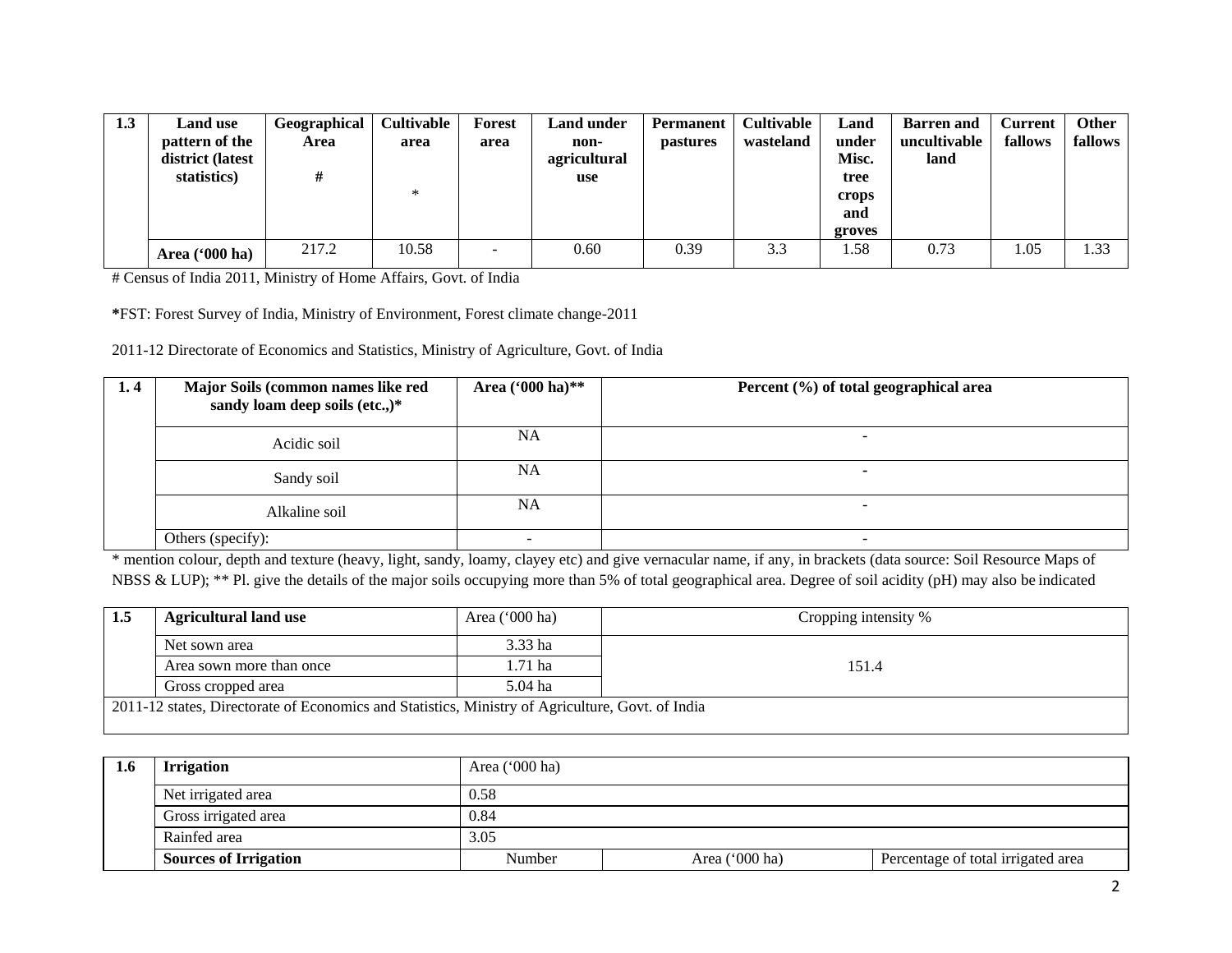| canal                                                                                                      | 113                       | 3015                     | Area may be indicated                                                                             |
|------------------------------------------------------------------------------------------------------------|---------------------------|--------------------------|---------------------------------------------------------------------------------------------------|
| Tanks                                                                                                      | Nil                       |                          |                                                                                                   |
| Open wells                                                                                                 | <b>Nil</b>                |                          |                                                                                                   |
| Bore wells                                                                                                 | Nil                       |                          |                                                                                                   |
| Lift irrigation schemes                                                                                    | Nil                       |                          |                                                                                                   |
| Micro-irrigation                                                                                           | Nil                       |                          |                                                                                                   |
| Other sources (Spring water well)                                                                          | Nil                       |                          |                                                                                                   |
| <b>Total Irrigated Area</b>                                                                                | 0.84                      |                          |                                                                                                   |
| Pump sets                                                                                                  |                           |                          |                                                                                                   |
| No. of Tractors                                                                                            | $\overline{\phantom{a}}$  |                          |                                                                                                   |
| Groundwater availability and use* (Data<br>source: State/Central Ground water<br><b>Department /Board)</b> | No. of blocks/<br>Tehsils | $(\%)$ area              | Quality of water (specify the problem<br>such as high levels of arsenic,<br>fluoride, saline etc) |
| Over exploited                                                                                             | <b>NA</b>                 | $\overline{\phantom{a}}$ |                                                                                                   |
| Critical                                                                                                   | <b>NA</b>                 | $\overline{\phantom{a}}$ |                                                                                                   |
| Semi-critical                                                                                              | <b>NA</b>                 |                          |                                                                                                   |
|                                                                                                            |                           |                          |                                                                                                   |
| Safe                                                                                                       | <b>NA</b>                 | $\overline{\phantom{a}}$ |                                                                                                   |
| Wastewater availability and use                                                                            | <b>NA</b>                 |                          |                                                                                                   |
| Ground water quality                                                                                       | $\sim$                    |                          |                                                                                                   |
| *over-exploited: groundwater utilization > 100%; critical: 90-100%; semi-critical: 70-90%; safe: <70%      |                           |                          |                                                                                                   |

# **Statistical Hand Book of Tawang Dist. 2011-12, Published by – Economics and Statistics Branch, Office of the DC, Tawang dist., Tawang, Arunachal Pradesh.**

| 1.6. a. | <b>Fertilizer and Pesticides use</b> | Type                                 | Total quantity (tonnes) |
|---------|--------------------------------------|--------------------------------------|-------------------------|
|         | Fertilizers*                         | Urea                                 | <b>NA</b>               |
|         |                                      | <b>DAP</b>                           | <b>NA</b>               |
|         |                                      | Potash                               | <b>NA</b>               |
|         |                                      | <b>SSP</b>                           | <b>NA</b>               |
|         |                                      | Other straight fertilizers (specify) |                         |
|         |                                      | Other complex fertilizers (specify)  |                         |
| 2       | Pesticides*                          | Insecticides/Fungicides              | 0.185                   |
|         |                                      | Bio pesticide                        | 0.300                   |
|         |                                      |                                      |                         |
|         |                                      |                                      |                         |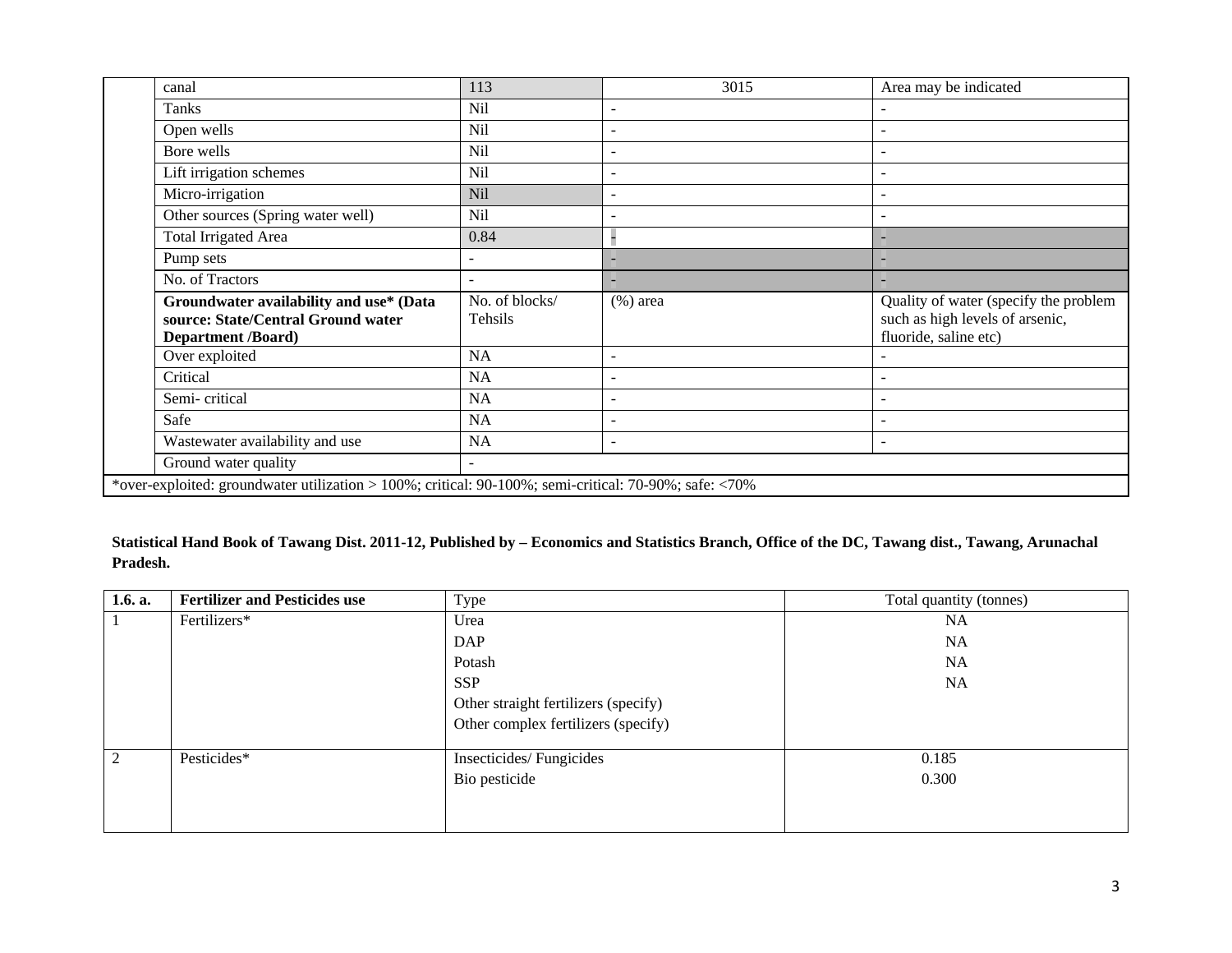| <b>S.No.</b>        | Major field crops                         |                  |                 |              | Area ('000 ha)           |                  |                |                          |                       |  |
|---------------------|-------------------------------------------|------------------|-----------------|--------------|--------------------------|------------------|----------------|--------------------------|-----------------------|--|
|                     | cultivated                                |                  | <b>Kharif</b>   |              |                          | Rabi             |                |                          |                       |  |
|                     |                                           | <b>Irrigated</b> | <b>Rainfed</b>  | <b>Total</b> | <b>Irrigated</b>         | <b>Rainfed</b>   | <b>Total</b>   | <b>Summer</b>            | <b>Grand</b><br>total |  |
| 1                   | Paddy                                     | 0.575            | 0.185           | 0.760        | $\blacksquare$           | $\blacksquare$   | $\blacksquare$ | $\blacksquare$           | 0.760                 |  |
| $\sqrt{2}$          | Maize                                     | $\omega$         | 0.695           | 0.695        | $\overline{\phantom{a}}$ | $\blacksquare$   | $\blacksquare$ | $\blacksquare$           | 0.695                 |  |
| 3                   | Millet                                    | $\blacksquare$   | 1.000           | 1.000        | $\blacksquare$           | $\blacksquare$   | $\blacksquare$ | $\blacksquare$           | 1.000                 |  |
| $\overline{4}$      | Wheat                                     | $\blacksquare$   | 0.860           | 0.860        | $\blacksquare$           |                  |                | $\sim$                   | 0.860                 |  |
| $\overline{5}$      | Barley                                    | $\blacksquare$   | 0.205           | 0.205        | $\equiv$                 | $\blacksquare$   | $\blacksquare$ | $\blacksquare$           | 0.860                 |  |
| 6                   | <b>Buckwheat</b>                          | $\blacksquare$   | 0.090           | 0.090        | $\overline{\phantom{a}}$ |                  | $\overline{a}$ | $\overline{\phantom{a}}$ | 0.090                 |  |
| $\overline{7}$      | Local pulse                               | $\blacksquare$   | 0.152           | 0.152        | $\blacksquare$           | $\blacksquare$   | $\blacksquare$ | $\blacksquare$           | 0.152                 |  |
| $\,8\,$             | Oilseed                                   | $\omega$         | 0.155           | 0.155        | $\equiv$                 |                  |                | $\equiv$                 | 0.155                 |  |
| S.No.               | Horticulture crops -                      |                  |                 |              | Area ('000 ha)           |                  |                |                          |                       |  |
|                     | <b>Fruits</b>                             |                  | <b>Total</b>    |              |                          | <b>Irrigated</b> |                | <b>Rainfed</b>           |                       |  |
| $\mathbf{1}$        | Apple                                     | 1.6              |                 |              |                          | $\overline{a}$   |                | 1.6                      |                       |  |
| $\overline{2}$      | Kiwi                                      | 0.75             |                 |              |                          | $\overline{a}$   |                | 0.75                     |                       |  |
| 3                   | Pear/Peach/plum                           | 0.09             |                 |              |                          | $\blacksquare$   |                |                          | 0.09                  |  |
| $\overline{4}$      | walnut                                    | 0.55             |                 |              |                          | $\equiv$         |                |                          | 0.55                  |  |
| 5                   | Guava                                     | 0.003            |                 |              |                          |                  |                |                          | 0.003                 |  |
|                     | Horticulture crops -<br><b>Vegetables</b> |                  | <b>Total</b>    |              |                          | <b>Irrigated</b> |                | <b>Rainfed</b>           |                       |  |
| 1                   | Garlic                                    |                  | 0.015           |              |                          | $\overline{a}$   |                | 0.015                    |                       |  |
| $\overline{2}$      | Potato                                    |                  | 0.455           |              |                          | $\blacksquare$   |                | 0.455                    |                       |  |
| 3                   | Ginger                                    |                  | 0.026           |              |                          | $\blacksquare$   |                | 0.026                    |                       |  |
| $\overline{4}$      | Chilli                                    |                  | 0.070           |              |                          | $\blacksquare$   |                | 0.070                    |                       |  |
| 5                   | Turmeric                                  |                  | 0.014           |              |                          | $\blacksquare$   |                | 0.014                    |                       |  |
| 6                   | Others (specify)                          |                  | 0.008           |              |                          |                  |                | 0.008                    |                       |  |
|                     | <b>Medicinal and</b>                      |                  | <b>Total</b>    |              |                          | <b>Irrigated</b> |                | <b>Rainfed</b>           |                       |  |
|                     | <b>Aromatic crops</b>                     |                  |                 |              |                          |                  |                |                          |                       |  |
| $\mathbf{1}$        | <b>NA</b>                                 |                  | NA              |              |                          | <b>NA</b>        |                | NA                       |                       |  |
| Others<br>(specify) |                                           |                  | ÷.              |              |                          | $\blacksquare$   |                |                          | ä,                    |  |
|                     | <b>Plantation crops</b>                   |                  | <b>Total</b>    |              |                          | <b>Irrigated</b> |                | <b>Rainfed</b>           |                       |  |
| 1                   | NA                                        |                  | $\overline{NA}$ |              |                          | <b>NA</b>        |                | NA                       |                       |  |
| Others              | Eg., industrial                           |                  |                 |              |                          |                  |                |                          |                       |  |
| (Specify)           | pulpwood crops etc.                       |                  |                 |              |                          |                  |                |                          |                       |  |
|                     | <b>Fodder crops</b>                       |                  | <b>Total</b>    |              |                          | <b>Irrigated</b> |                | <b>Rainfed</b>           |                       |  |
| 1                   | NA                                        |                  | $\rm NA$        |              |                          | <b>NA</b>        |                | <b>NA</b>                |                       |  |
| Others<br>(Specify) |                                           |                  | $\blacksquare$  |              |                          | $\blacksquare$   |                | ä,                       |                       |  |

# **1.7 Area under major field crops & horticulture (as per latest figures) (Specify year 2013-2014)**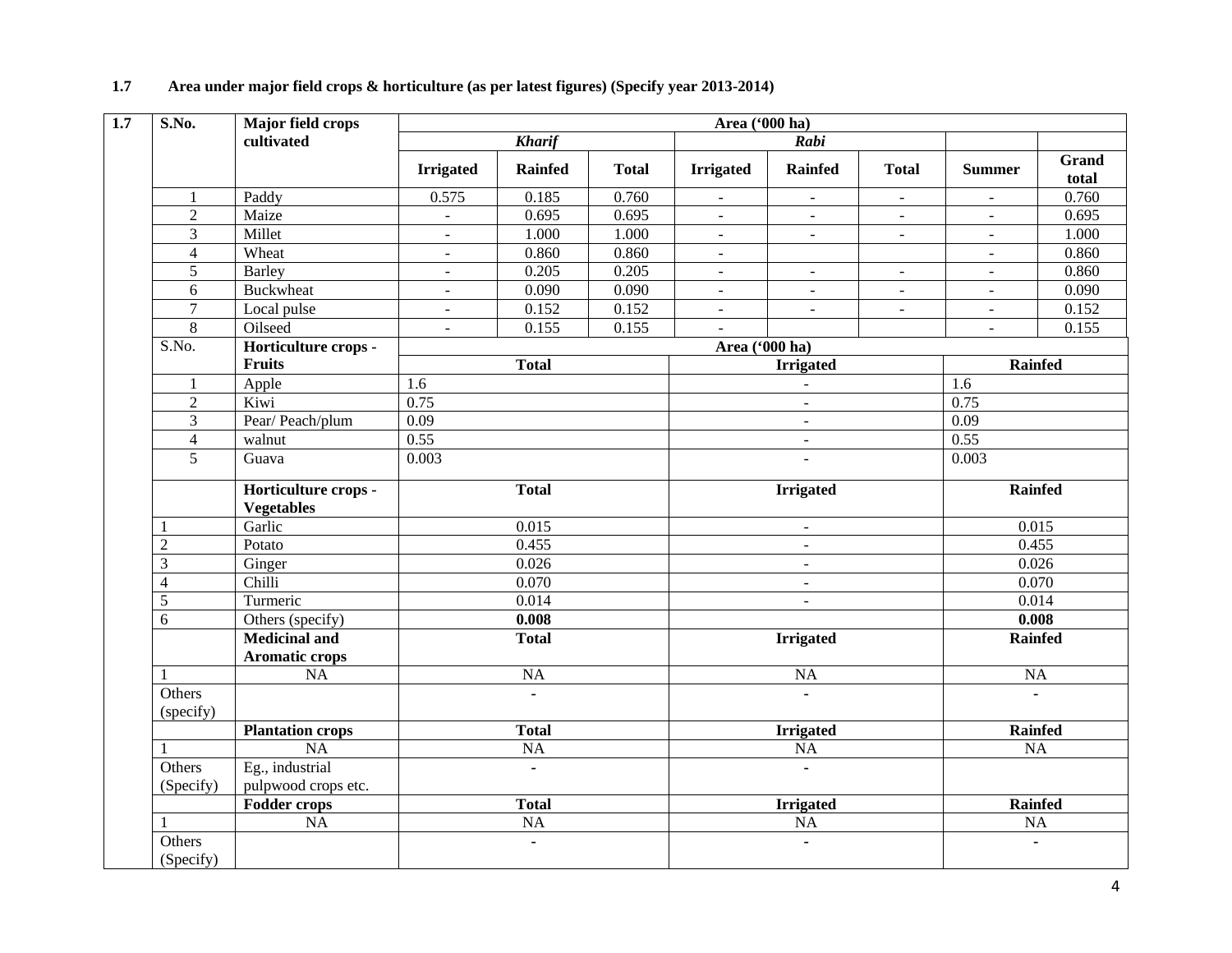| Total fodder crop area |  |  |
|------------------------|--|--|
| Grazing land, reserve  |  |  |
| areas etc              |  |  |
| Availability of        |  |  |
| unconventional         |  |  |
| feeds/by products eg., |  |  |
| breweries waste, food  |  |  |
| processing, fermented  |  |  |
| feeds bamboo shoots,   |  |  |
| fish etc               |  |  |
| Sericulture etc        |  |  |
| Other agro enterprises |  |  |
| (mushroom cultivation  |  |  |
| etc specify)           |  |  |
| Others (specify)       |  |  |

| 1.8 | <b>Livestock</b> $(18th$ Quinquennial Livestock Census 2007, Deptt. Of | <b>Male</b> ('000)       | Female ('000) | <b>Total ('000)</b>          |
|-----|------------------------------------------------------------------------|--------------------------|---------------|------------------------------|
|     | AH & Vety., Nirjuli, A.P.)                                             |                          |               |                              |
|     | Indigenous cattle                                                      | 6.36                     | 15.84         | 22.2.                        |
|     | Goat                                                                   | 2.41                     | 3.53          | 5.94                         |
|     | Sheep                                                                  | $\sim$                   | ۰             | 8.233                        |
|     | Pig                                                                    | 1.49                     | 1.22          | 2.70                         |
|     | Poultry                                                                | $\overline{\phantom{a}}$ |               | 9.191                        |
|     | Yak                                                                    | $\overline{\phantom{0}}$ |               | 4.258                        |
|     | Others (Horse, mule, donkey etc., specify)                             | $\overline{\phantom{a}}$ | ۰             | -                            |
|     | Commercial dairy farms (Number)                                        | -                        | -             | $\qquad \qquad \blacksquare$ |
|     | Data source : Live stock Census 2007                                   |                          |               |                              |
| 1.9 | <b>Poultry</b>                                                         | No. of farms             |               | Total No. of birds ('000)    |
|     | Commercial                                                             | $\sim$                   |               | $\overline{\phantom{a}}$     |
|     | Backyard                                                               | $\overline{\phantom{a}}$ |               | 9.21                         |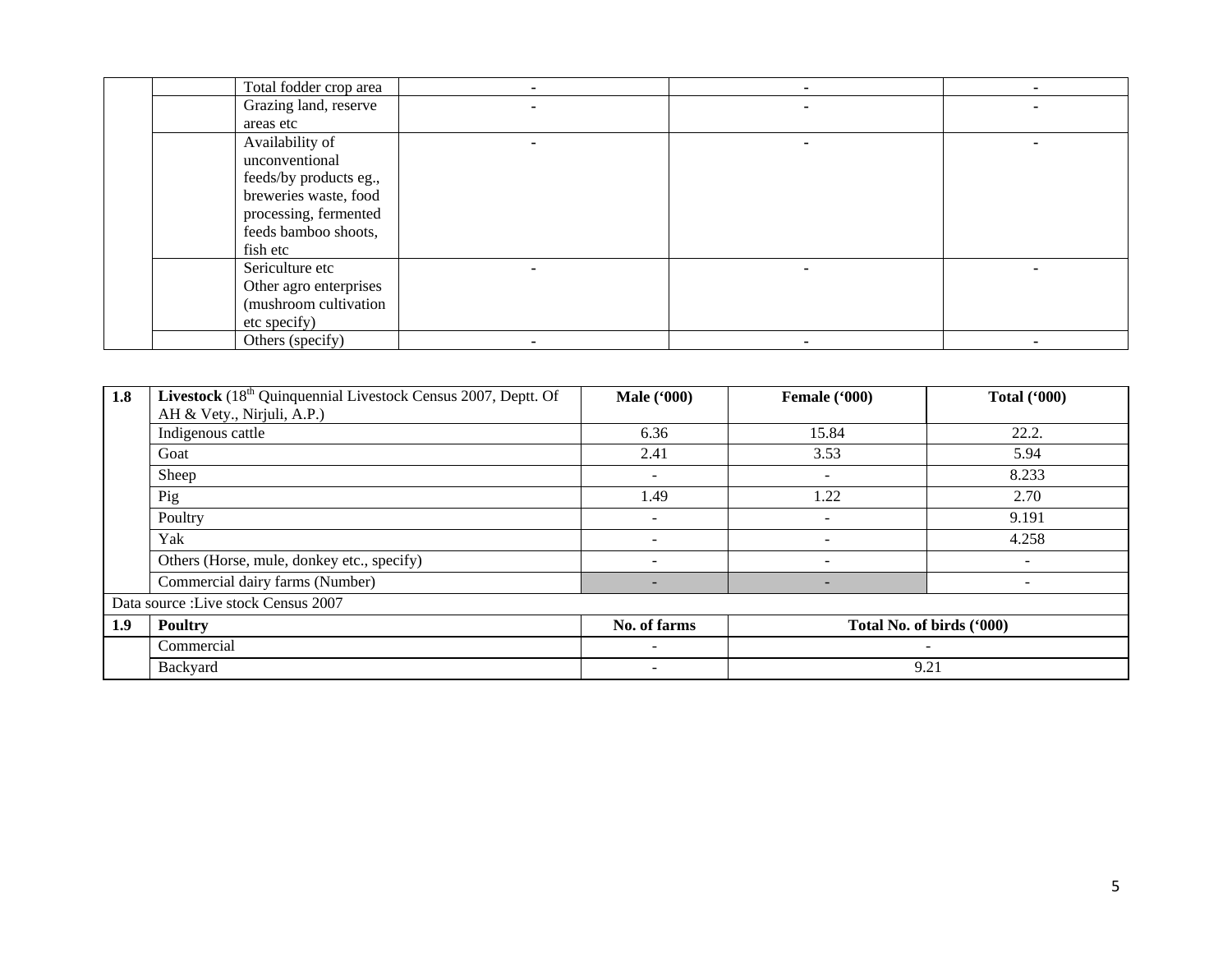| 1.10 | Fisheries (Data source: Fisheries Deptt.)           |                        |                |                          |                                          |                                                        |  |                                   |  |  |
|------|-----------------------------------------------------|------------------------|----------------|--------------------------|------------------------------------------|--------------------------------------------------------|--|-----------------------------------|--|--|
|      | A. Capture                                          |                        |                |                          |                                          |                                                        |  |                                   |  |  |
|      | i) Marine (Data Source: Fisheries Department)       | No. of fishermen       |                | <b>Boats</b>             |                                          | <b>Nets</b>                                            |  | <b>Storage</b><br>facilities (Ice |  |  |
|      |                                                     |                        | Mechanized     | Non-<br>mechanized       | Mechanized<br>(Trawl nets,<br>Gill nets) | Non-mechanized<br>(Shore Seines,<br>Stake & trap nets) |  | plants etc.)                      |  |  |
|      |                                                     | $\blacksquare$         | $\blacksquare$ | $\blacksquare$           | $\blacksquare$                           |                                                        |  |                                   |  |  |
|      | ii) Inland                                          | No. Farmer owned ponds |                | <b>No. of Reservoirs</b> |                                          | No. of village tanks                                   |  |                                   |  |  |
|      | (Data Source: Fisheries Department)                 | Nil                    |                | <b>Nil</b>               |                                          | $\blacksquare$                                         |  |                                   |  |  |
|      | <b>B.</b> Culture                                   |                        |                |                          |                                          |                                                        |  |                                   |  |  |
|      |                                                     |                        |                | Water Spread Area (ha)   |                                          | Yield (t/ha)                                           |  | Production ('000 tons)            |  |  |
|      | i) Brackish water                                   |                        |                |                          |                                          | $\blacksquare$                                         |  |                                   |  |  |
|      | ii) Fresh water (Data Source: Fisheries Department) |                        |                | 140.85 ha                |                                          | 0.153                                                  |  | 21.51                             |  |  |
|      | <b>Others (River/Stream)</b>                        |                        |                | $\overline{\phantom{a}}$ |                                          | $\overline{\phantom{a}}$                               |  | $\overline{\phantom{a}}$          |  |  |

# **1.11 Production and Productivity of major crops** (Average of last 5years 2009-10-2013-14)

| 1.11                                                              | Name of              |                          | <b>Kharif</b>            |                                                                           | Rabi                     | <b>Summer</b>            |                       |                          | <b>Total</b>                           | <b>Crop</b>              |
|-------------------------------------------------------------------|----------------------|--------------------------|--------------------------|---------------------------------------------------------------------------|--------------------------|--------------------------|-----------------------|--------------------------|----------------------------------------|--------------------------|
| crop                                                              | Productio<br>n(000t) | Productivity<br>(kg/ha)  | Production<br>(000 t)    | Productivity<br>(kg/ha)                                                   | Production<br>(000 t)    | Productivity<br>(kg/ha)  | Production<br>(000 t) | Productivity<br>(kg/ha)  | residue<br>as fodder<br>(000)<br>tons) |                          |
| Major Field crops (Crops to be identified based on total acreage) |                      |                          |                          |                                                                           |                          |                          |                       |                          |                                        |                          |
| Crop 1                                                            | Paddy                | 11.580                   | 1550                     | $\overline{\phantom{a}}$                                                  |                          |                          |                       | 11.580                   | 1550                                   |                          |
| Crop 2                                                            | Maize                | 6.9                      | 1006                     | $\overline{\phantom{a}}$                                                  | $\overline{\phantom{0}}$ | $\overline{\phantom{a}}$ |                       | 6.9                      | 1006                                   |                          |
| Crop 3                                                            | Millet               | 1.0                      | 1000                     | $\overline{\phantom{a}}$                                                  | $\overline{\phantom{0}}$ | $\overline{\phantom{a}}$ |                       | 1.0                      | 1000                                   |                          |
| Crop 4                                                            | Pulse                | 1.2                      | 810                      | $\blacksquare$                                                            |                          |                          |                       | 1.2                      | 810                                    |                          |
| Crop 5                                                            | Oil seed             | 1.35                     | 870                      | $\overline{\phantom{a}}$                                                  |                          | $\overline{\phantom{a}}$ |                       | 1.35                     | 870                                    |                          |
| Others                                                            |                      | $\overline{\phantom{0}}$ | $\overline{\phantom{0}}$ | $\blacksquare$                                                            |                          | $\overline{\phantom{0}}$ |                       | $\overline{\phantom{0}}$ | $\sim$                                 |                          |
|                                                                   |                      |                          |                          | Major Horticultural crops (Crops to be identified based on total acreage) |                          |                          |                       |                          |                                        |                          |
| Crop 1                                                            | Vegetable            | 2.1                      | 42500                    | $\overline{\phantom{0}}$                                                  |                          | $\overline{\phantom{0}}$ |                       | 2.1                      | 42500                                  | $\overline{\phantom{0}}$ |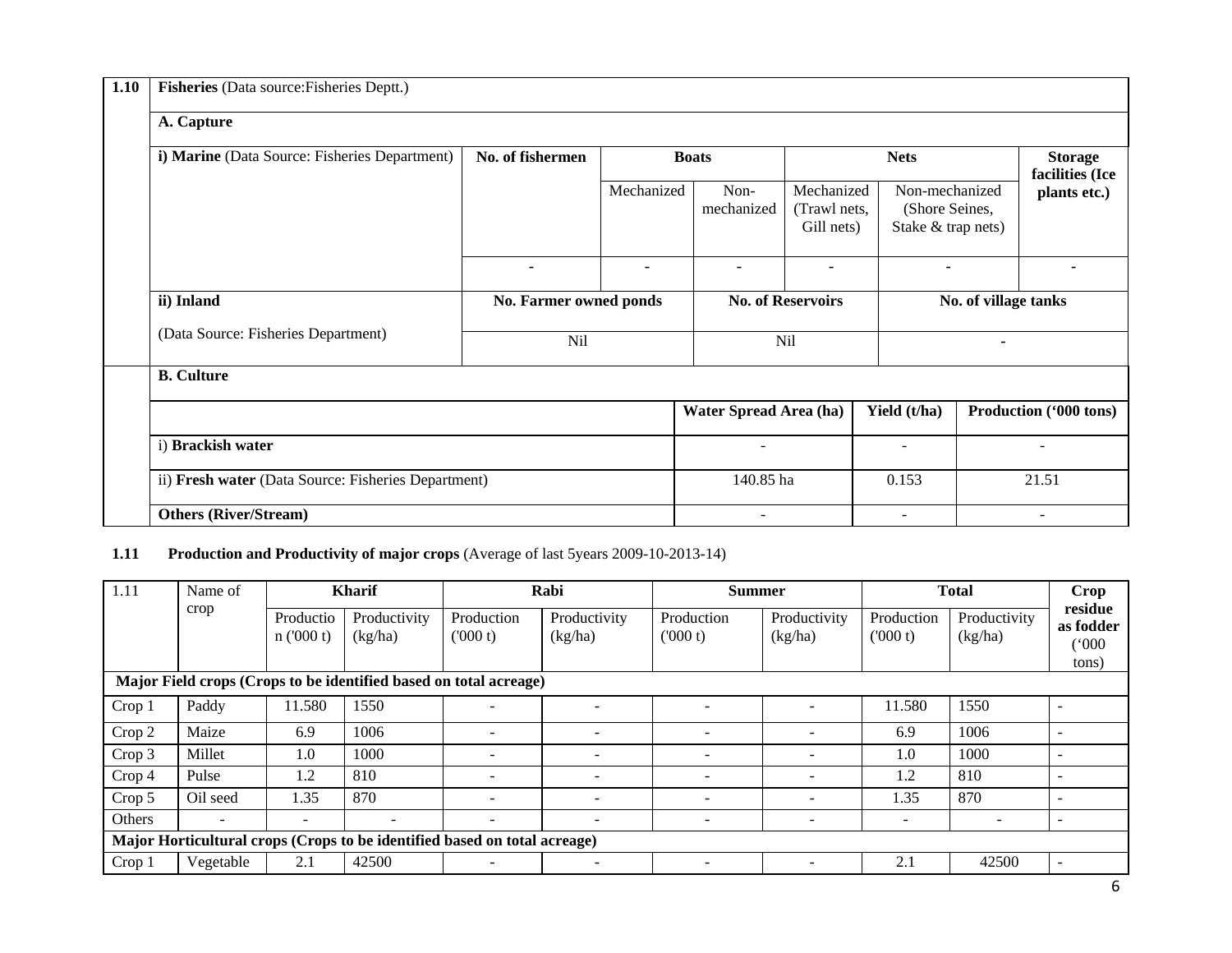| 1.12 | Sowing window for 5<br>major field crops<br>(start and end of normal<br>sowing period) | Crop 1: Rice             | 2: Maize                 | 3: Potato | 4: Millet | 5: Pulses |
|------|----------------------------------------------------------------------------------------|--------------------------|--------------------------|-----------|-----------|-----------|
|      | Kharif-Rainfed                                                                         | April-May                | May-June                 |           | May-June  | June-July |
|      | Kharif-Irrigated                                                                       |                          | $\overline{\phantom{0}}$ |           |           |           |
|      | Rabi-Rainfed                                                                           |                          |                          | Nov-Dec   |           | Oct-Nov   |
|      | Rabi-Irrigated                                                                         |                          |                          |           |           |           |
|      | Summer-irrigated                                                                       |                          |                          |           |           |           |
|      | Summer-rainfed                                                                         | $\overline{\phantom{0}}$ | $\overline{\phantom{0}}$ |           | -         |           |

| 1.13 | What is the major contingency the district is prone to? (Tick mark) | Regular* | Occasional    | <b>None</b> |
|------|---------------------------------------------------------------------|----------|---------------|-------------|
|      | Drought                                                             |          | $\sqrt{}$     |             |
|      | Flood                                                               |          |               | $\sqrt{}$   |
|      | Cyclone                                                             |          |               | $\sqrt{ }$  |
|      | Hail storm                                                          |          | $\sqrt{}$     |             |
|      | Heat wave                                                           |          |               | $\sqrt{ }$  |
|      | Cold wave                                                           |          |               | $\sqrt{ }$  |
|      | Frost                                                               |          | $\sqrt{}$     |             |
|      | Sea water intrusion                                                 |          |               | $\sqrt{ }$  |
|      | Snowfall                                                            |          | V             |             |
|      | Landslides                                                          |          | $\sqrt{}$     |             |
|      | Earthquake                                                          |          | $\mathcal{L}$ |             |
|      | Pests and disease outbreak (specify)                                |          | $\sqrt{ }$    |             |
|      | Others (like fog, cloud bursting etc.)                              |          |               |             |

\*When contingency occurs in six out of 10 years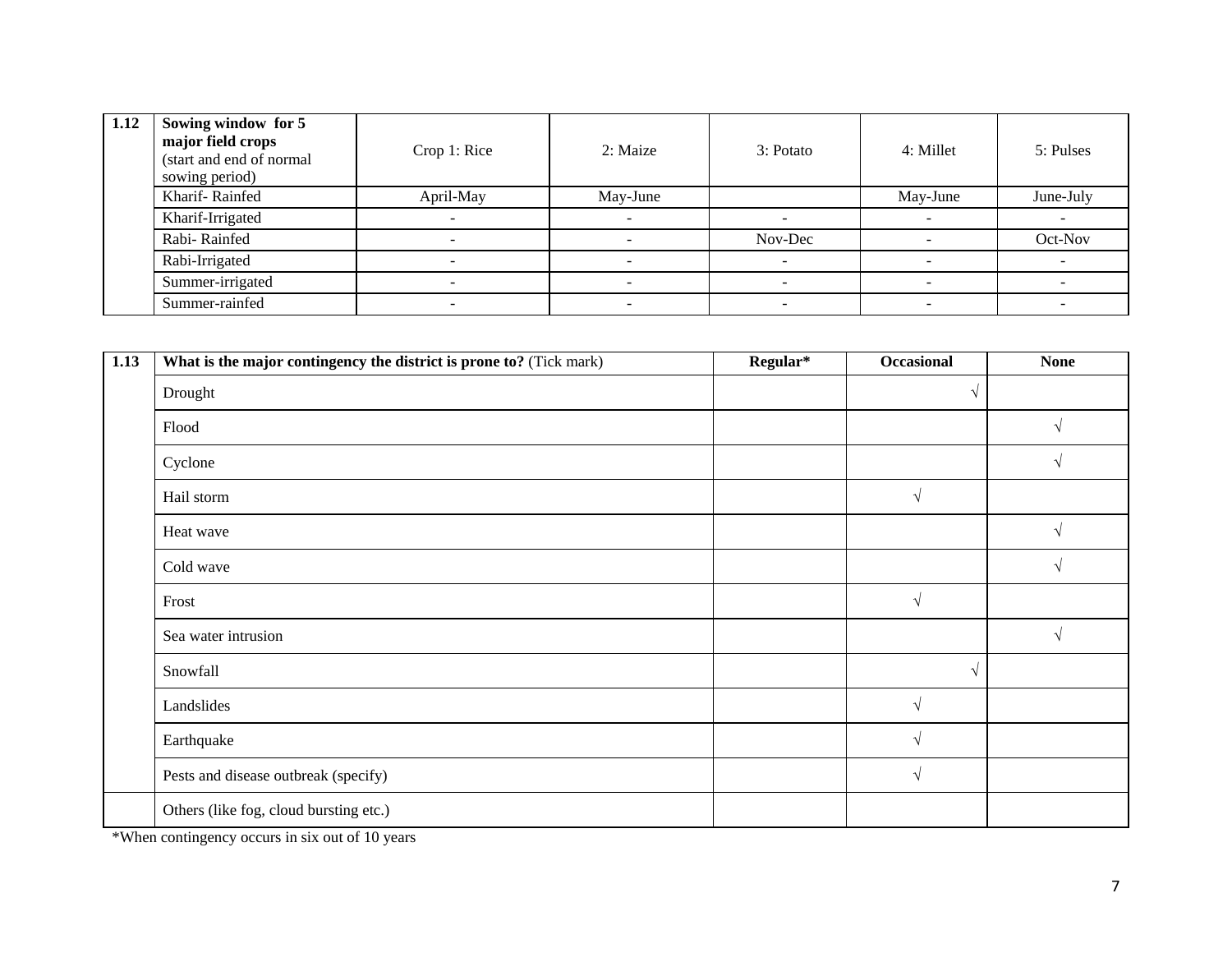#### Pest and disease outbreak: **Agriculture: -** Gundhi bug in upland rice, Stem borer of rice and maize etc.

| 1.14 | <b>Include Digital maps of</b> | Location map of district within Annexure I | Enclosed: Yes |
|------|--------------------------------|--------------------------------------------|---------------|
|      | the district for               |                                            |               |
|      |                                | Mean Annual Rainfall Annexure-2            | Enclosed: Yes |
|      |                                | Soil Map                                   | Enclosed: No  |
|      |                                |                                            |               |

#### **Veterinary:** FMD, swine fever, Ranikhet disease etc.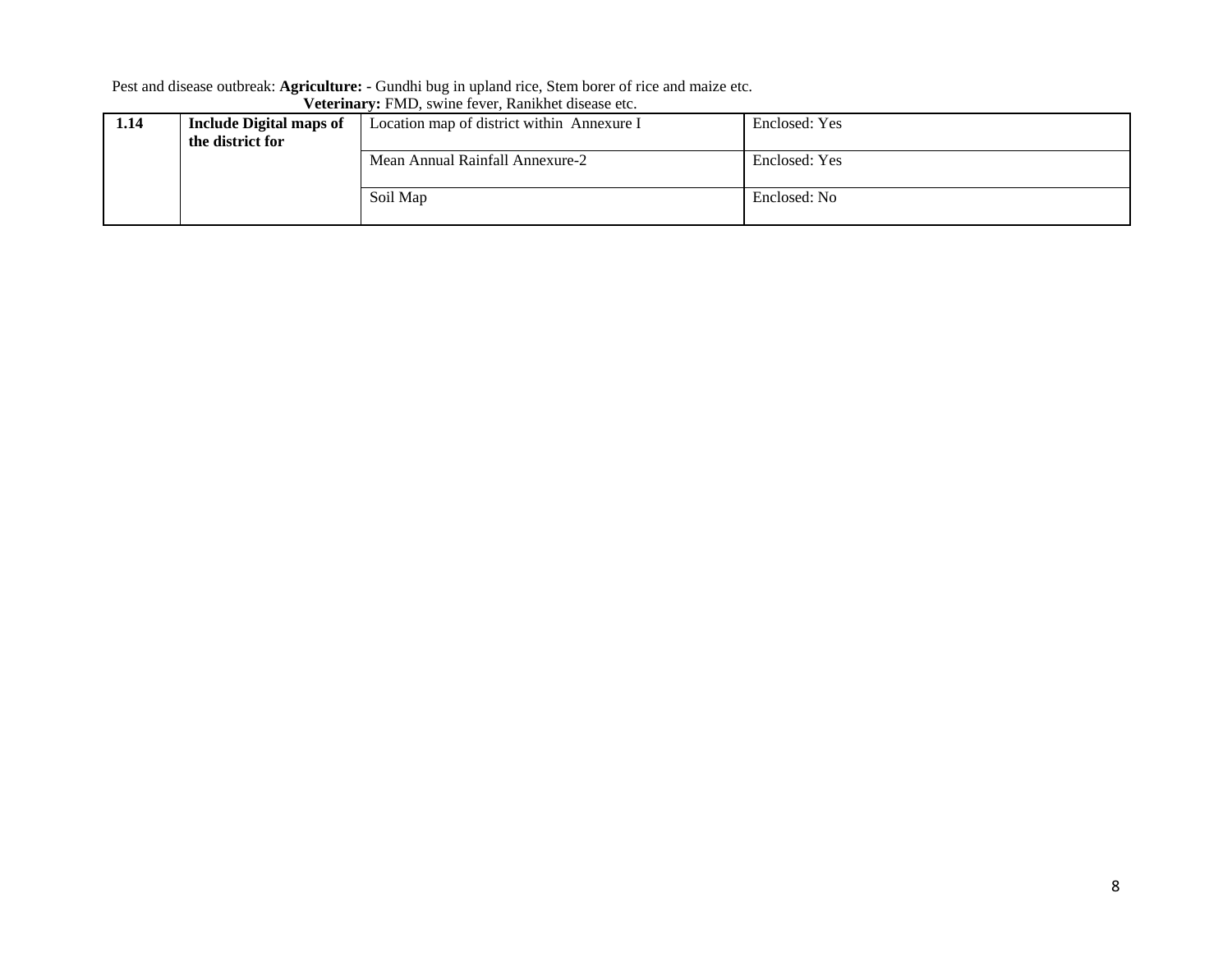

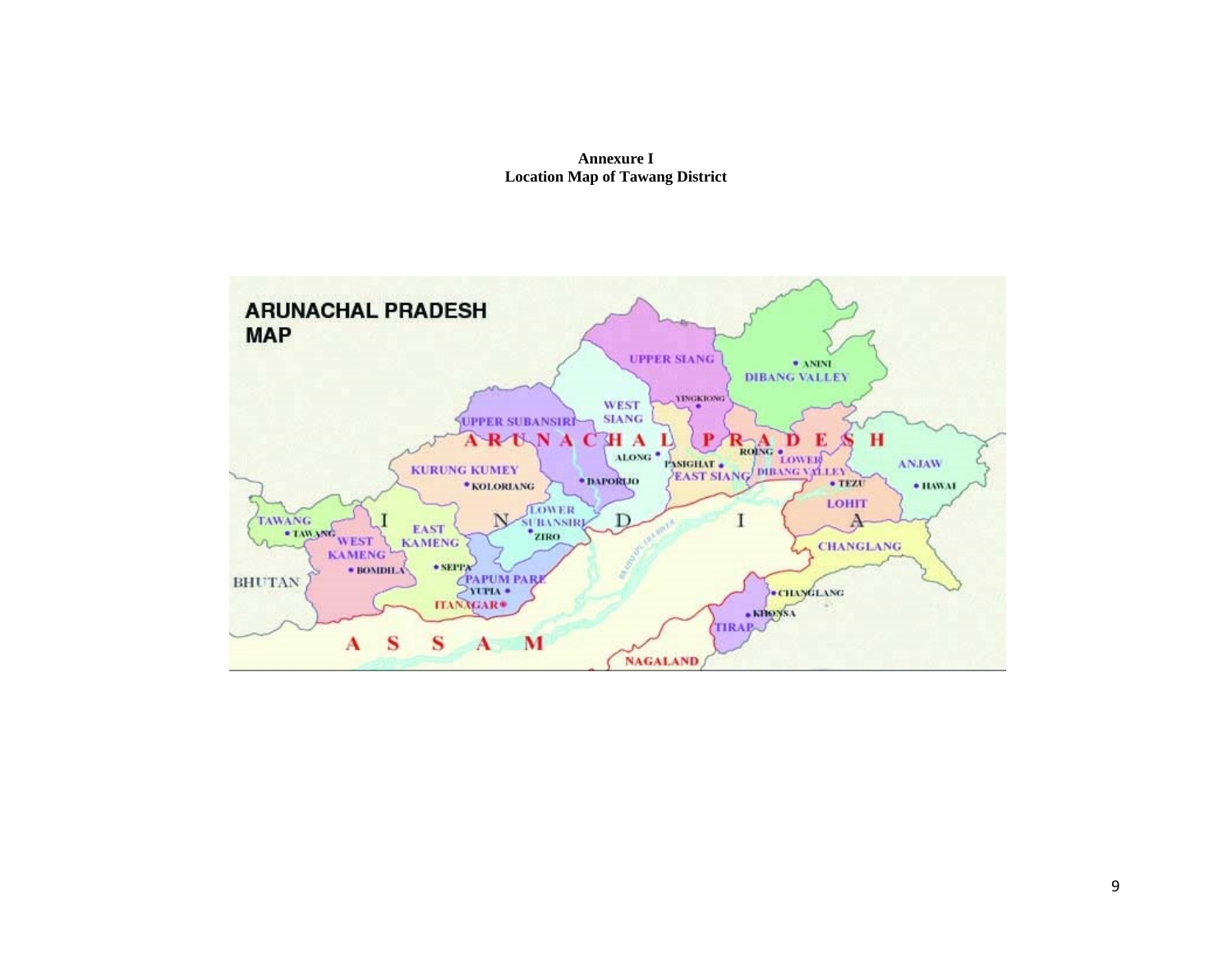

# **Annexure-2: MEAN ANNUAL RAINFALL OF TAWANG DISTRICT**

Fig. Average Rainfall map of Tawang - District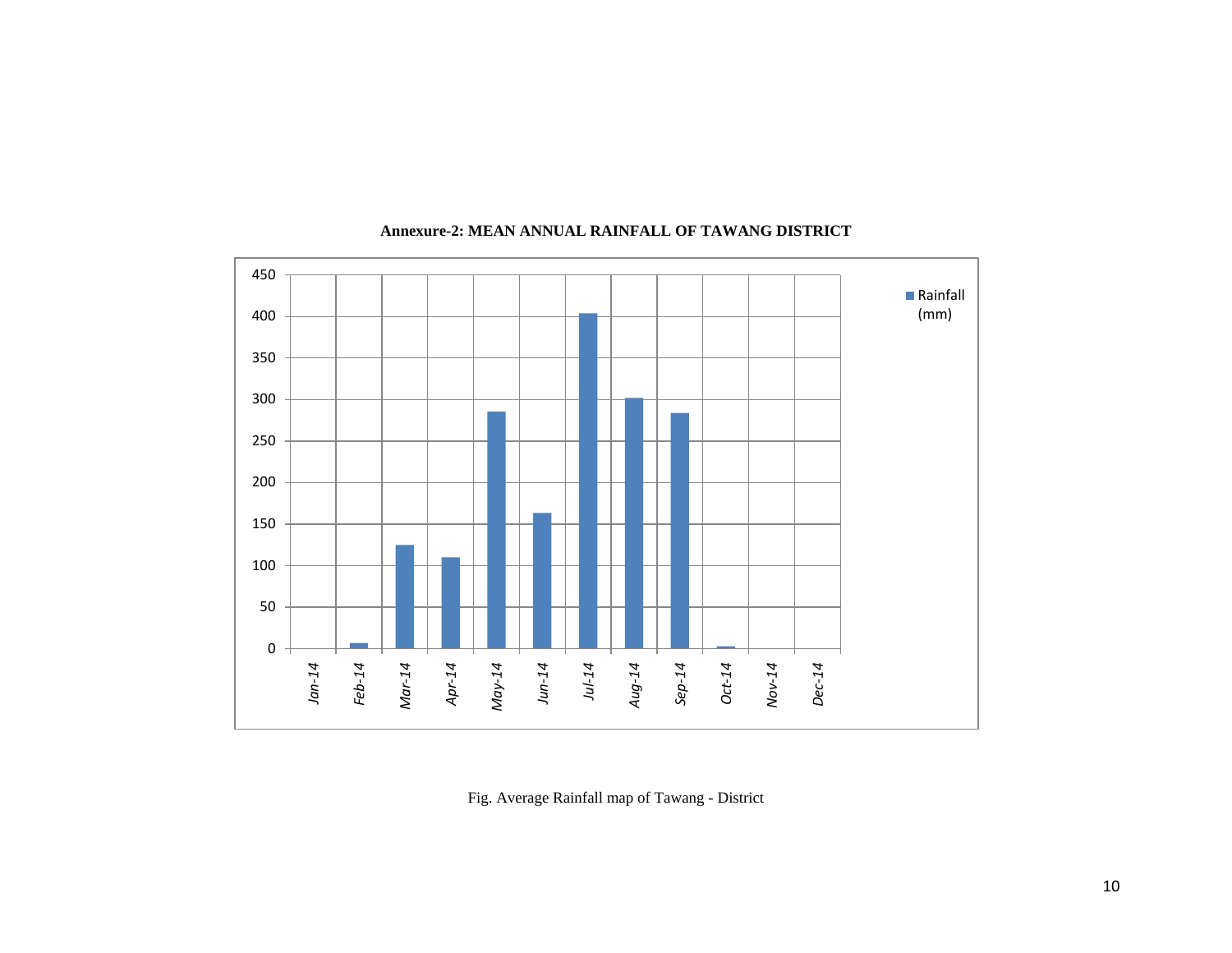# **2.1 Drought (Rainfed situation)**

**A. Drought-Pre-Monsoon (Last week of March to First week of April) Normal**

| <b>Condition</b>                                        |                                                                             |                        |                                                                                                                    | <b>Suggested Contingency measures</b>                                                                                                                                                                                                                                      |                                                     |
|---------------------------------------------------------|-----------------------------------------------------------------------------|------------------------|--------------------------------------------------------------------------------------------------------------------|----------------------------------------------------------------------------------------------------------------------------------------------------------------------------------------------------------------------------------------------------------------------------|-----------------------------------------------------|
| <b>Early season drought</b>                             | <b>Major Farming situation</b>                                              | Normal Crop/           | Change in crop                                                                                                     | <b>Agronomic measures</b>                                                                                                                                                                                                                                                  | <b>Remarks</b> on                                   |
| (delayed onset)                                         |                                                                             | <b>Cropping system</b> | /cropping system                                                                                                   |                                                                                                                                                                                                                                                                            | Implementation                                      |
|                                                         |                                                                             |                        | including variety                                                                                                  |                                                                                                                                                                                                                                                                            |                                                     |
| Delayed by 2 weeks<br>$(2nd$ to $3rd$ week of<br>April) | Moderately sloping side<br>slopes with deep loamy<br>soils (600-1200m MSL). | Maize                  | Short duration<br>crops/varieties<br>like RCM-1-75,<br><b>RCM-1-76</b>                                             | Conservation of pre-monsoon soil moisture<br>$\blacksquare$<br>through soil/straw/grass mulching practices<br>• Maize + ground nut/soya bean/rice bean inter<br>cropping.<br>• Hydropriming/ seed soaking in water for 24hr<br>and followed by shade drying before sowing. | Schemes for line<br>department/RKVY/<br><b>ATMA</b> |
|                                                         |                                                                             | Millet                 | Short duration<br>crops/varieties<br>of finger millet<br>(VR-708, GPU-<br>(67)                                     | • Application of organic manure before sowing.                                                                                                                                                                                                                             |                                                     |
|                                                         |                                                                             | Black gram             | Short duration<br>crops/varieties<br>like USJD113,<br>KU301                                                        |                                                                                                                                                                                                                                                                            |                                                     |
|                                                         | Steeply sloping hill loamy<br>soil $(>1200m MSL)$                           | Millets                | Short duration<br>crops/varieties<br>of finger millet<br>(VR-708, GPU-<br>67), foxtail<br>millet (SR-16,<br>Meera) |                                                                                                                                                                                                                                                                            |                                                     |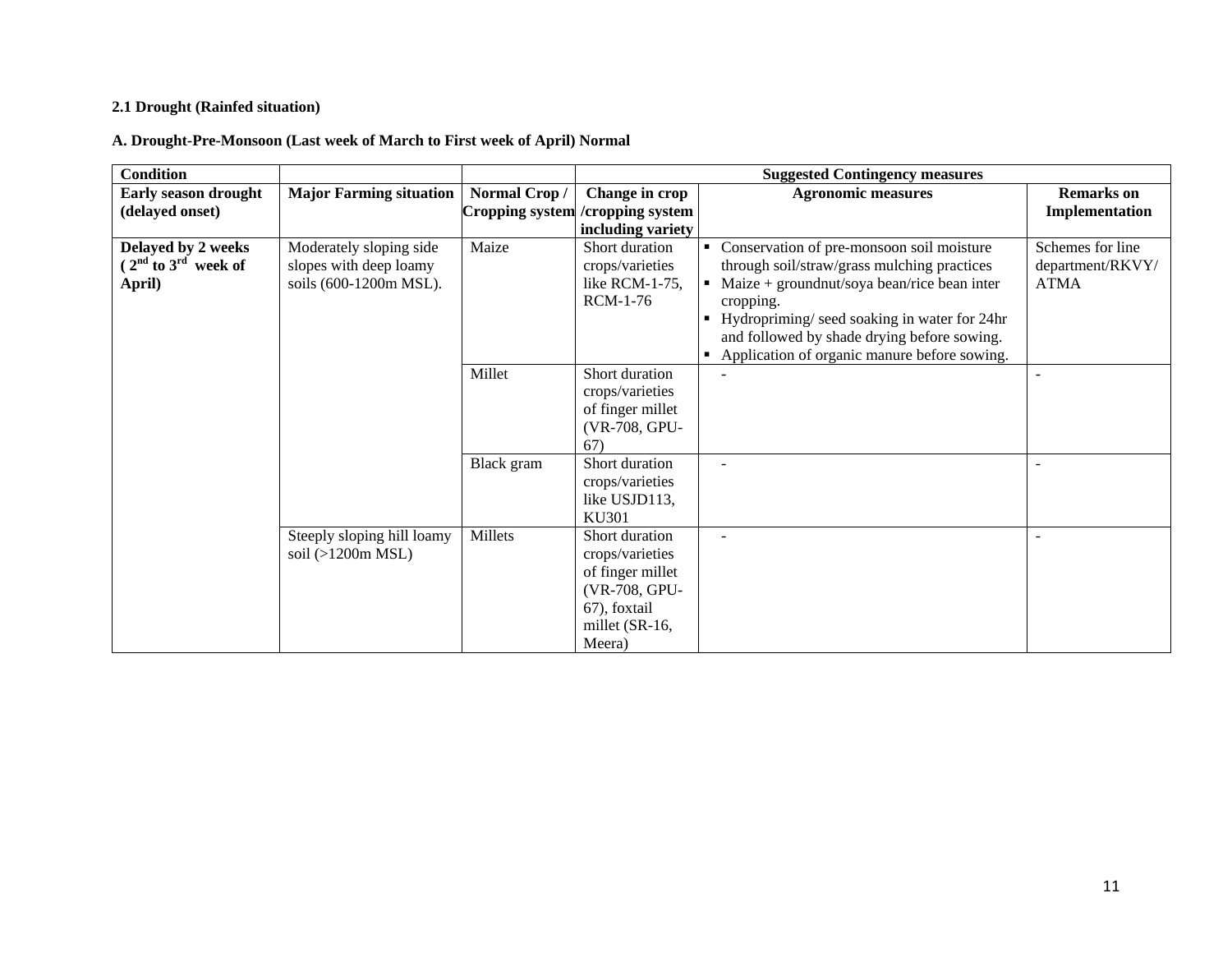# **Normal onset of Pre-monsoon**

| <b>Condition</b>                                                                              |                                                                     |               |                                                                                                                                                                                                                         | <b>Suggested Contingency measures</b>                                                                                                                      |                                                     |
|-----------------------------------------------------------------------------------------------|---------------------------------------------------------------------|---------------|-------------------------------------------------------------------------------------------------------------------------------------------------------------------------------------------------------------------------|------------------------------------------------------------------------------------------------------------------------------------------------------------|-----------------------------------------------------|
| Early season drought                                                                          | <b>Major Farming</b>                                                | <b>Normal</b> | Crop management                                                                                                                                                                                                         | Soil nutrient & moisture                                                                                                                                   | <b>Remarks</b> on                                   |
| (Normal onset)                                                                                | situation                                                           | Crop/croppin  |                                                                                                                                                                                                                         | conservation measures                                                                                                                                      | Implementation                                      |
|                                                                                               |                                                                     | g system      |                                                                                                                                                                                                                         |                                                                                                                                                            |                                                     |
| <b>Normal onset</b><br>followed by 15-20<br>days dry spell after<br>sowing leading to<br>poor | Moderately<br>sloping side<br>slopes with deep<br>loamy soils (600- | Millet        | Short duration crops/varieties of finger<br>$\blacksquare$<br>millet (VR-708, GPU-67), $10\%$ higher<br>seed rate                                                                                                       | Conservation of pre-monsoon<br>٠<br>soil moisture through<br>soil/straw/grass mulching<br>practices<br>Application of organic manure<br>before sowing      | Schemes for line<br>department/RKVY/<br><b>ATMA</b> |
| germination/crop<br>stand etc.                                                                | 1200m MSL).                                                         | Maize         | Short duration crops/varieties like RCM-<br>1-75, RCM-1-76<br>Maize + groundnut/soya bean/rice bean<br>inter cropping.<br>Hydropriming/seed soaking in water for<br>24hr and followed by shade drying<br>before sowing. | Conservation of pre-monsoon<br>soil moisture through<br>soil/straw/grass mulching<br>practices<br>Application of organic manure<br>before sowing           |                                                     |
|                                                                                               | Steeply sloping<br>hill loamy soil<br>$(>1200m$ MSL)                | Millet        | Short duration crops/varieties of finger<br>٠<br>millet (VR-708, GPU-67), 10% higher<br>seed rate                                                                                                                       | Conservation of pre-monsoon<br>٠<br>soil moisture through<br>soil/straw/grass mulching<br>practices<br>Application of organic manure<br>п<br>before sowing |                                                     |

| <b>Condition</b>    |                                                                                    |                    |                                                         | <b>Suggested Contingency measures</b>                                                           |                                                     |
|---------------------|------------------------------------------------------------------------------------|--------------------|---------------------------------------------------------|-------------------------------------------------------------------------------------------------|-----------------------------------------------------|
| Mid season drought  | <b>Major Farming</b>                                                               | <b>Normal Crop</b> | Crop management                                         | Soil nutrient & moisture                                                                        | <b>Remarks</b> on                                   |
| (long dry spell,    | situation                                                                          | /cropping          |                                                         | conservation measures                                                                           | Implementation                                      |
| consecutive 2 weeks |                                                                                    | system             |                                                         |                                                                                                 |                                                     |
| rainless $(>2.5$    |                                                                                    |                    |                                                         |                                                                                                 |                                                     |
| mm)period)          |                                                                                    |                    |                                                         |                                                                                                 |                                                     |
| Vegetative stage    | Moderately<br>sloping side<br>slopes with deep<br>loamy soils (600-<br>1200m MSL). | Maize              | Weeding<br>Interculture<br>Foliar application of 1% MOP | Provide irrigation from the available<br>sources<br>Mulching with locally available<br>material | Schemes for line<br>department/RKVY/<br><b>ATMA</b> |
|                     |                                                                                    | Millet             | Weeding<br>Interculture<br>Foliar application of 1% MOP | Provide irrigation from the available<br>sources<br>Mulching with locally available<br>material | $\overline{\phantom{0}}$                            |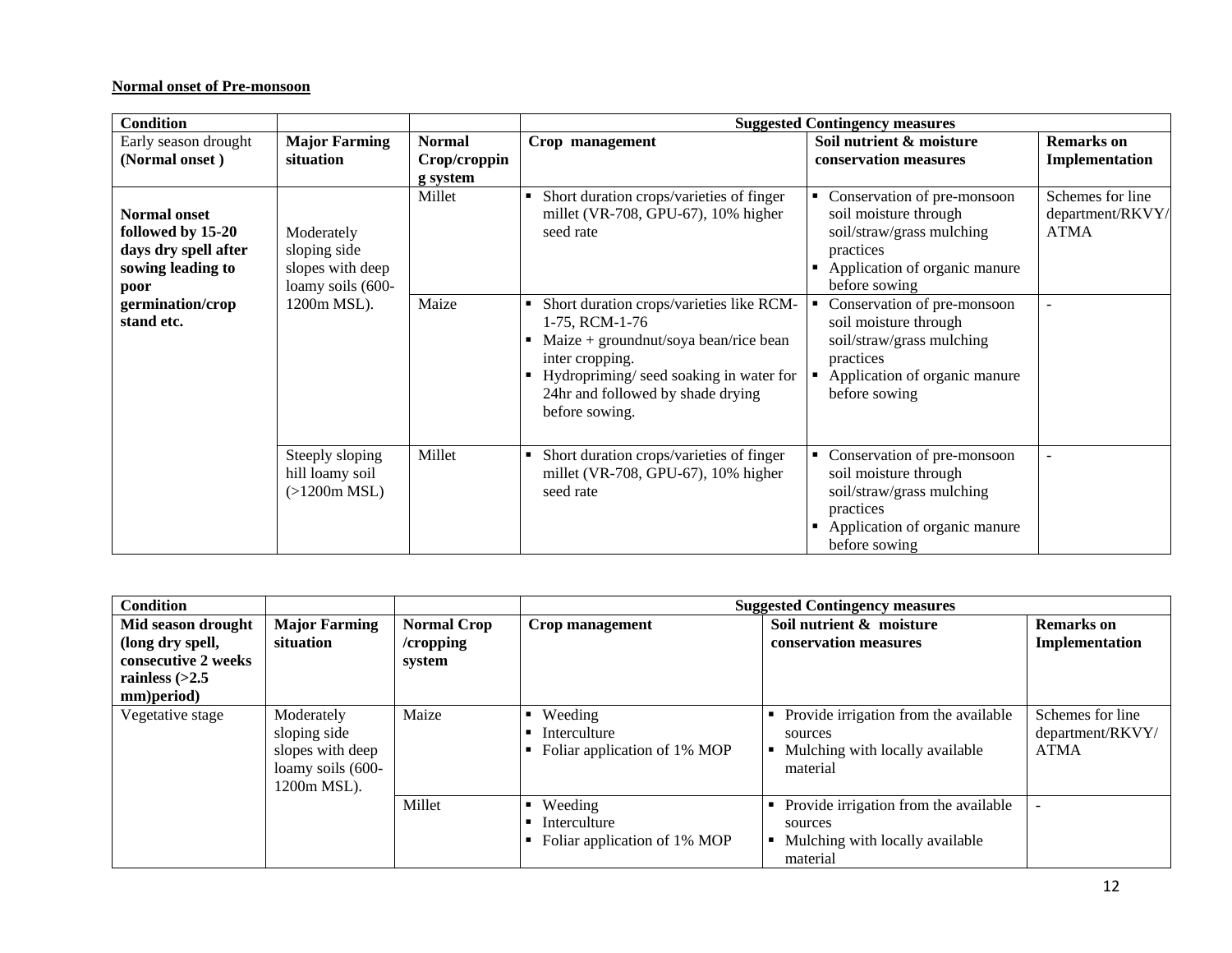|                                                    | Black gram | Weeding<br>Interculture<br>Foliar application of 1% MOP | • Provide irrigation from the available<br>sources<br>Mulching with locally available<br>$\blacksquare$<br>material |  |
|----------------------------------------------------|------------|---------------------------------------------------------|---------------------------------------------------------------------------------------------------------------------|--|
| Steeply sloping<br>hill loamy soil<br>(>1200m MSL) | Millet     | Weeding<br>Interculture<br>Foliar application of 1% MOP | Provide irrigation from the available<br>sources<br>Mulching with locally available<br>$\blacksquare$<br>material   |  |

| <b>Condition</b>                                                                                |                                                                     |                                           |                                                              | <b>Suggested Contingency measures</b>                                                                     |                                                     |
|-------------------------------------------------------------------------------------------------|---------------------------------------------------------------------|-------------------------------------------|--------------------------------------------------------------|-----------------------------------------------------------------------------------------------------------|-----------------------------------------------------|
| Mid season drought<br>(long dry spell,<br>consecutive 2 weeks<br>rainless $(>2.5$<br>mm)period) | <b>Major Farming</b><br>situation                                   | <b>Normal Crop</b><br>/cropping<br>system | Crop management                                              | Soil nutrient & moisture<br>conservation measures                                                         | <b>Remarks</b> on<br>Implementation                 |
| Reproductive stage                                                                              | Moderately<br>sloping side<br>slopes with deep<br>loamy soils (600- | Maize                                     | Weeding<br>٠<br>Interculture<br>Foliar application of 1% MOP | Provide irrigation from the available<br>٠<br>sources<br>Mulching with locally available<br>٠<br>material | Schemes for line<br>department/RKVY/<br><b>ATMA</b> |
|                                                                                                 | 1200m MSL).                                                         | Millet (finger<br>millet)                 | Weeding<br>Interculture<br>Foliar application of 1% MOP      | • Provide irrigation from the available<br>sources<br>Mulching with locally available<br>٠<br>material    | $\overline{\phantom{a}}$                            |
|                                                                                                 |                                                                     | Black gram                                | Weeding<br>٠<br>Interculture<br>Foliar application of 1% MOP | • Provide irrigation from the available<br>sources<br>Mulching with locally available<br>٠<br>material    |                                                     |
|                                                                                                 | Steeply sloping<br>hill loamy soil<br>(>1200m MSL)                  | Millet (finger<br>millet)                 | Weeding<br>Interculture<br>Foliar application of 1% MOP      | • Provide irrigation from the available<br>sources<br>Mulching with locally available<br>material         |                                                     |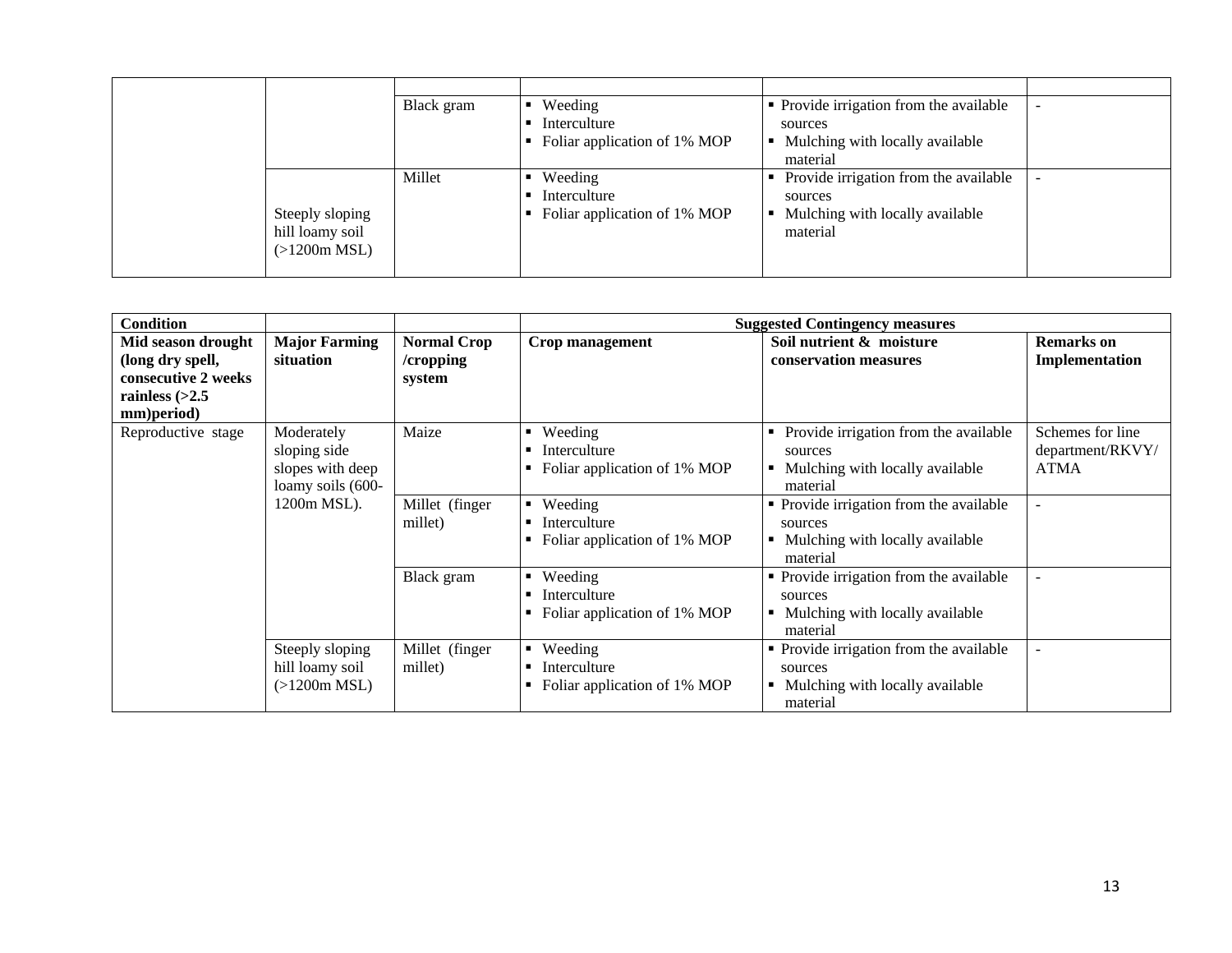| <b>Condition</b>                                            |                                                    |                                          |                                         | <b>Suggested Contingency measures</b>                                              |                                                     |
|-------------------------------------------------------------|----------------------------------------------------|------------------------------------------|-----------------------------------------|------------------------------------------------------------------------------------|-----------------------------------------------------|
| <b>Terminal drought</b><br>(Early withdrawal of<br>monsoon) | <b>Major Farming</b><br>situation                  | <b>Normal</b><br>Crop/cropping<br>system | Crop management                         | <b>Rabi Crop planning</b>                                                          | <b>Remarks</b> on<br>Implementation                 |
|                                                             | Moderately<br>sloping side<br>slopes with deep     | Maize                                    | Harvest at physiological<br>maturity.   | • Planning for zero tillage<br>cultivation of pea.<br>• Preparation for cole crops | Schemes for line<br>department/RKVY/<br><b>ATMA</b> |
|                                                             | loamy soils<br>$(600-1200m)$<br>MSL).              | Millet (finger<br>millet)                | Harvest at physiological<br>maturity.   | • Planning for zero tillage<br>cultivation of pea.<br>• Preparation for cole crops |                                                     |
|                                                             |                                                    | Black gram                               | Harvest at physiological<br>maturity.   | • Planning for zero tillage<br>cultivation of pea.<br>• Preparation for cole crops |                                                     |
|                                                             | Steeply sloping<br>hill loamy soil<br>(>1200m MSL) | Millet (finger<br>millet)                | - Harvest at physiological<br>maturity. | • Planning for zero tillage<br>cultivation of pea.<br>• Preparation for cole crops |                                                     |

# 2.2 **Drought-Normal onset of Monsoon ( 1st week of June) Normal**

| <b>Condition</b>     |                                |              |                                   | <b>Suggested Contingency measures</b>           |                   |
|----------------------|--------------------------------|--------------|-----------------------------------|-------------------------------------------------|-------------------|
| Early season drought | <b>Major Farming situation</b> | Normal Crop/ | <b>Change in crop</b>             | <b>Agronomic measures</b>                       | <b>Remarks</b> on |
| (delayed onset)      |                                |              | Cropping system / cropping system |                                                 | Implementation    |
|                      |                                |              | including variety                 |                                                 |                   |
|                      |                                |              |                                   |                                                 |                   |
| Delayed by 2 weeks   | Moderately sloping side        |              |                                   |                                                 |                   |
| $(3rd$ week of June) | slopes with deep loamy         |              |                                   |                                                 |                   |
|                      |                                | Maize        | No change                         | $\blacksquare$ Gap filling                      |                   |
|                      | soils (600-1200m MSL).         |              | Short duration                    | • Weeding                                       |                   |
|                      |                                |              | variety of                        | • Foliar application of 1% MOP                  |                   |
|                      |                                |              | maize like                        | Application of organic manure, wherever         |                   |
|                      |                                |              | RCM-1-75,                         | possible                                        |                   |
|                      |                                |              | RCM-1-76                          | • Closer spacing $40x30$ cm                     |                   |
|                      |                                |              |                                   | • Provide irrigation from the available sources |                   |
|                      |                                | Millet       | No change                         | $\blacksquare$ Gap filling                      |                   |
|                      |                                |              |                                   | • Weeding                                       |                   |
|                      |                                |              |                                   | • Foliar application of 1% MOP                  |                   |
|                      |                                |              |                                   | • Application of organic manure, wherever       |                   |
|                      |                                |              |                                   | possible                                        |                   |
|                      |                                |              |                                   | • Provide irrigation from the available sources |                   |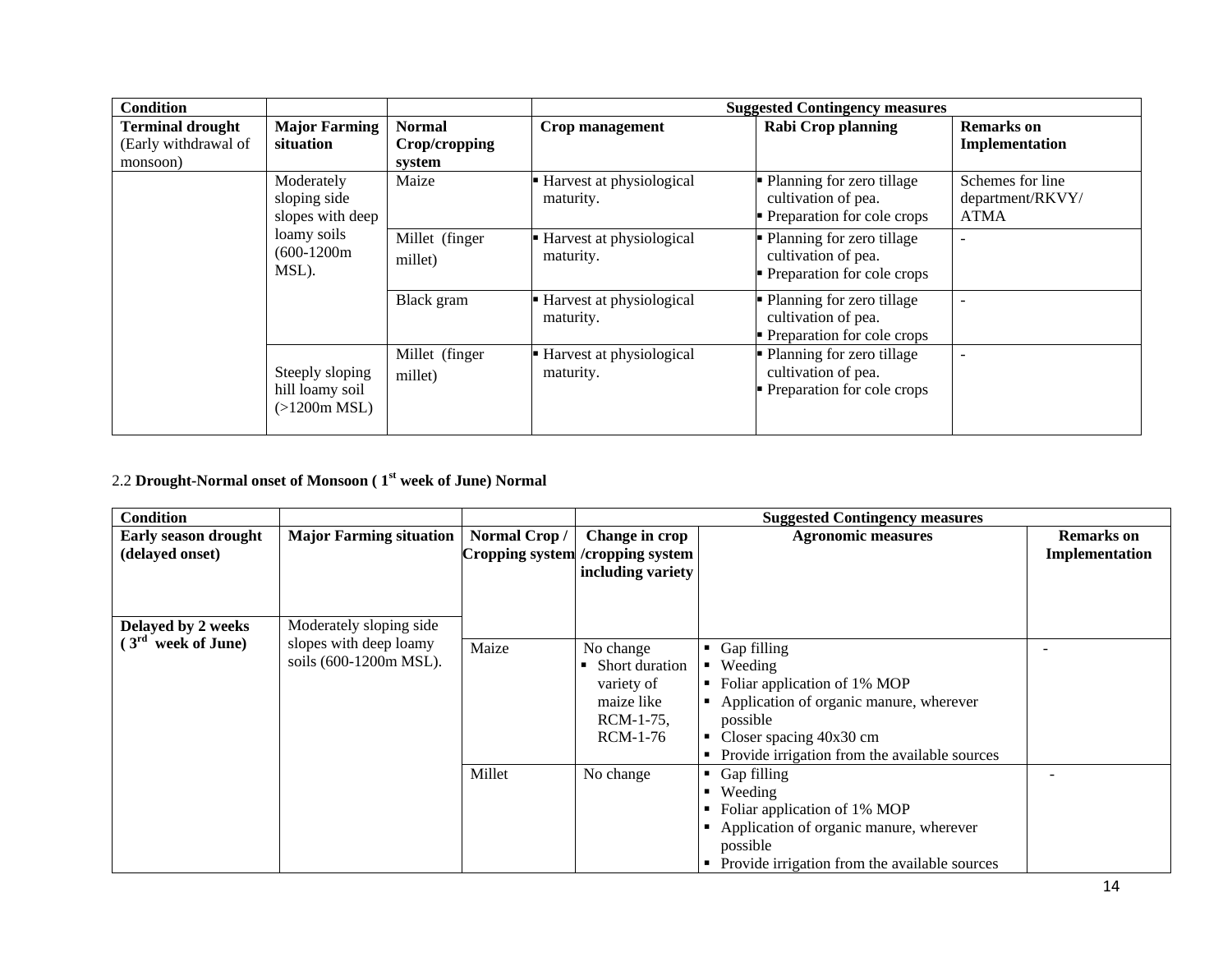|                                                   | Black gram | No change<br>Short duration<br>variety of<br>Black gram<br>like USJD113,<br>KU301 | $\blacksquare$ Weeding<br>• Foliar application of 1% MOP<br>Application of organic manure, wherever<br>٠<br>possible<br>Closer spacing $20x20$ cm<br>• Provide irrigation from the available sources |  |
|---------------------------------------------------|------------|-----------------------------------------------------------------------------------|------------------------------------------------------------------------------------------------------------------------------------------------------------------------------------------------------|--|
| Steeply sloping hill loamy<br>soil $(>1200m MSL)$ | Millet     | No change                                                                         | $\blacksquare$ Gap filling<br>$\blacksquare$ Weeding<br>• Foliar application of 1% MOP<br>Application of organic manure, wherever<br>possible<br>• Provide irrigation from the available sources     |  |

# **Normal onset of monsoon**

| <b>Condition</b>                                                                              |                                                                                    |                                           | <b>Suggested Contingency measures</b>                                                                                                                                                                                             |                                                                                                      |                                           |
|-----------------------------------------------------------------------------------------------|------------------------------------------------------------------------------------|-------------------------------------------|-----------------------------------------------------------------------------------------------------------------------------------------------------------------------------------------------------------------------------------|------------------------------------------------------------------------------------------------------|-------------------------------------------|
| Early season drought<br>(Normal onset)                                                        | <b>Major Farming</b><br>situation                                                  | <b>Normal</b><br>Crop/croppin<br>g system | Crop management                                                                                                                                                                                                                   | Soil nutrient & moisture<br>conservation measures                                                    | <b>Remarks</b> on<br>Implementation       |
| <b>Normal onset</b><br>followed by 15-20<br>days dry spell after<br>sowing leading to<br>poor | Moderately<br>sloping side<br>slopes with deep<br>loamy soils (600-<br>1200m MSL). | Maize                                     | If the germination is less than 30% of<br>$\blacksquare$<br>optimum plant population, re sowing<br>should be done<br>Gap filling to be done to maintain<br>optimum plant density<br>Foliar application of 1% MOP                  | Provide irrigation from the<br>٠<br>available sources<br>Mulching with locally available<br>material | Schemes from<br>Line Deptt.<br>/RKVY/ATMA |
| germination/crop<br>stand etc.                                                                |                                                                                    | Millet (finger<br>millet)                 | If the germination is less than 30% of<br>$\blacksquare$<br>optimum plant population re sowing<br>should be done<br>Gap filling to be done to maintain<br>optimum plant density<br>Foliar application of 1% MOP                   | Provide irrigation from the<br>available sources<br>Mulching with locally available<br>material      | Schemes from<br>Line Deptt.<br>/RKVY/ATMA |
|                                                                                               |                                                                                    | Black gram                                | If the germination is less than 30% of<br>optimum plant population re sowing<br>should be done<br>Gap filling to be done to maintain<br>optimum plant density<br>Foliar application of 1% MOP<br>$\blacksquare$                   | Provide irrigation from the<br>available sources<br>Mulching with locally available<br>material      | Schemes from<br>Line Deptt.<br>/RKVY/ATMA |
|                                                                                               | Steeply sloping<br>hill loamy soil<br>(>1200m MSL)                                 | Millet (finger<br>millet)                 | If the germination is less than 30% of<br>$\blacksquare$<br>optimum plant population re sowing<br>should be done<br>Gap filling to be done to maintain<br>optimum plant density<br>Foliar application of 1% MOP<br>$\blacksquare$ | Provide irrigation from the<br>available sources<br>Mulching with locally available<br>material      | Schemes from<br>Line Deptt.<br>/RKVY/ATMA |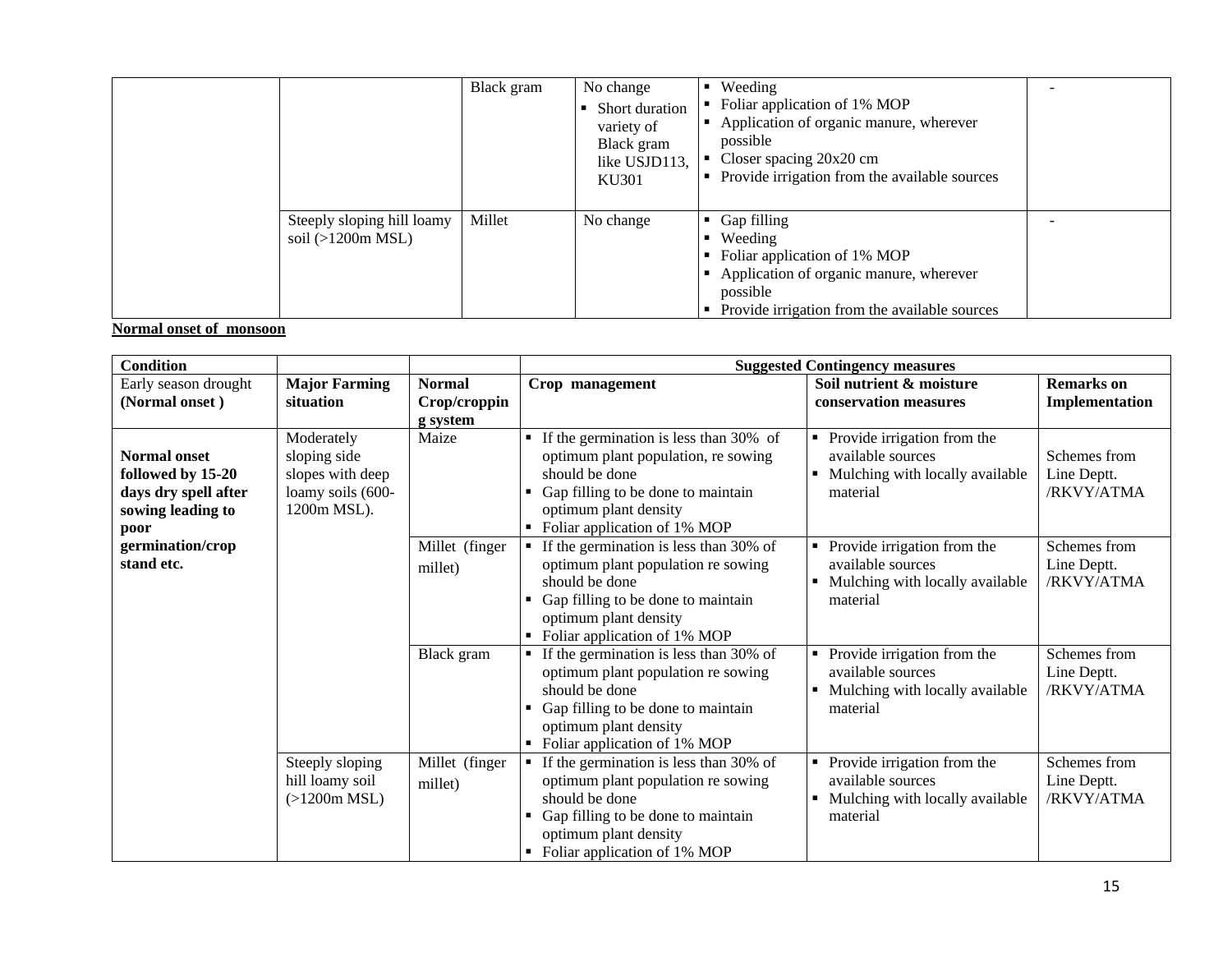| <b>Condition</b>                                                                                |                                                                                    |                                           |                                                                                                                                                 | <b>Suggested Contingency measures</b>                                                                             |                                           |
|-------------------------------------------------------------------------------------------------|------------------------------------------------------------------------------------|-------------------------------------------|-------------------------------------------------------------------------------------------------------------------------------------------------|-------------------------------------------------------------------------------------------------------------------|-------------------------------------------|
| Mid season drought<br>(long dry spell,<br>consecutive 2 weeks<br>rainless $(>2.5$<br>mm)period) | <b>Major Farming</b><br>situation                                                  | <b>Normal Crop</b><br>/cropping<br>system | Crop management                                                                                                                                 | Soil nutrient & moisture<br>conservation measures                                                                 | <b>Remarks</b> on<br>Implementation       |
| Vegetative stage                                                                                | Moderately<br>sloping side<br>slopes with deep<br>loamy soils (600-<br>1200m MSL). | Maize                                     | Weeding to be done<br>$\blacksquare$<br>Foliar application of 1% MOP<br>п.<br>Timely plant protection of<br>п.<br>measures for Stem Borer       | Provide irrigation from the available<br>sources<br>Mulching with locally available<br>$\blacksquare$<br>material | Schemes from Line<br>Deptt.<br>/RKVY/ATMA |
|                                                                                                 |                                                                                    | Millet (finger<br>millet)                 | Weeding<br>$\blacksquare$<br>Foliar application of 1% MOP                                                                                       | • Provide irrigation from the available<br>sources                                                                | Schemes from Line<br>Deptt.<br>/RKVY/ATMA |
|                                                                                                 |                                                                                    | Black gram                                | Weeding to be done<br>$\blacksquare$<br>Foliar application of 1% MOP<br>Timely plant protection of<br>п.<br>measures for Yellow Mosaic<br>virus | • Provide irrigation from the available<br>sources                                                                | Schemes from Line<br>Deptt.<br>/RKVY/ATMA |
|                                                                                                 | Steeply sloping<br>hill loamy soil<br>$(>1200m$ MSL)                               | Millet (finger<br>millet)                 | Weeding<br>$\blacksquare$<br>Foliar application of 1% MOP                                                                                       | • Provide irrigation from the available<br>sources                                                                | Schemes from Line<br>Deptt.<br>/RKVY/ATMA |

| <b>Condition</b>                                                                                |                                                                                    |                                              |                                                                                       | <b>Suggested Contingency measures</b>                                                                     |                                           |
|-------------------------------------------------------------------------------------------------|------------------------------------------------------------------------------------|----------------------------------------------|---------------------------------------------------------------------------------------|-----------------------------------------------------------------------------------------------------------|-------------------------------------------|
| Mid season drought<br>(long dry spell,<br>consecutive 2 weeks<br>rainless $(>2.5$<br>mm)period) | <b>Major Farming</b><br>situation                                                  | <b>Normal Crop</b><br>$/$ cropping<br>system | Crop management                                                                       | Soil nutrient & moisture<br>conservation measures                                                         | <b>Remarks</b> on<br>Implementation       |
| Reproductive stage                                                                              | Moderately<br>sloping side<br>slopes with deep<br>loamy soils (600-<br>1200m MSL). | Maize                                        | Foliar application of 1% MOP<br>Timely plant protection of<br>measures for Stem Borer | Provide irrigation from the available<br>٠<br>sources<br>Mulching with locally available<br>٠<br>material | Schemes from Line<br>Deptt.<br>/RKVY/ATMA |
|                                                                                                 |                                                                                    | Millet (finger<br>millet)                    | Foliar application of 1% MOP<br>$\blacksquare$                                        | • Provide irrigation from the available<br>sources                                                        | Schemes from Line<br>Deptt.<br>/RKVY/ATMA |
|                                                                                                 |                                                                                    | Black gram                                   | Foliar application of 1% MOP<br>$\blacksquare$<br>Timely plant protection of          | • Provide irrigation from the available<br>sources                                                        | Schemes from Line<br>Deptt.               |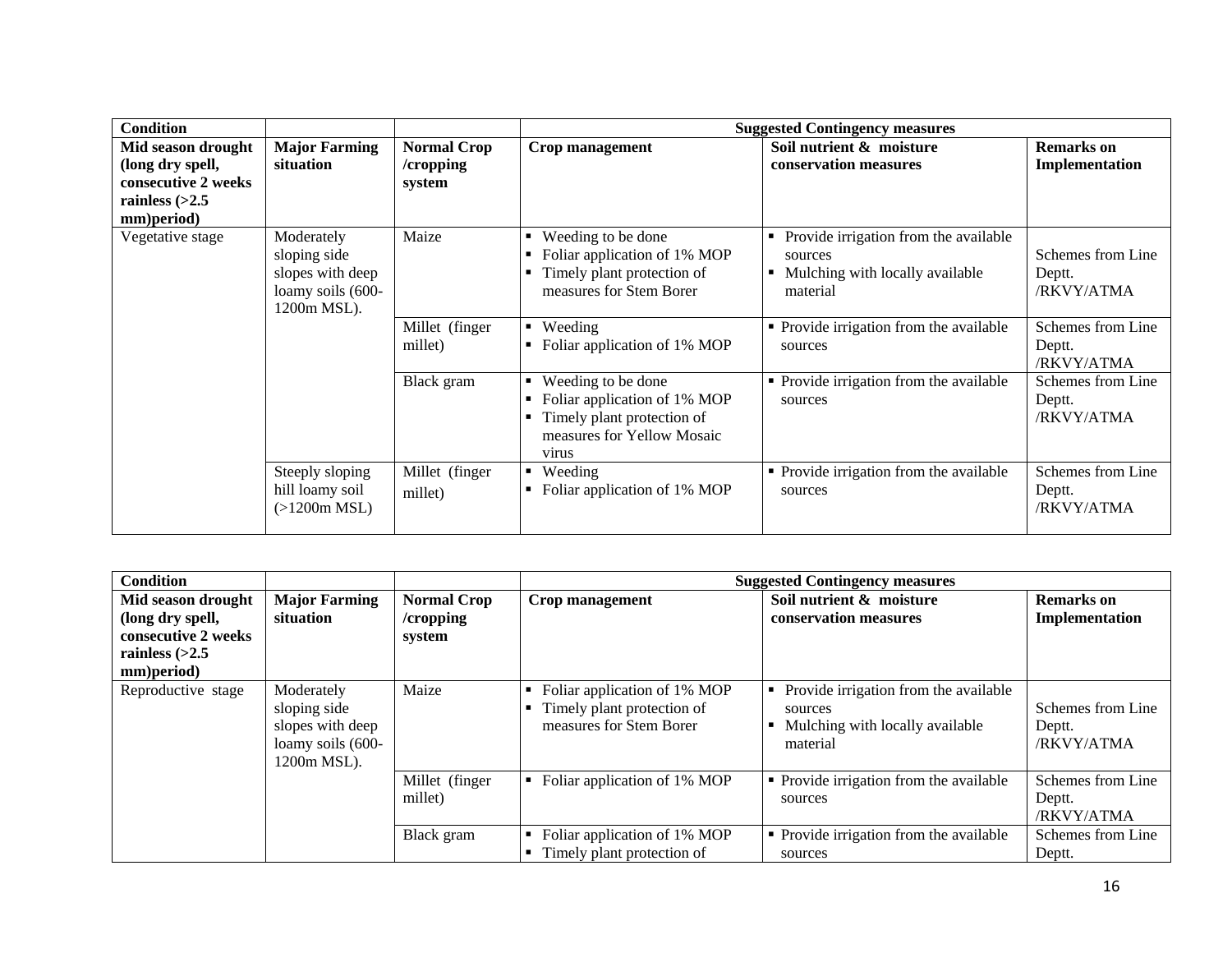|                                                    |                           | measures for Yellow Mosaic<br>vīrus |                                                  | /RKVY/ATMA                                |
|----------------------------------------------------|---------------------------|-------------------------------------|--------------------------------------------------|-------------------------------------------|
| Steeply sloping<br>hill loamy soil<br>(>1200m MSL) | Millet (finger<br>millet) | Foliar application of 1% MOP        | Provide irrigation from the available<br>sources | Schemes from Line<br>Deptt.<br>/RKVY/ATMA |

| <b>Condition</b>                                            |                                                    |                                          |                                         | <b>Suggested Contingency measures</b>                                              |                                       |
|-------------------------------------------------------------|----------------------------------------------------|------------------------------------------|-----------------------------------------|------------------------------------------------------------------------------------|---------------------------------------|
| <b>Terminal drought</b><br>(Early withdrawal of<br>monsoon) | <b>Major Farming</b><br>situation                  | <b>Normal</b><br>Crop/cropping<br>system | Crop management                         | <b>Rabi Crop planning</b>                                                          | <b>Remarks</b> on<br>Implementation   |
|                                                             | Moderately<br>sloping side<br>slopes with deep     | Maize                                    | - Harvest at physiological<br>maturity. | • Planning for zero tillage<br>cultivation of pea.<br>• Preparation for cole crops | Schemes from Line<br>Deptt./RKVY/ATMA |
|                                                             | loamy soils<br>$(600-1200m)$<br>MSL).              | Millet (finger<br>millet)                | - Harvest at physiological<br>maturity. | • Planning for zero tillage<br>cultivation of pea.<br>• Preparation for cole crops | Schemes from Line<br>Deptt./RKVY/ATMA |
|                                                             |                                                    | Black gram                               | - Harvest at physiological<br>maturity. | • Planning for zero tillage<br>cultivation of pea.<br>• Preparation for cole crops | Schemes from Line<br>Deptt./RKVY/ATMA |
|                                                             | Steeply sloping<br>hill loamy soil<br>(>1200m MSL) | Millet (finger<br>millet)                | - Harvest at physiological<br>maturity. | • Planning for zero tillage<br>cultivation of pea.<br>• Preparation for cole crops | Schemes from Line<br>Deptt./RKVY/ATMA |

2.1.2 **Drought-irrigated situation** : NA in this district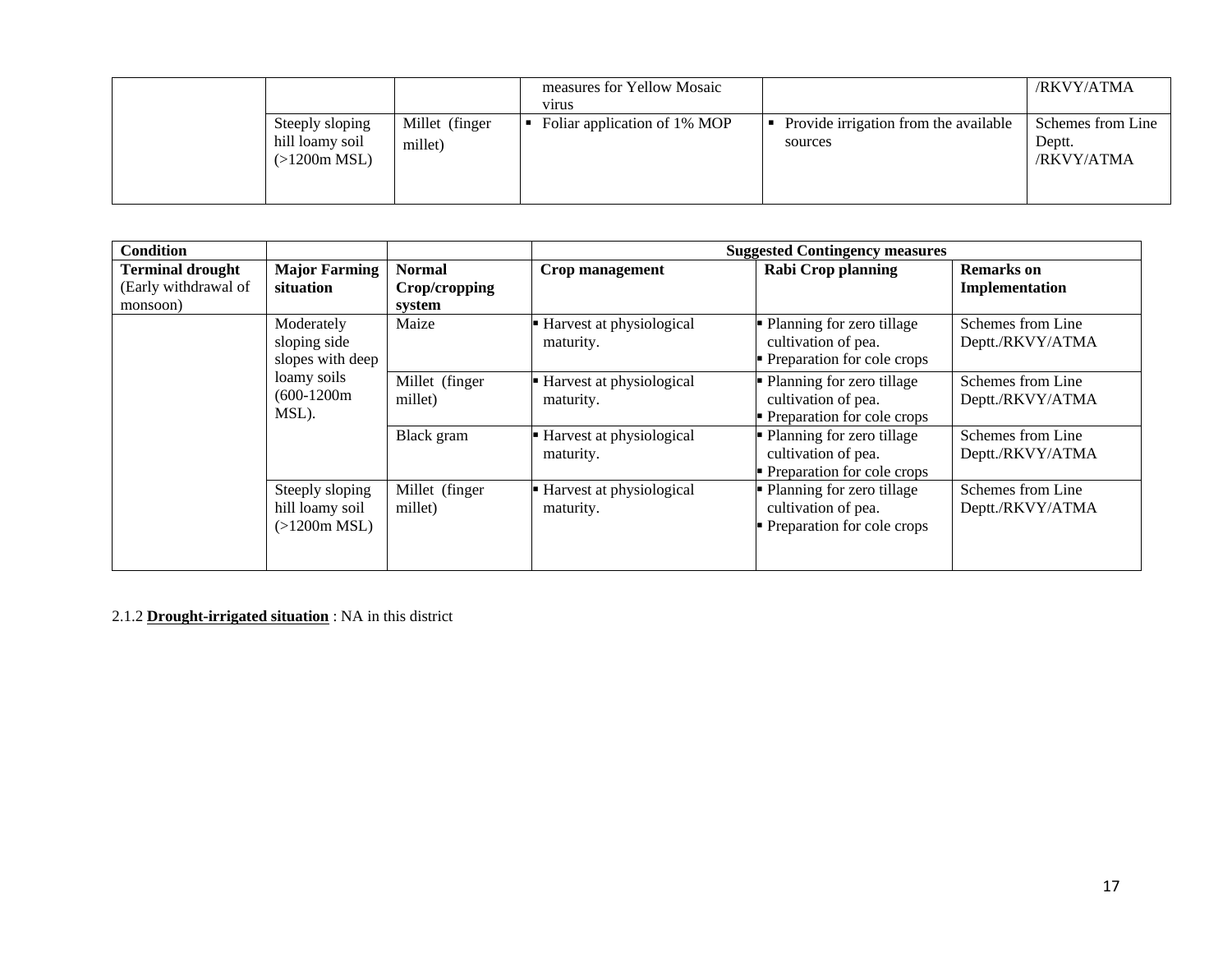2.2 **Unusual rains (untimely, unseasonal etc) (for both rainfed and irrigation situation)**

| <b>Condition</b>       | <b>Suggested contingency measure</b>                                                                                                                                                                                                                                                                                             |                                                                                                                                                                            |                                                                                                                                                                                                                                                                                                                                                                                                                                                                                                                                                                                                                                                |                                                                                                                                                        |
|------------------------|----------------------------------------------------------------------------------------------------------------------------------------------------------------------------------------------------------------------------------------------------------------------------------------------------------------------------------|----------------------------------------------------------------------------------------------------------------------------------------------------------------------------|------------------------------------------------------------------------------------------------------------------------------------------------------------------------------------------------------------------------------------------------------------------------------------------------------------------------------------------------------------------------------------------------------------------------------------------------------------------------------------------------------------------------------------------------------------------------------------------------------------------------------------------------|--------------------------------------------------------------------------------------------------------------------------------------------------------|
| <b>Continuous high</b> | <b>Vegetative stage</b>                                                                                                                                                                                                                                                                                                          | <b>Flowering stage</b>                                                                                                                                                     | Crop maturity stage                                                                                                                                                                                                                                                                                                                                                                                                                                                                                                                                                                                                                            | Post harvest                                                                                                                                           |
| rainfall in a short    |                                                                                                                                                                                                                                                                                                                                  |                                                                                                                                                                            |                                                                                                                                                                                                                                                                                                                                                                                                                                                                                                                                                                                                                                                |                                                                                                                                                        |
| span leading to        |                                                                                                                                                                                                                                                                                                                                  |                                                                                                                                                                            |                                                                                                                                                                                                                                                                                                                                                                                                                                                                                                                                                                                                                                                |                                                                                                                                                        |
| water logging          |                                                                                                                                                                                                                                                                                                                                  |                                                                                                                                                                            |                                                                                                                                                                                                                                                                                                                                                                                                                                                                                                                                                                                                                                                |                                                                                                                                                        |
| paddy                  | Drainage of excess water from the field                                                                                                                                                                                                                                                                                          | Immediate provision of<br>drainage system                                                                                                                                  | • Drain out excess water<br>■ Harvest at physiological<br>maturity                                                                                                                                                                                                                                                                                                                                                                                                                                                                                                                                                                             | • Shifting to a safer<br>place<br>• Dry in shade and in<br>well ventilated space                                                                       |
| Maize                  | Provide drainage                                                                                                                                                                                                                                                                                                                 | Provide drainage                                                                                                                                                           | • Drain out excess water<br>Harvest at physiological<br>maturity                                                                                                                                                                                                                                                                                                                                                                                                                                                                                                                                                                               | • Shifting to a safer<br>place<br>• Dry in shade and in<br>well ventilated space                                                                       |
| Milllet                | Drainage of excess water                                                                                                                                                                                                                                                                                                         | Immediate provision of<br>drainage system                                                                                                                                  | • Drain out excess water<br>■ Harvest at physiological<br>maturity                                                                                                                                                                                                                                                                                                                                                                                                                                                                                                                                                                             | Proper drying                                                                                                                                          |
| Horticulture           |                                                                                                                                                                                                                                                                                                                                  |                                                                                                                                                                            |                                                                                                                                                                                                                                                                                                                                                                                                                                                                                                                                                                                                                                                |                                                                                                                                                        |
| Orange                 | • Provide proper drainage<br>In steep slopes, prepare half moon<br>terraces to prevent soil erosion and<br>leaching loss<br>If there is physical damage, pruning<br>of damage branches and application<br>of Bordeaux paste should be done to<br>prevent secondary infection.<br>• Proper nutrient management to be<br>followed. | - Provide proper drainage<br>• Foliar application of<br>micronutrient/multiplex @<br>0.2% should be done to<br>prevent flower drop<br>Control aphids and mealy<br>bugs etc | If there is physical damage,<br>pruning of damage branches and<br>application of Bordeaux paste<br>should be done to prevent<br>secondary infection<br>Harvesting can be delayed upto<br>60-75 days by spraying pre-<br>harvest chemical i.e. 2-4D at<br>$20$ ppm + GA at $10$ ppm + 0.2%<br>Kcl on maturing fruits.<br>Harvesting can be delayed. In<br>citrus even after full maturity,<br>the fruits can be left on the tree<br>for 2-3 weeks without<br>deterioration which facilitates<br>prolong harvesting.<br>• While picking, the stem end<br>should be cut close to the fruit<br>without damaging the rind.<br>Hence avoiding fungal | ■ Fruits are to be stored<br>in well aerated farm<br>shed or house to avoid<br>loses.<br>Storing at $8 - 100C$<br>with $85 - 90$ % RH is<br>preferred. |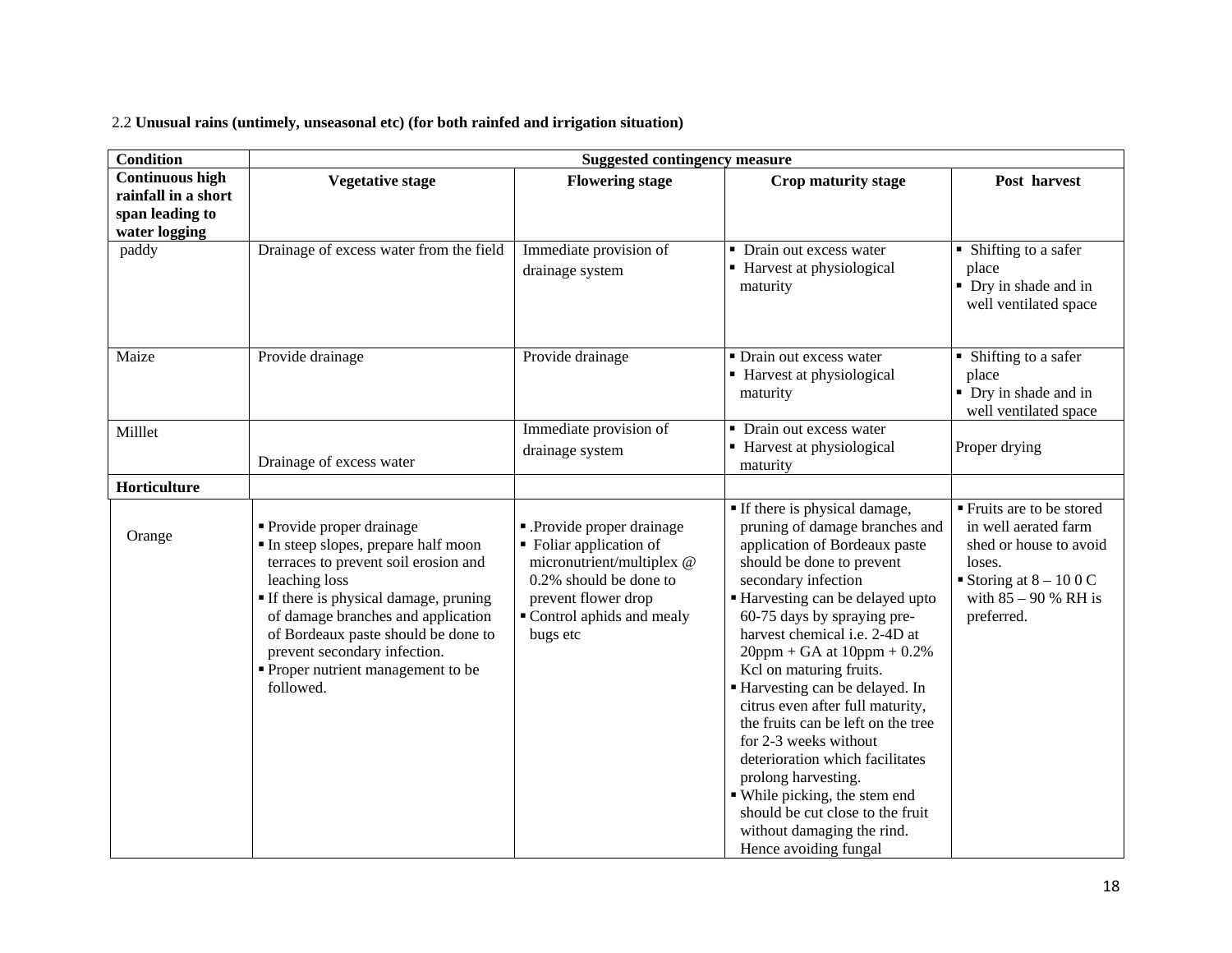|                | • Provide proper drainage                                                                                                                                                                                                                                                                                          | • Provide proper drainage                                                                                                                                                                                                                                    | infection.<br>• Collect the good fruits and store<br>them. Damaged fallen fruits to<br>be disposed off<br>Spray $2,4,5$ -T @ 20ppm or                                                                                                           | Stored the fruits for 4-                                                                                                                                                |
|----------------|--------------------------------------------------------------------------------------------------------------------------------------------------------------------------------------------------------------------------------------------------------------------------------------------------------------------|--------------------------------------------------------------------------------------------------------------------------------------------------------------------------------------------------------------------------------------------------------------|-------------------------------------------------------------------------------------------------------------------------------------------------------------------------------------------------------------------------------------------------|-------------------------------------------------------------------------------------------------------------------------------------------------------------------------|
| Apple          | In steep slopes, prepare half moon<br>terraces to prevent soil erosion and<br>leaching loss<br>• If there is physical damage, pruning<br>of damage branches and application<br>of Bordeaux paste should be done to<br>prevent secondary infection<br>" Nutrient management to be done                              | ■ Half moon terraces to be<br>done to prevent nutrient loss<br>Pruning of damaged brances<br>and application of Bordeaux<br>Paste to be done<br>Nutrient management along<br>with foliar application<br>micronutrient to be done                             | 2,4,5-TCPA @ 15ppm to inhibit<br>fruit drop<br>" Collect the good fruits and store<br>them. Damaged fallen fruits to<br>be separated and disposed off<br>Recessary to maintain adequate<br>drainage                                             | 8 months at -1.1 to $0^{\circ}$ C<br>and 85-90 % RH.<br>■ Spray growth<br>regulators Like Alar @<br>1000 ppm to improve<br>storability                                  |
| Pineapple      | • Make trenches/furrows in between<br>ridges to facilitate drainage of excess<br>water<br>Remove the excess suckers to<br>maintain the quality of plant<br>" Nutrient management to be followed                                                                                                                    | Application of Ethephon 2mg<br>in 100-140mg, Bentoniteor<br>NAA @ 25ppm or 2, 4-D<br>@5-10 ppm should be<br>applied for uniform flower<br>induction.                                                                                                         | • Provide proper drainage<br>• Spraying of insecticides and<br>fungicide<br>" Fruits can be protected with<br>locally available material to<br>protect the mature fruit from<br>unusual rains                                                   | Store fruits in well<br>aerated farm shed or<br>house to avoid loses.<br>• Pineapples can be<br>stored at a temperature<br>of $7.5-12$ °C and RH<br>70-90% for 4 weeks. |
| Kiwifruit      | • Provide proper drainage<br>In steep slopes, prepare half moon<br>terraces to prevent soil erosion and<br>leaching loss<br>• If there is physical damage, pruning<br>of damage branches and application<br>of Bordeaux paste should be done to<br>prevent secondary infection<br>" Nutrient management to be done | • Provide proper drainage<br>Half moon terraces to be<br>done to prevent nutrient loss<br>Pruning of damaged branches<br>and application of Bordeaux<br>Paste to be done<br>Nutrient management along<br>with foliar application<br>micronutrient to be done | " Heavy pruning should not done<br>as the fruit will be affected by<br>rain<br>• Drain out excess water                                                                                                                                         | $\blacksquare$ Stored the fruits at 0 to<br>4°C and 80-90 % RH.<br>• Spray growth<br>regulators Like Alar @<br>1000 ppm to improve<br>storability                       |
| Banana         | • Provide proper drainage<br>Nutrient management to be done<br>• Propping or staking should be done<br>• Spraying of insecticides and<br>fungicide                                                                                                                                                                 | • Provide proper drainage<br>Nutrient management to be<br>done along with application<br>of micronutrient<br>• Propping or staking should<br>be done<br><b>S</b> praying of insecticides and<br>fungicide                                                    | • Provide proper drainage<br>Nutrient management to be<br>done<br>■ Propping to be done<br>• Bagging to be done to protect<br>the bunch from unusual rains.<br>• Denavelling to be done to<br>improve the bunch weight<br>(removal of male bud) | Store the fruits/ bunch<br>in well aerated farm<br>shed or house to avoid<br>loses.<br>Storing at $10 - 12^{\circ}$ C<br>with $70 - 80$ % RH                            |
| Large cardamom | It grows luxuriantly in moist and<br>humid climate. So continuous rain is<br>not a problem during its vegetative<br>growth.<br>• Provide adequate drainage<br>• Spraying of insecticides and                                                                                                                       | Rain during flowering is<br>detrimental. So water logging<br>should be avoided.<br>• Proper drainage system<br>should be followed.<br>• Shade regulation may be                                                                                              | Harvesting can be delayed<br>Proper drainage system should<br>be followed.                                                                                                                                                                      | ■ Collect and dry the<br>produce in fuel kiln<br>overnight at 50°-60°C<br>or in drier for 14-18<br>hours at $45^{\circ}$ -50 $^{\circ}$ C                               |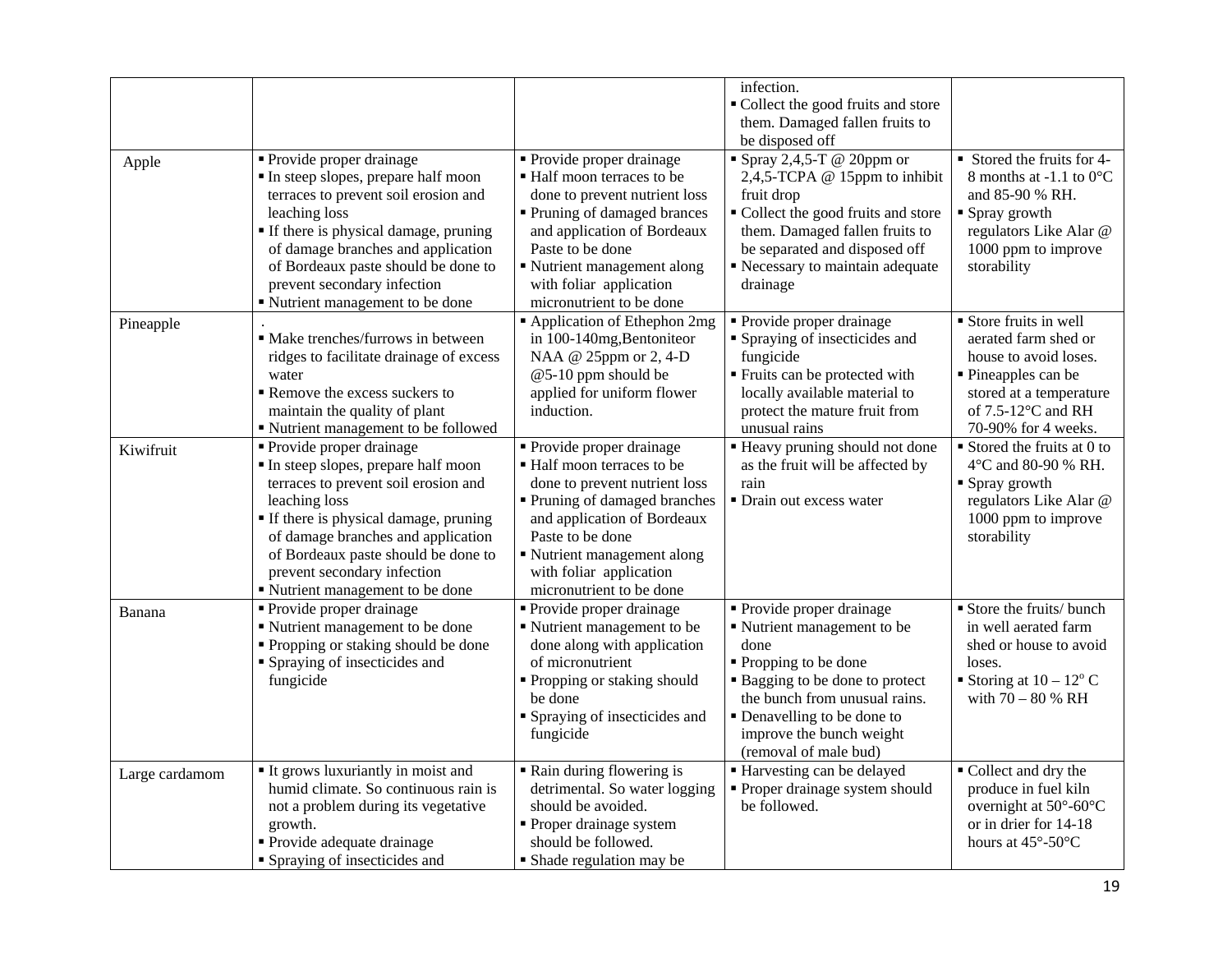|                           | fungicide                                                                                                                                                                                                                                                                                                                                   | taken up providing 50-60%<br>shade.                                                                                                                                                                                                                                                                                                                                                               |                                                                                                                                                               |                                                                                                                    |
|---------------------------|---------------------------------------------------------------------------------------------------------------------------------------------------------------------------------------------------------------------------------------------------------------------------------------------------------------------------------------------|---------------------------------------------------------------------------------------------------------------------------------------------------------------------------------------------------------------------------------------------------------------------------------------------------------------------------------------------------------------------------------------------------|---------------------------------------------------------------------------------------------------------------------------------------------------------------|--------------------------------------------------------------------------------------------------------------------|
| Ginger                    | • Provide proper drainage channels to<br>avoid stagnation of water<br>■ Earthing up to be done at proper soil<br>moisture level<br>" Nutrient management to be followed<br>" Field bunding to prevent entry of<br>water from surrounding areas.<br>• Spraying of insecticides and<br>fungicide                                              | • Provision of drainage to<br>remove excess water.<br>■ Earthing up should be<br>followed by manuring.<br>■ Field bunding to prevent<br>entry of water from<br>surrounding areas.                                                                                                                                                                                                                 | • Dry weather before harvesting<br>is necessary. So harvesting can<br>be delayed.                                                                             | • Shifting of the produce<br>to a drier place.<br>• Drying to remove<br>excess moisture of<br>produce.             |
| Turmeric                  | • Provide proper drainage channels to<br>avoid stagnation of water<br>Earthing up to be done at proper soil<br>moisture level<br>" Nutrient management to be followed<br>" Field bunding to prevent entry of<br>water from surrounding areas.<br>• Spraying of insecticides and<br>fungicide                                                | Provision of drainage to<br>remove excess water.<br>• Earthing up should be<br>followed by manuring.<br>■ Field bunding to prevent<br>entry of water from<br>surrounding areas.                                                                                                                                                                                                                   | • Dry weather before harvesting<br>is necessary. So harvesting can<br>be delayed.                                                                             | • Shifting of the produce<br>to a drier place.<br>• Drying to remove<br>excess moisture of<br>produce.             |
| Vegetables<br>(cucurbits) | Provision of drainage to remove<br>excess water.<br>Earthing up to be done at proper soil<br>moisture condition followed by<br>manuring<br>Field bunding to prevent entry of<br>water from surrounding areas.<br><b>Staking should be properly followed.</b><br>Rainy season crops can be trained on<br>a bower made of bamboos and sticks. | • Spray maleic hydrazine (MH)<br>and 2, 4-5 tri-iodobenzoic<br>acid (TIBA) @ 50ppm for<br>Sex expression. Boron @<br>3ppm and calcium @ 20ppm<br>is also effective.<br>Provision of drainage to<br>remove excess water.<br><b>Earthing up followed by</b><br>manuring<br>" Field bunding to prevent<br>entry of water from<br>surrounding areas.<br>■ Take up proper plant<br>protection measures | ■ Fruits to be harvested<br>immediately without causing<br>injury to fruits<br>Remove all damaged fruit<br>■ Take up appropriate plant<br>protection measures | • The fruits can be stored<br>for 2-3 weeks at 15-<br>$20^{\circ}$ C and RH 75% in a<br>well-ventilated<br>chamber |
|                           | Heavy rainfall with high speed winds in a short span                                                                                                                                                                                                                                                                                        |                                                                                                                                                                                                                                                                                                                                                                                                   |                                                                                                                                                               |                                                                                                                    |
| Horticulture              |                                                                                                                                                                                                                                                                                                                                             |                                                                                                                                                                                                                                                                                                                                                                                                   |                                                                                                                                                               |                                                                                                                    |
| Orange                    | Earthing up of young plants to avoid<br>uprooting due to wind.<br>• Provide proper drainage facilities.                                                                                                                                                                                                                                     | • Wind break around the<br>orchard to protect crop from<br>wind damage                                                                                                                                                                                                                                                                                                                            | • Propping heavy bearing tree and<br>weak tree by bamboo pole.<br>Harvesting can be delayed upto                                                              | ■ Fruits are to be stored<br>in well aerated farm<br>shed or house to avoid                                        |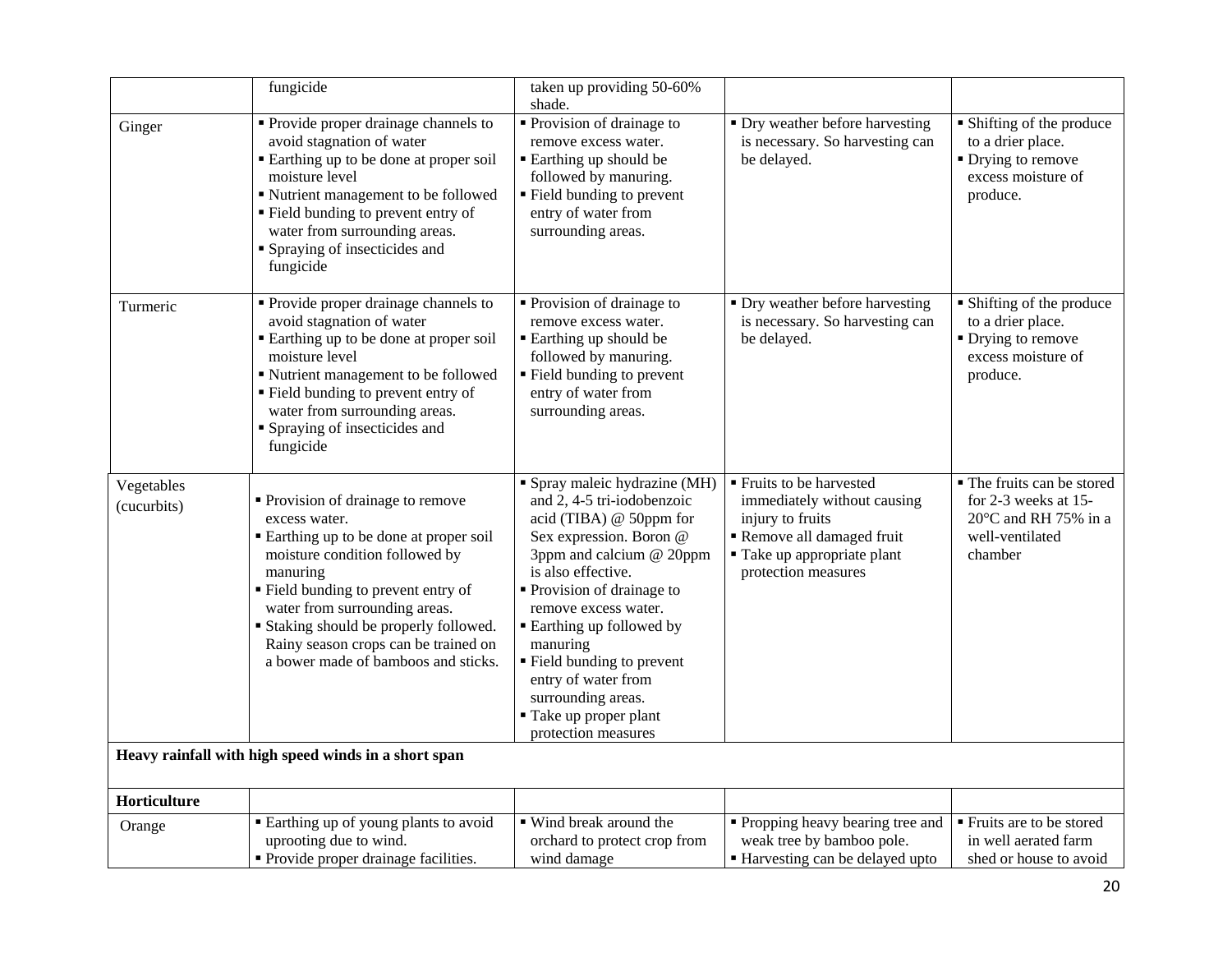|           | <b>Staking to avoid falling off of plants</b><br>In steep slopes, prepare half moon<br>terraces to prevent soil erosion and<br>leaching loss<br>Pruning of damage branches and<br>application of Bordeaux paste should<br>be done to prevent secondary<br>infection<br>Proper nutrient management to be<br>followed                                                                                                                                | • Provide proper drainage<br>Nutrient management to be<br>followed along with foliar<br>spray of micronutrient<br>Pruning of damage branches<br>and application of Bordeaux<br>paste should be done to<br>prevent secondary infection                                                                                                                    | 60-75 days by spraying pre-<br>harvest chemical i.e. 2-4D at<br>$20$ ppm + GA at $10$ ppm + 0.2%<br>Kcl on maturing fruits.<br>Pruning of damage branches<br>and application of Bordeaux<br>paste should be done to prevent<br>secondary infection                                                                               | loses.<br>• Pack the fruit in<br>perforated polythene<br>bag, boxes, crates, etc.<br>and store at<br>temperature of $10-11^{\circ}C$<br>& 92 % RH.                      |
|-----------|----------------------------------------------------------------------------------------------------------------------------------------------------------------------------------------------------------------------------------------------------------------------------------------------------------------------------------------------------------------------------------------------------------------------------------------------------|----------------------------------------------------------------------------------------------------------------------------------------------------------------------------------------------------------------------------------------------------------------------------------------------------------------------------------------------------------|----------------------------------------------------------------------------------------------------------------------------------------------------------------------------------------------------------------------------------------------------------------------------------------------------------------------------------|-------------------------------------------------------------------------------------------------------------------------------------------------------------------------|
| Apple     | <b>Earthing up of young plants to avoid</b><br>uprooting due to wind.<br>Provide proper drainage facilities.<br><b>Staking to be done to avoid falling off</b><br>of plants.<br>In steep slopes, prepare half moon<br>terraces to prevent soil erosion and<br>leaching loss<br>Pruning of damage branches and<br>application of Bordeaux paste should<br>be done to prevent secondary<br>infection<br>Proper nutrient management to be<br>followed | • Provision of drainage to<br>remove excess water.<br>• Wind break around the<br>orchard<br>• Maintain the half moon<br>terraces to avoid soil nutrient<br>loss<br>Proper nutrient management<br>to be followed along with<br>foliar application of<br>micronutrient<br>• Prune out all damage<br>branches with appropriate<br>plant protection measures | ■ Harvest ripe fruits<br>" Propping heavy bearing tree and<br>weak tree by bamboo pole.<br>• Use of plant bio-regulators to<br>delay ripening with Daminozide<br>or Alar @ 1000ppm sprayed<br>before 60 days before harvest.                                                                                                     | Store fruits for 4-8<br>months at -1.1 to $0^{\circ}$ C<br>and 85-90 % RH.                                                                                              |
| Pineapple | <b>Earthing up plants for better</b><br>development and anchorage.<br>• Make trenches/furrows in between<br>ridges to facilitate drainage of excess<br>water.<br>" Nutrient management to be followed                                                                                                                                                                                                                                              | ■ Earthing up to prevent<br>uprooting.<br>Provide proper drainage<br>Nutrient management to be<br>followed<br>Spray NAA @ 25ppm or 2,<br>4-D $@$ 5-10 ppm should be<br>applied for uniform flower<br>induction.                                                                                                                                          | ■ Fruits can be protected with<br>locally available material to<br>protect the mature fruit from<br>unusual rains<br>• Spraying of insecticides and<br>fungicide<br><b>Earthing up plants for better</b><br>development and anchorage.<br>· Make trenches/furrows in<br>between ridges to facilitate<br>drainage of excess water | • .Store fruits in well<br>aerated farm shed or<br>house to avoid loses.<br>• Pineapples can be<br>stored at a temperature<br>of 7.5-12°C and RH<br>70-90% for 4 weeks. |
| Kiwifruit | • Provide proper drainage<br><b>Support the plant using T-Bar system</b><br>In steep slopes, prepare half moon<br>terraces to prevent soil erosion and<br>leaching loss<br>If there is physical damage, pruning<br>of damage branches and application<br>of Bordeaux paste should be done to<br>prevent secondary infection                                                                                                                        | • Provide proper drainage<br>■ Half moon terraces to be<br>done to prevent nutrient loss<br>Pruning of damaged branches<br>and application of Bordeaux<br>Paste to be done<br>Nutrient management along<br>with foliar application<br>micronutrient to be done                                                                                           | ■ Heavy pruning should not done<br>as the fruit will be affected by<br>rain<br>• Drain out excess water<br>" Maintain the plant using T-Bar<br>trellis supporting system<br>Nutrient management along<br>with foliar application<br>micronutrient to be done                                                                     | $\blacksquare$ Stored the fruits at 0 to<br>4°C and 80-90 % RH.<br>• Spray growth<br>regulators Like Alar @<br>1000 ppm to improve<br>storability                       |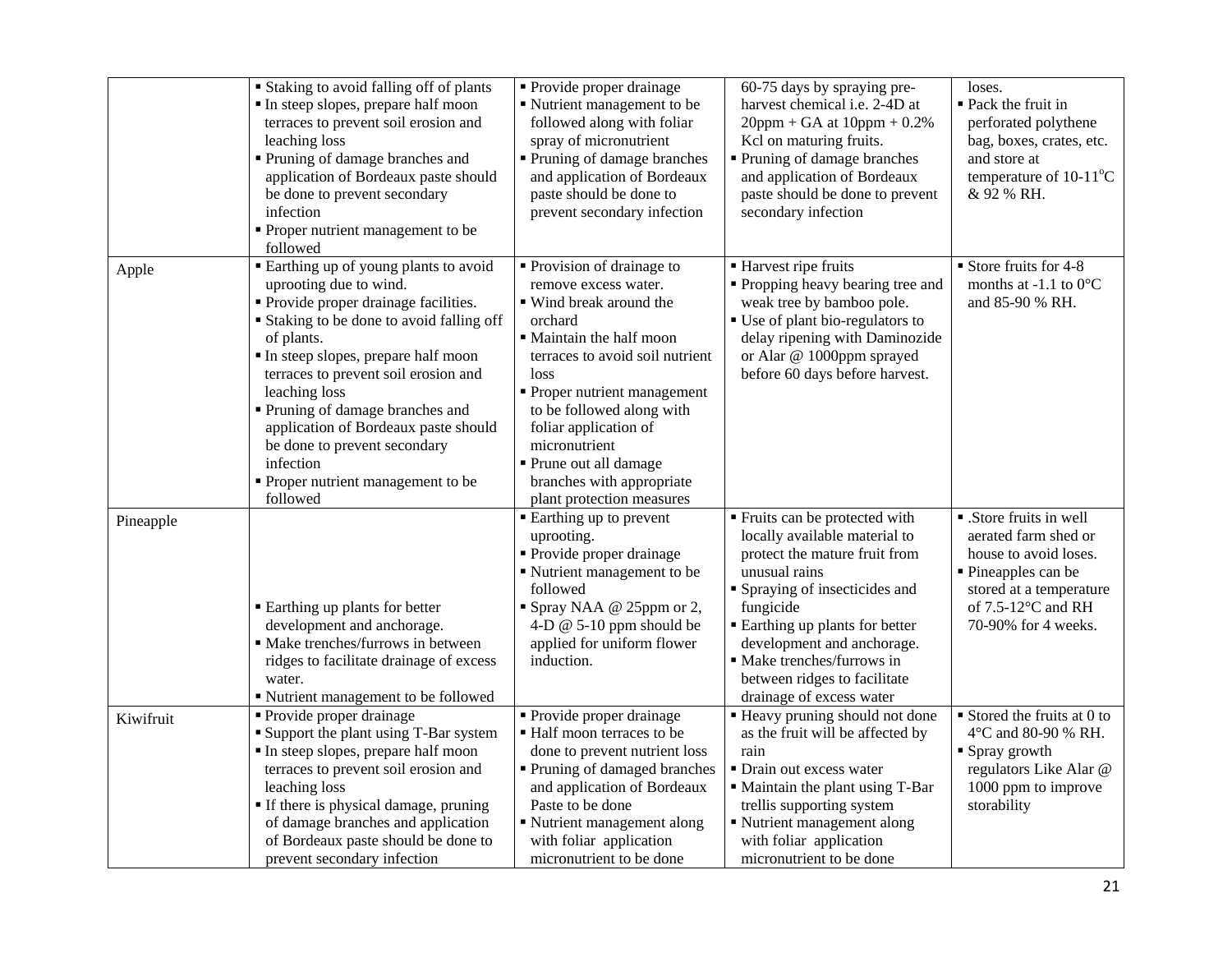|                           | ■ Nutrient management to be done                                                                                                                                                                                                                                                            |                                                                                                                                                                                                                                                                          |                                                                                                                                                                                                                                                 |                                                                                                                                             |
|---------------------------|---------------------------------------------------------------------------------------------------------------------------------------------------------------------------------------------------------------------------------------------------------------------------------------------|--------------------------------------------------------------------------------------------------------------------------------------------------------------------------------------------------------------------------------------------------------------------------|-------------------------------------------------------------------------------------------------------------------------------------------------------------------------------------------------------------------------------------------------|---------------------------------------------------------------------------------------------------------------------------------------------|
| Banana                    | • Provide proper drainage<br>" Nutrient management to be done<br>• Propping or staking should be done<br>• Spraying of insecticides and fungicide<br>$\blacksquare$                                                                                                                         | Provide proper drainage<br>Nutrient management to be<br>done along with application<br>of micronutrient<br>Propping or staking should<br>be done<br>• Spraying of insecticides and<br>fungicide                                                                          | • Provide proper drainage<br>Nutrient management to be<br>done<br>• Propping to be done<br>• Bagging to be done to protect<br>the bunch from unusual rains.<br>• Denavelling to be done to<br>improve the bunch weight<br>(removal of male bud) | Store the fruits/bunch<br>in well aerated farm<br>shed or house to avoid<br>loses.<br>Storing at $10 - 12^{\circ}$ C<br>with $70 - 80$ % RH |
| Large cardamom            | ■ For newly planted crops, staking<br>should be provided.<br>• Provide adequate drainage<br>• Spraying of insecticides and fungicid<br>• Follow proper nutrient management<br>■ Earthing up to be done                                                                                      | • Proper drainage system<br>should be followed.<br>• Follow proper nutrient<br>management<br>■ Earthing up to prevent<br>uprooting.                                                                                                                                      | ■ Harvest at physiological<br>maturity stage or can be delayed<br>• Proper drainage system should<br>be followed                                                                                                                                | Collect the harvest and<br>dry the produce in fuel<br>kiln overnight at 50°-<br>$60^{\circ}$ C or in drier for 14-<br>18 hours at 45°-50°C  |
| Ginger                    | • Provide proper drainage channels to<br>avoid stagnation of water<br>Earthing up to be done at proper soil<br>moisture level<br>" Nutrient management to be followed<br>" Field bunding to prevent entry of<br>water from surrounding areas.<br>• Spraying of insecticides and fungicide   | • Provision of drainage to<br>remove excess water.<br>■ Earthing up should be<br>followed by manuring.<br>" Field bunding to prevent<br>entry of water from<br>surrounding areas.                                                                                        | ■ Harvest at physiological<br>maturity stage.                                                                                                                                                                                                   | • Shifting of the produce<br>to a drier place.<br>• Drying to remove<br>excess moisture of<br>produce (moisture level<br>$10%$ )            |
| Turmeric                  | • Provide proper drainage channels to<br>avoid stagnation of water<br>■ Earthing up to be done at proper soil<br>moisture level<br>" Nutrient management to be followed<br>• Field bunding to prevent entry of<br>water from surrounding areas.<br>• Spraying of insecticides and fungicide | • Provision of drainage to<br>remove excess water.<br>■ Earthing up should be<br>followed by manuring.<br>■ Field bunding to prevent<br>entry of water from<br>surrounding areas.                                                                                        | • Dry weather before harvesting<br>is necessary. So harvesting can<br>be delayed.                                                                                                                                                               | • Shifting of the produce<br>to a drier place.<br>$\blacksquare$ Drying to remove<br>excess moisture of<br>produce.                         |
| Vegetables<br>(cucurbits) | • Provision of drainage to remove<br>excess water.<br><b>Earthing up to be followed</b><br><b>Ensure proper staking of crop</b><br>wherever required<br>" Field bunding to prevent entry of<br>water from surrounding areas.                                                                | · Spray maleic Hydrazide @<br>50ppm aqueous solution at 2<br>and 4 leaf stages to stimulate<br>vine growth, giving more<br>female flowers.<br>Provision of drainage to<br>remove excess water.<br>■ Wind break around the<br>orchard to protect crop from<br>wind damage | • Fruits to be harvested<br>immediately without causing<br>injury to fruits<br>Remove all damaged fruit<br>■ Take up appropriate plant<br>protection measures                                                                                   | • The fruits can be stored<br>for 2-3 weeks at 15-<br>$20^{\circ}$ C and RH 75% in a<br>well-ventilated<br>chamber.                         |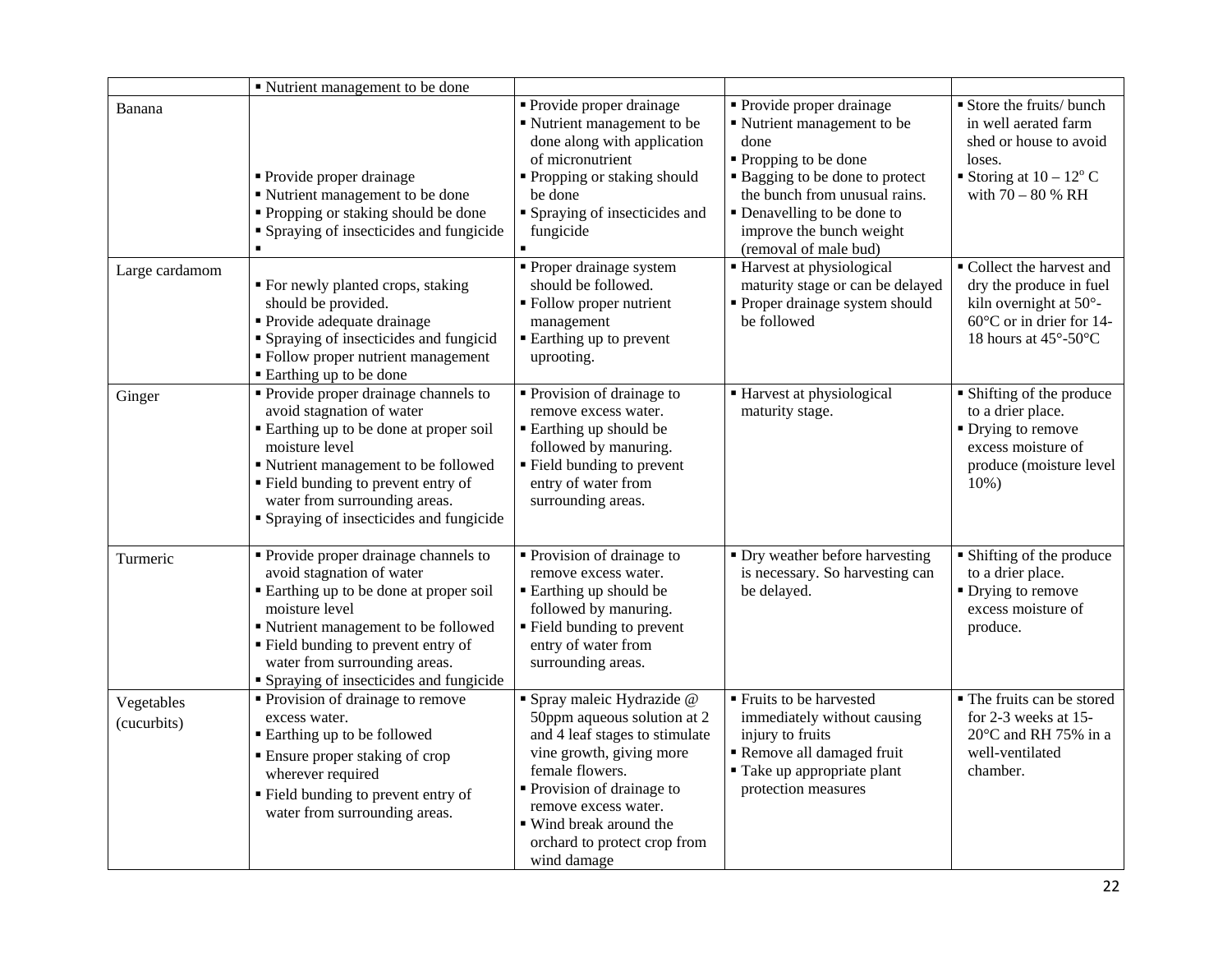|                                      |                                                                                                                            | ■ Earthing up and propping to<br>prevent uprooting.<br>■ Field bunding to prevent<br>entry of water from<br>surrounding areas. |                                                                                 |                                                                               |
|--------------------------------------|----------------------------------------------------------------------------------------------------------------------------|--------------------------------------------------------------------------------------------------------------------------------|---------------------------------------------------------------------------------|-------------------------------------------------------------------------------|
|                                      | Outbreak of pests and diseases due to unseasonal rains : NA                                                                |                                                                                                                                |                                                                                 |                                                                               |
| Paddy (Blast)                        | ■ Use trap crops for prediction of<br>disease.<br>Removal and destruction of weed<br>hosts in the field bunds and channels | • Spraying of Mancozeb @<br>2g/lt or spraying of<br>Carbendazim @ 1 g/lt.                                                      | • Drain out excess water to avoid<br>flooded conditions.                        | • Sun drying to prevent<br>spoliage and sprouting<br>of the harvested grains. |
| Paddy (Brown<br>Spot)                | $-Do-$                                                                                                                     | $-D0$                                                                                                                          | $-DO$                                                                           | -Do-                                                                          |
| Paddy (Bacterial<br>leaf blight)     | • Destruction of weed hosts.                                                                                               | • Spraying of streptomycin and<br>tetracycline.                                                                                | • Drain out excess water to avoid<br>flooded conditions.                        | $-Do-$                                                                        |
| Paddy (Yellow<br>Stem Borer)         | • Collection and destruction of egg<br>masses.                                                                             | <b>Spraying of Chloropyriphos</b><br>20 EC @ 0.02 %.                                                                           | ■ Harvesting at the right stage.                                                | $-DO$                                                                         |
| Paddy (Gall Midge)                   | Removal of alternate host plants<br>including weeds and grasses and<br>destruction of infected plants.                     | • Providing proper drainage<br>system.                                                                                         | ■ Harvesting at the right stage.                                                | $-Do-$                                                                        |
| Maize (Stalk rot)                    | Removal of accumulated water<br>around the stalks by proper drainage.                                                      | Rouging of affected plant and<br>its destruction.                                                                              | • Spraying of streptocycline @<br>$0.020\%$ .                                   | Sun drying of the<br>harvested cob to<br>prevent spoilage.                    |
| Horticulture                         |                                                                                                                            |                                                                                                                                |                                                                                 |                                                                               |
| Orange (Citrus<br>Leaf miner)        | Spraying of Fenvalerate and<br>Cypermethrin for controlling leaf<br>minor.                                                 | • Spraying of Fenvalerate and<br>Cypermethrin for controlling<br>leaf minor.                                                   | Harvesting at the right stage and<br>proper handling of the produce.            | Store in cool place in<br>crates, boxes etc                                   |
| Orange (Citrus<br>butterfly)         | Hand picking of caterpillars and<br>pupae in the nursery.                                                                  | Spraying of Neem<br>formulation to control citrus<br>butterly.                                                                 | Do                                                                              | $\overline{\hspace{1cm}}$ Store in cool place in<br>crates, boxes etc         |
| Orange (Powdery<br>mildew in citrus) | Spraying of wettablesulpher and<br>carbendizim to control powdery<br>mildews.                                              | Spraying of wettablesulpher,<br>bavistin $(0.1 %)$ and calixin<br>(0.1 %).                                                     | • Spraying of wettablesulpher and<br>carbendizim to control powdery<br>mildews. | Store in cool place in<br>crates, boxes etc.                                  |
| Tomato                               | Removal of accumulated water by<br>proper drainage.<br>· Destroy the heavily infested/infected<br>plant parts.             | • Spraying of Sulfex $@$ 2 g/lt<br>of water.                                                                                   | Harvesting at the right stage and<br>proper handling.                           | Store in cool/dry place<br>packed in crates, boxes<br>etc.                    |
| Brinjal                              | Removal of accumulated water by<br>proper drainage.<br>· Destroy the heavily infested/infected<br>plant parts.             | • Spraying of Sulfex $@$ 2 g/lt<br>of water.<br>Soil dranching with<br>captan/Tiram @ 2/lt of water                            | ■ Harvesting at the right stage and<br>proper handling of the produce.          | Store in cool/dry place<br>packed in crates, boxes<br>etc.                    |
| Cabbage                              | Removal of accumulated water by<br>proper drainage.                                                                        | • Spraying of Sulfex $@$ 2 g/lt<br>of water.                                                                                   | Harvesting at the right stage and<br>proper handling of the produce.            | Store in cool/dry place                                                       |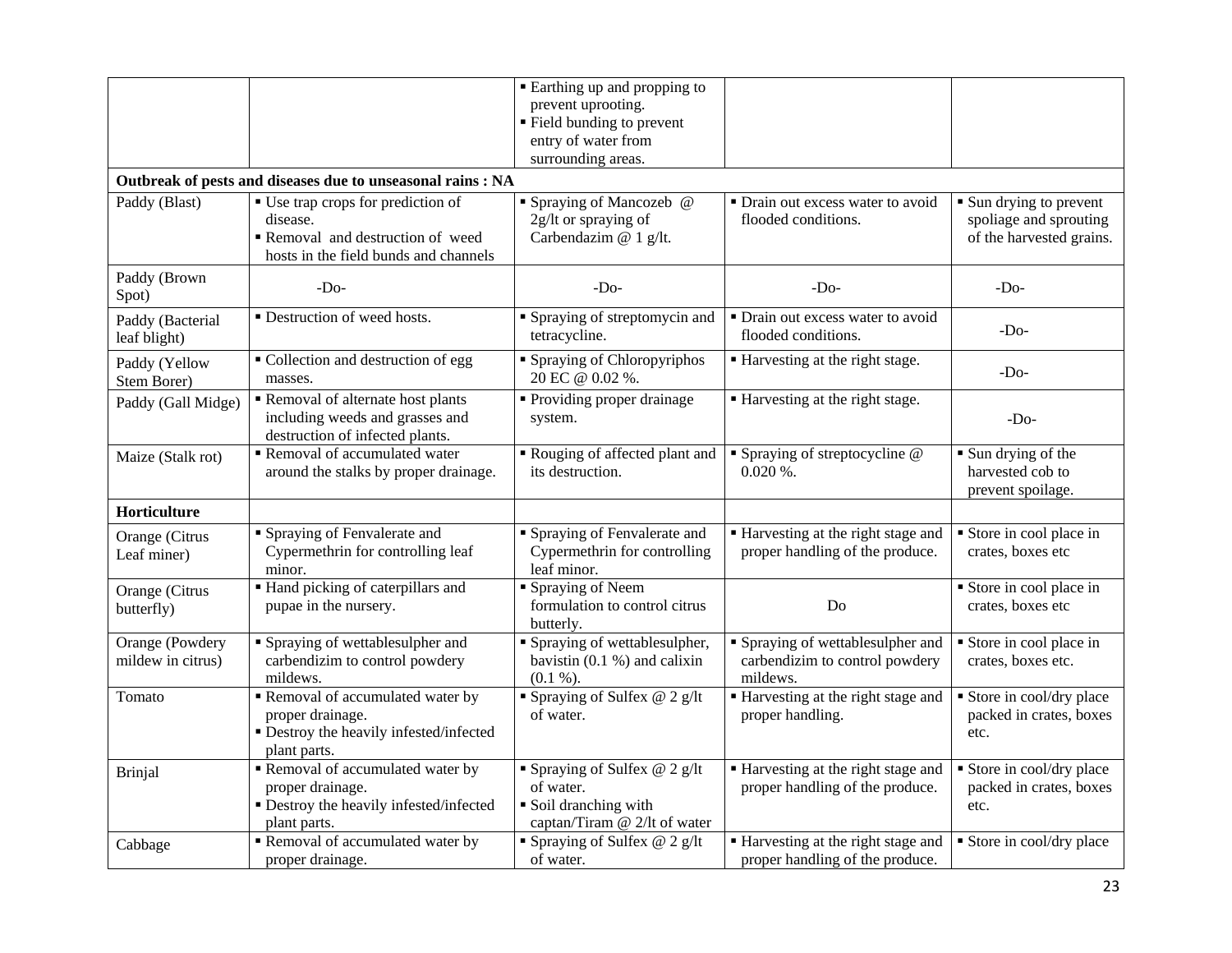|                   | • Destroy the badly infested/infected<br>plant parts.                                                   | • Soil dranching with<br>captan/Tiram. @ 2/lt of water<br>$\blacksquare$ Streptocycline spray                                                 |                                                                               |                                         |
|-------------------|---------------------------------------------------------------------------------------------------------|-----------------------------------------------------------------------------------------------------------------------------------------------|-------------------------------------------------------------------------------|-----------------------------------------|
| <b>Cucurbits</b>  | $\blacksquare$ Manual collection & destruction of<br>eggs/grubs/larvae.                                 | • Spraying of carbaryl against<br>leaf eating caterpillars,<br>Metalaxyl against Powdery<br>mildew, Carbendazim against<br>leaf spot & blight | • Spraying of Malathion against<br>fruit fly.                                 | Store in cool/dry place                 |
| Large Cardamom    | • Proper drainage.<br>■ Uprooting and destruction of Chirke<br>and Foorkey infected cardamom<br>plants. | Removal of affected plant<br>from the field.                                                                                                  | ■ Harvesting at the right stage and<br>proper handling of the produce.        | • Quick drying of<br>harvested capsule. |
| Ginger (Soft rot) | Removal of accumulated water in the<br>field by proper drainage.                                        | Removal and destruction of<br>affected plants.                                                                                                | • Spraying with Blitox $-50(3)$<br>g/lt) or Dithane $-Z$ -78 (2.5 g /<br>lt). | Store in cool/dry place                 |

#### **2.3 Floods**

| <b>Condition</b>                               |                                                                                                                                                            | <b>Suggested contingency measure</b>                                                                                                                    |                                                                                                                                                                                                                                              |                                                                                                                                                                                                                                                |
|------------------------------------------------|------------------------------------------------------------------------------------------------------------------------------------------------------------|---------------------------------------------------------------------------------------------------------------------------------------------------------|----------------------------------------------------------------------------------------------------------------------------------------------------------------------------------------------------------------------------------------------|------------------------------------------------------------------------------------------------------------------------------------------------------------------------------------------------------------------------------------------------|
| Transient water logging/<br>partial inundation | <b>Seedling / nursery stage</b>                                                                                                                            | <b>Vegetative stage</b>                                                                                                                                 | <b>Reproductive stage</b>                                                                                                                                                                                                                    | At harvest                                                                                                                                                                                                                                     |
| Rice                                           | • Drainage of the Nursery<br>bed.<br>Re-sowing if not possible                                                                                             | • Drainage of excess water.<br>Gap filling In partially damaged<br>field by redistributing the tillers.<br>• Management of pests & diseases             | • Drainage of excess water.<br>If flood comes during<br>reproductive stage,<br>emphasis should be given<br>on forthcoming rabi crops.<br>Utilization of residual soil<br>moisture and use of<br>recharged soil profile for<br>growing pulses | • Drainage of excess water.<br>If flood comes during<br>reproductive stage,<br>emphasis should be given<br>on forthcoming rabi crops.<br>■ Utilization of residual soil<br>moisture and use of<br>recharged soil profile for<br>growing pulses |
| <b>Horticulture/Plantation</b><br>crops        |                                                                                                                                                            |                                                                                                                                                         |                                                                                                                                                                                                                                              |                                                                                                                                                                                                                                                |
| Banana                                         | • Provide proper drainage<br>• Nutrient management to be<br>done<br>• Propping or staking should<br>be done<br>• Spraying of insecticides<br>and fungicide | • Provide proper drainage<br>■ Nutrient management to be done<br>• Propping or staking should be<br>done<br>• Spraying of insecticides and<br>fungicide | • Provide proper drainage<br>• Nutrient management to<br>be done<br>• Propping to be done                                                                                                                                                    | Store the fruits/ bunch in<br>well aerated farm shed or<br>house to avoid loses.<br>Storing at $10 - 12^{\circ}$ C with<br>$70 - 80 %$ RH                                                                                                      |
| Ginger                                         | • Provide proper drainage<br>channels to avoid<br>stagnation of water<br>■ Earthing up to be done at                                                       | • Provision of drainage to remove<br>excess water.<br>■ Earthing up should be followed<br>by manuring.                                                  | Harvest at physiological<br>maturity stage or can delay<br>harvesting                                                                                                                                                                        | • Shifting of the produce to<br>drier place.                                                                                                                                                                                                   |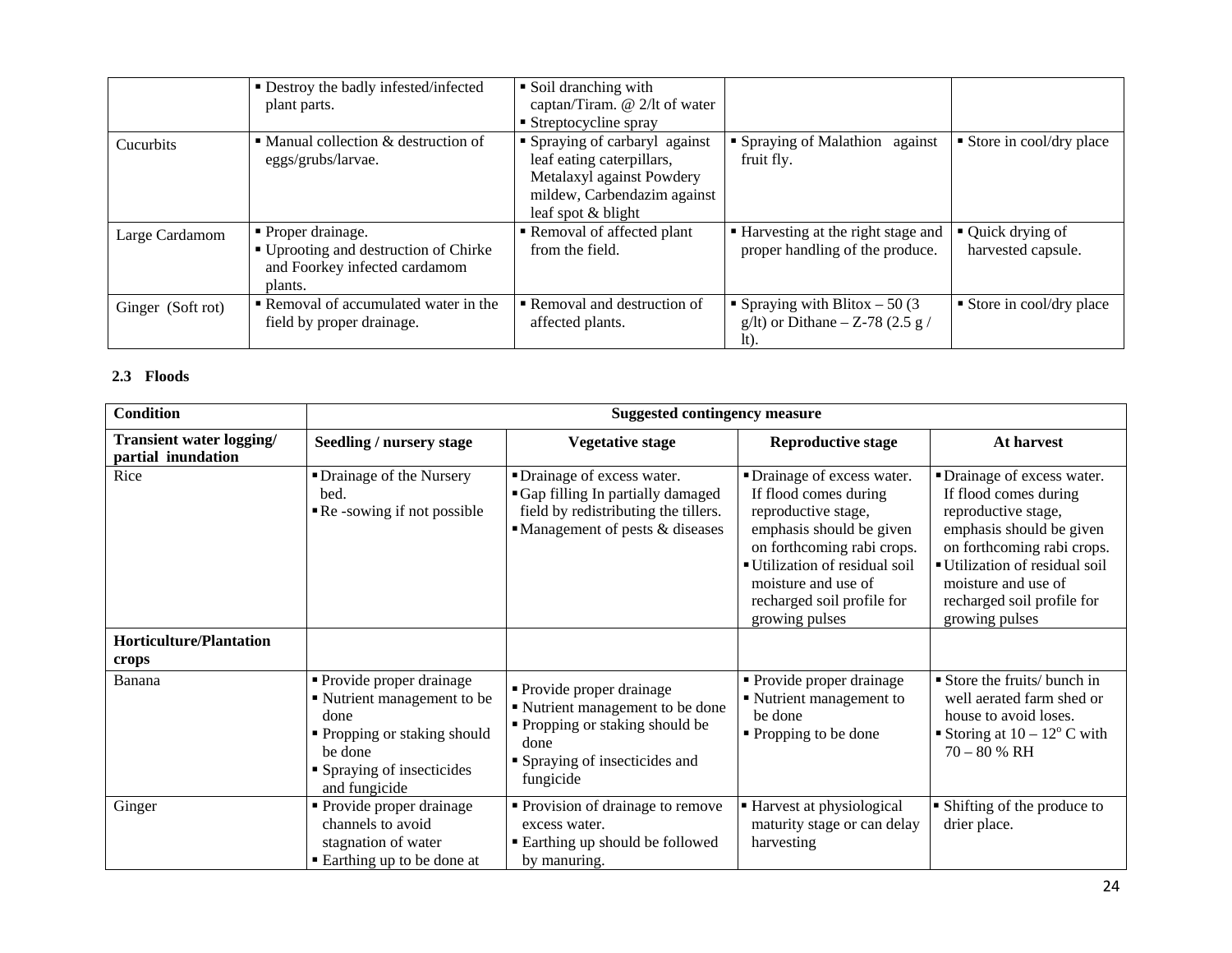|                                                             | proper soil moisture level<br>Nutrient management to be<br>followed<br>" Field bunding to prevent<br>entry of water from<br>surrounding areas.<br>Spraying of insecticides<br>and fungicide                                                                                                       | " Field bunding to prevent entry of<br>water from surrounding areas.<br>Application of fungicide and<br>insecticides                                                                                                                                                                                                                                        |                                                                                                                                                                                                                                                                                                                                                         |                                                                                            |
|-------------------------------------------------------------|---------------------------------------------------------------------------------------------------------------------------------------------------------------------------------------------------------------------------------------------------------------------------------------------------|-------------------------------------------------------------------------------------------------------------------------------------------------------------------------------------------------------------------------------------------------------------------------------------------------------------------------------------------------------------|---------------------------------------------------------------------------------------------------------------------------------------------------------------------------------------------------------------------------------------------------------------------------------------------------------------------------------------------------------|--------------------------------------------------------------------------------------------|
| Turmeric                                                    | • Provide proper drainage<br>channels to avoid<br>stagnation of water<br>Earthing up to be done at<br>proper soil moisture level<br>Nutrient management to be<br>followed<br>• Field bunding to prevent<br>entry of water from<br>surrounding areas.<br>Spraying of insecticides<br>and fungicide | • Provision of drainage to remove<br>excess water.<br><b>Earthing up should be followed</b><br>by manuring.<br>" Field bunding to prevent entry of<br>water from surrounding areas.<br>Application of fungicide and<br>insecticides                                                                                                                         | ■ Harvest at physiological<br>maturity stage or can delay<br>harvesting                                                                                                                                                                                                                                                                                 | • Shifting of the produce to<br>drier place                                                |
| Vegetables (cucurbits)                                      | Proper drainage of<br>go for re-sowing.<br>Raised bed method<br>should be followed in the<br>nursery.<br>■ Earthing up to be followed<br>• Ensure proper staking of<br>crop wherever required<br>• Field bunding to prevent<br>entry of water from<br>surrounding areas.                          | Proper drainage of the<br>the nursery bed, If not possible nursery bed, If not possible go for<br>re-sowing.<br>■ Earthing up to be followed<br><b>Ensure proper staking of crop</b><br>wherever required<br>$\blacksquare$<br>Field bunding to prevent<br>entry of water from surrounding<br>areas.<br>Follow appropriate<br>nutrient management practices | • Drainage of excess water. If<br>flood comes during<br>reproductive stage,<br>emphasis should be given<br>on forthcoming rabi crops<br>Growing of cole crops or<br>winter vegetables after<br>receding flood water and<br>adoption of integrated<br>farming system to obtain<br>more income and to<br>compensate the loss during<br>kharif vegetables. | Shifting of the produce to<br>drier place and store fruits in<br>a well-ventilated chamber |
| Continuous submergence<br>for more than 2 days <sup>2</sup> |                                                                                                                                                                                                                                                                                                   |                                                                                                                                                                                                                                                                                                                                                             |                                                                                                                                                                                                                                                                                                                                                         |                                                                                            |
| Crop1                                                       | <b>NA</b>                                                                                                                                                                                                                                                                                         | NA                                                                                                                                                                                                                                                                                                                                                          | NA                                                                                                                                                                                                                                                                                                                                                      | NA                                                                                         |
| <b>Horticulture / Plantation</b><br>crops                   |                                                                                                                                                                                                                                                                                                   |                                                                                                                                                                                                                                                                                                                                                             |                                                                                                                                                                                                                                                                                                                                                         |                                                                                            |
| Crop1 (specify)                                             | NA                                                                                                                                                                                                                                                                                                | NA                                                                                                                                                                                                                                                                                                                                                          | NA                                                                                                                                                                                                                                                                                                                                                      | NA                                                                                         |
| Sea water intrusion <sup>3</sup>                            |                                                                                                                                                                                                                                                                                                   |                                                                                                                                                                                                                                                                                                                                                             |                                                                                                                                                                                                                                                                                                                                                         |                                                                                            |
| Crop1                                                       | NA                                                                                                                                                                                                                                                                                                | NA                                                                                                                                                                                                                                                                                                                                                          | <b>NA</b>                                                                                                                                                                                                                                                                                                                                               | <b>NA</b>                                                                                  |
|                                                             |                                                                                                                                                                                                                                                                                                   |                                                                                                                                                                                                                                                                                                                                                             |                                                                                                                                                                                                                                                                                                                                                         |                                                                                            |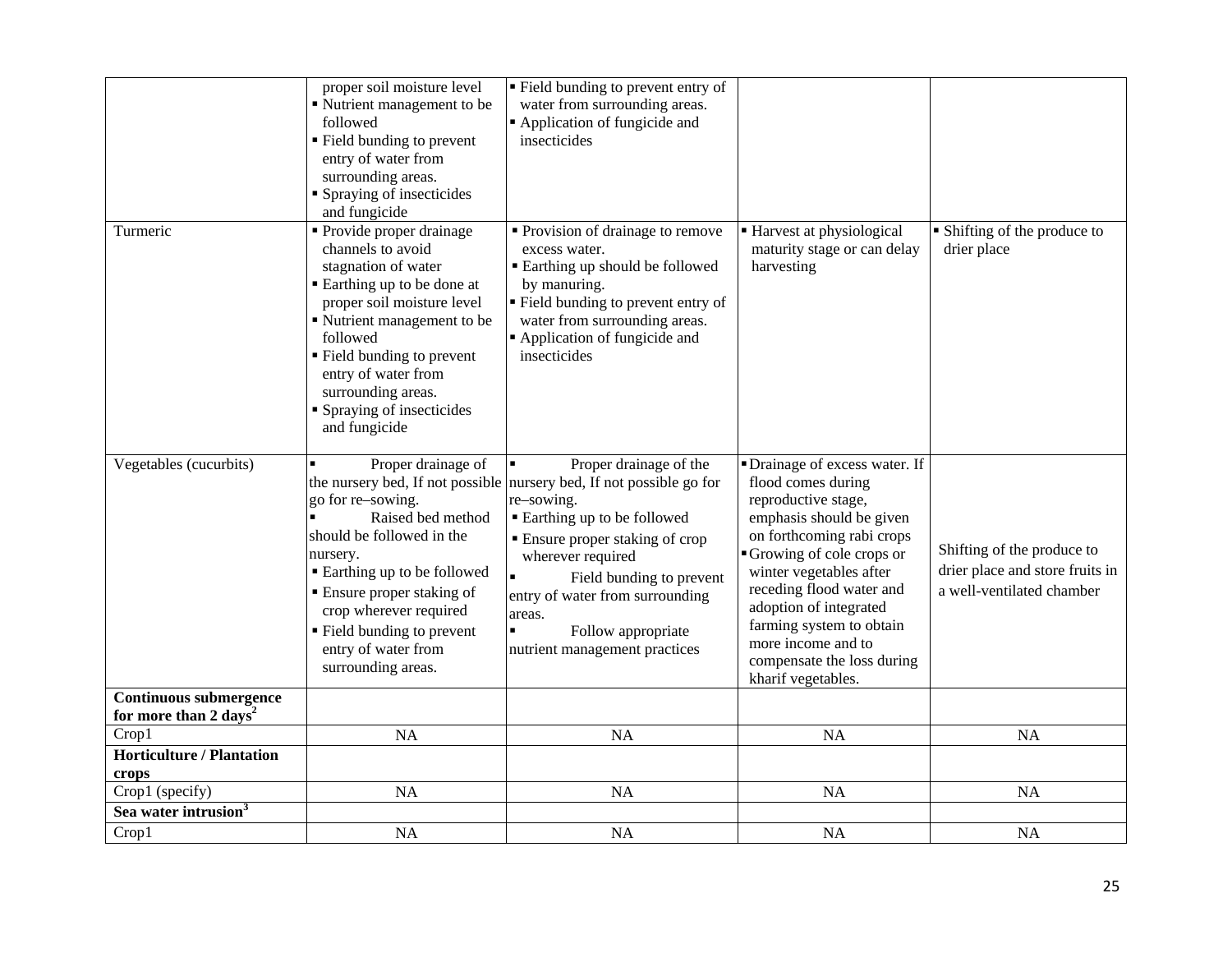| <b>Extreme event type</b> | Suggested contingency measure <sup>r</sup>                                                                                                                     |                                                                                                     |                                                                                                                                                                               |            |
|---------------------------|----------------------------------------------------------------------------------------------------------------------------------------------------------------|-----------------------------------------------------------------------------------------------------|-------------------------------------------------------------------------------------------------------------------------------------------------------------------------------|------------|
|                           | Seedling / nursery stage                                                                                                                                       | <b>Vegetative stage</b>                                                                             | <b>Reproductive stage</b>                                                                                                                                                     | At harvest |
| Horticulture              |                                                                                                                                                                |                                                                                                     |                                                                                                                                                                               |            |
| Heat Wave <sup>p</sup>    |                                                                                                                                                                |                                                                                                     |                                                                                                                                                                               |            |
| Orange                    | <b>NA</b>                                                                                                                                                      | <b>NA</b>                                                                                           | <b>NA</b>                                                                                                                                                                     | <b>NA</b>  |
| Apple                     | <b>NA</b>                                                                                                                                                      | <b>NA</b>                                                                                           | <b>NA</b>                                                                                                                                                                     | <b>NA</b>  |
| Pineapple                 | <b>NA</b>                                                                                                                                                      | <b>NA</b>                                                                                           | NA                                                                                                                                                                            | <b>NA</b>  |
| Kiwifruit                 | <b>NA</b>                                                                                                                                                      | <b>NA</b>                                                                                           | NA                                                                                                                                                                            | <b>NA</b>  |
| Banana                    | <b>NA</b>                                                                                                                                                      | <b>NA</b>                                                                                           | <b>NA</b>                                                                                                                                                                     | <b>NA</b>  |
| Large Cardamom            | <b>NA</b>                                                                                                                                                      | <b>NA</b>                                                                                           | <b>NA</b>                                                                                                                                                                     | <b>NA</b>  |
| Ginger                    | NA                                                                                                                                                             | <b>NA</b>                                                                                           | NA                                                                                                                                                                            | <b>NA</b>  |
| Turmeric                  | <b>NA</b>                                                                                                                                                      | <b>NA</b>                                                                                           | <b>NA</b>                                                                                                                                                                     | <b>NA</b>  |
| Horticulture              |                                                                                                                                                                |                                                                                                     |                                                                                                                                                                               |            |
| Cold wave <sup>q</sup>    |                                                                                                                                                                |                                                                                                     |                                                                                                                                                                               |            |
| Orange                    | NA                                                                                                                                                             | <b>NA</b>                                                                                           | NA                                                                                                                                                                            | <b>NA</b>  |
| Apple                     | <b>NA</b>                                                                                                                                                      | <b>NA</b>                                                                                           | <b>NA</b>                                                                                                                                                                     | <b>NA</b>  |
| Pineapple                 | <b>NA</b>                                                                                                                                                      | <b>NA</b>                                                                                           | NA                                                                                                                                                                            | <b>NA</b>  |
| Kiwifruit                 | <b>NA</b>                                                                                                                                                      | <b>NA</b>                                                                                           | NA                                                                                                                                                                            | <b>NA</b>  |
| Banana                    | Protect the plant by<br>٠<br>construction<br>$\sigma$<br>wind brakes made<br>of shade net.<br>Maintain<br>the<br>$\blacksquare$<br>seedling<br>in<br>polyhouse | Protect the plant by<br>$\blacksquare$<br>of<br>wind<br>construction<br>brakes made of shade<br>net | Protect the plant by<br>$\blacksquare$<br>construction of wind<br>brakes made of shade<br>net<br>Protect the bunch by<br>٠<br>bagging with<br>polyethylene bag or jute<br>bag | <b>NA</b>  |
| Large Cardamom            | NA                                                                                                                                                             | <b>NA</b>                                                                                           | NA                                                                                                                                                                            | <b>NA</b>  |
| Ginger                    | <b>NA</b>                                                                                                                                                      | <b>NA</b>                                                                                           | <b>NA</b>                                                                                                                                                                     | <b>NA</b>  |
| Turmeric                  | <b>NA</b>                                                                                                                                                      | <b>NA</b>                                                                                           | <b>NA</b>                                                                                                                                                                     | <b>NA</b>  |
| Horticulture              |                                                                                                                                                                |                                                                                                     |                                                                                                                                                                               |            |
| Frost                     |                                                                                                                                                                |                                                                                                     |                                                                                                                                                                               |            |
| Orange                    | <b>NA</b>                                                                                                                                                      | <b>NA</b>                                                                                           | <b>NA</b>                                                                                                                                                                     | <b>NA</b>  |
| Apple                     | <b>NA</b>                                                                                                                                                      | <b>NA</b>                                                                                           | <b>NA</b>                                                                                                                                                                     | <b>NA</b>  |
| Pineapple                 | <b>NA</b>                                                                                                                                                      | <b>NA</b>                                                                                           | <b>NA</b>                                                                                                                                                                     | <b>NA</b>  |
| Kiwifruit                 | <b>NA</b>                                                                                                                                                      | <b>NA</b>                                                                                           | <b>NA</b>                                                                                                                                                                     | <b>NA</b>  |
| Banana                    | Protect the plant by<br>٠<br>construction<br>of<br>wind brakes made                                                                                            | Protect the plant by<br>$\blacksquare$<br>of wind<br>construction<br>brakes made of shade           | Protect the plant by<br>$\blacksquare$<br>construction of wind<br>brakes made of shade                                                                                        | <b>NA</b>  |

# **2.4 Extreme events: Heat wave / Cold wave/Frost/ Hailstorm /Cyclone: Not Applicable**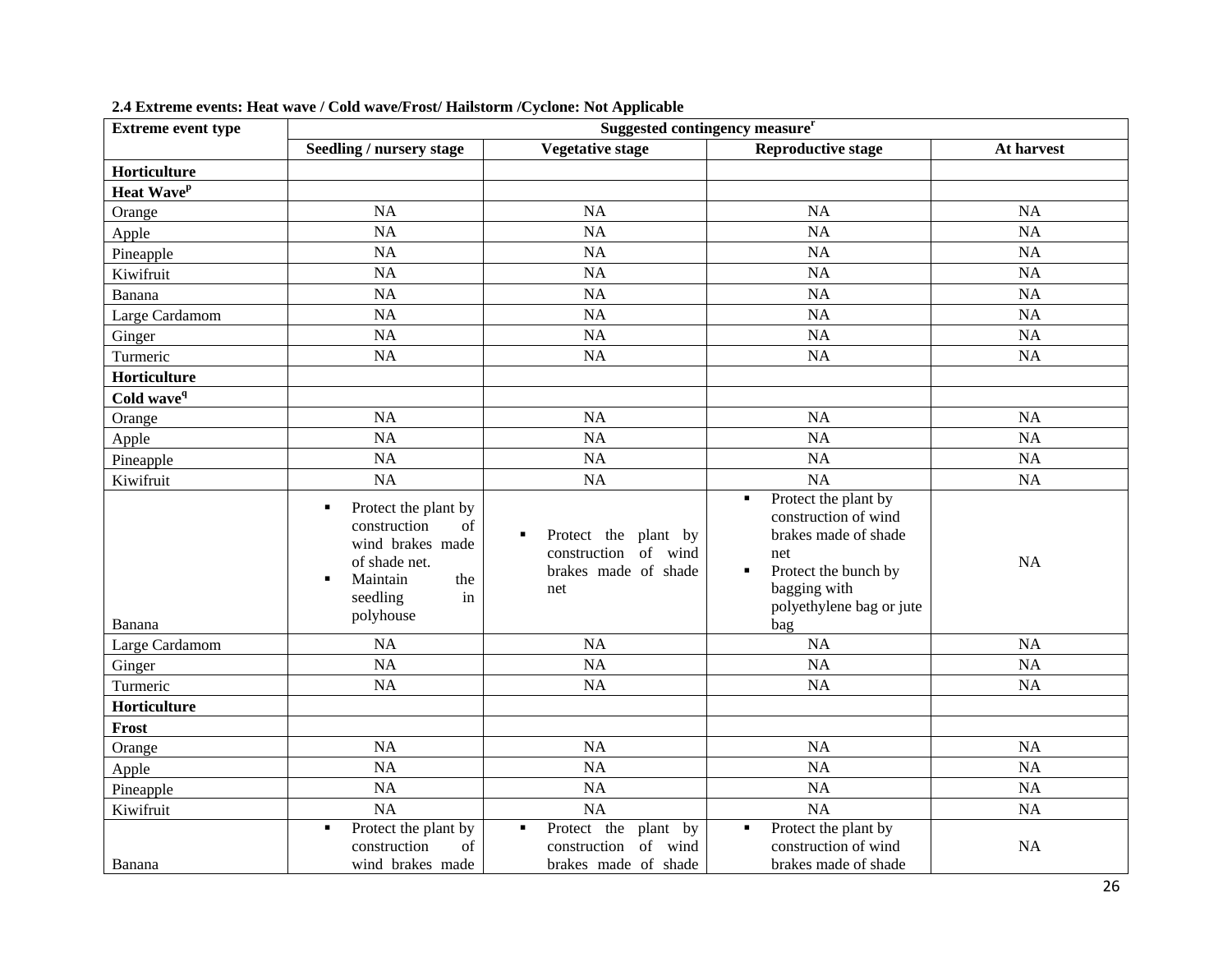|                  | of shade net.<br>Maintain<br>the<br>seedling<br>in<br>polyhouse | net                                                                                                                                                                                                        | net<br>Protect the bunch by<br>$\blacksquare$<br>bagging with<br>polyethylene bag or jute<br>bag                                                                                                           |                                 |
|------------------|-----------------------------------------------------------------|------------------------------------------------------------------------------------------------------------------------------------------------------------------------------------------------------------|------------------------------------------------------------------------------------------------------------------------------------------------------------------------------------------------------------|---------------------------------|
| Large Cardamom   | NA                                                              | NA                                                                                                                                                                                                         | NA                                                                                                                                                                                                         | <b>NA</b>                       |
| Ginger           | <b>NA</b>                                                       | NA                                                                                                                                                                                                         | NA                                                                                                                                                                                                         | <b>NA</b>                       |
| Turmeric         | <b>NA</b>                                                       | <b>NA</b>                                                                                                                                                                                                  | <b>NA</b>                                                                                                                                                                                                  | <b>NA</b>                       |
| Horticulture     |                                                                 |                                                                                                                                                                                                            |                                                                                                                                                                                                            |                                 |
| <b>Hailstorm</b> |                                                                 |                                                                                                                                                                                                            |                                                                                                                                                                                                            |                                 |
| Orange           | raising<br>• Nursery<br>under<br>polyhouse.                     | • Pruning of damage branches<br>and application of Bordeaux<br>paste should be done to prevent<br>secondary infection<br>Nutrient management to be<br>followed along with foliar<br>spray of micronutrient | • Pruning of damage branches<br>and application of Bordeaux<br>paste should be done to prevent<br>secondary infection<br>Nutrient management to be<br>followed along with foliar<br>spray of micronutrient | ■ Harvest ripe fruit            |
| Apple            | raising<br>• Nursery<br>under<br>polyhouse.                     | • Pruning of damage branches<br>and application of Bordeaux<br>paste should be done to prevent<br>secondary infection<br>Nutrient management to be<br>followed along with foliar<br>spray of micronutrient | Pruning of damage branches<br>and application of Bordeaux<br>paste should be done to prevent<br>secondary infection<br>Nutrient management to be<br>followed along with foliar<br>spray of micronutrient   | Harvest ripe fruit              |
| Pineapple        | <b>NA</b>                                                       | · Shade regulation<br>be<br>may<br>followed                                                                                                                                                                | <b>NA</b>                                                                                                                                                                                                  | • Harvest and value addition    |
| Kiwifruit        | Nursery raising<br>٠<br>under polyhouse                         | " Nutrient management to be<br>followed along with foliar<br>spray of micronutrient                                                                                                                        | Nutrient management to be<br>followed along with foliar<br>spray of micronutrient                                                                                                                          | ■ Harvest ripe fruits           |
| Banana           | Nursery raising<br>٠<br>under polyhouse                         | • Follow nutrient management                                                                                                                                                                               | Bagging the fruit bunch<br>with polyethylene bag<br>or jute bag                                                                                                                                            | <b>Harvest the mature bunch</b> |
| Large Cardamom   | ■ Nursery<br>raising<br>under<br>polyhouse.                     | • Shade<br>regulation<br>be<br>may<br>followed by planting trees<br>providing 50-60% shade. Ultis<br>cum large cardamom plantation<br>is highly recommended                                                | NA                                                                                                                                                                                                         | NA                              |
| Ginger           | • Nursery<br>raising<br>under<br>polyhouse.                     | Shade regulation<br>be<br>may<br>followed                                                                                                                                                                  | NA                                                                                                                                                                                                         | <b>NA</b>                       |
| Turmeric         | П                                                               | $\blacksquare$                                                                                                                                                                                             |                                                                                                                                                                                                            |                                 |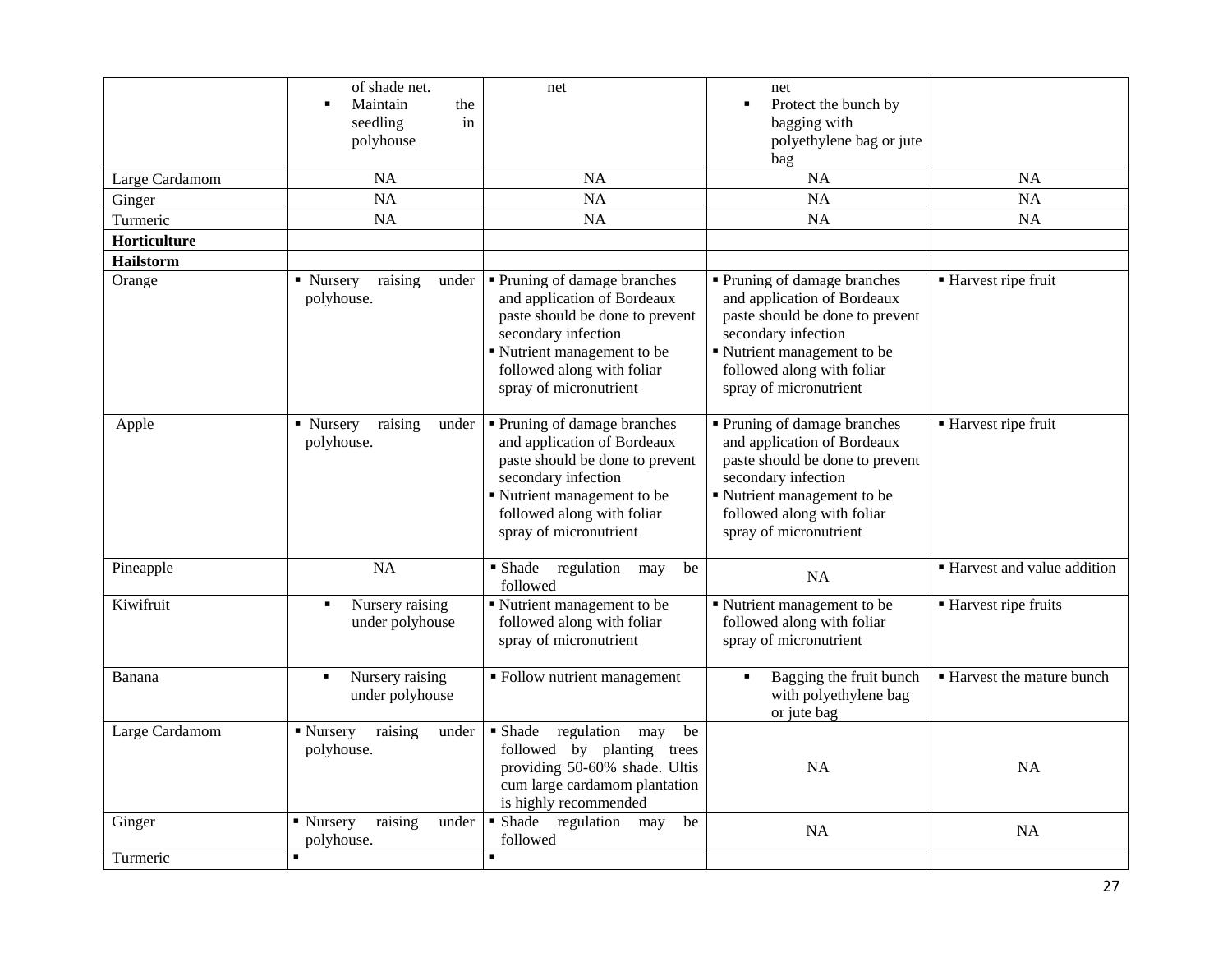| Vegetables (cucurbits)                   | raising<br>• Nursery<br>under<br>polyhouse.<br>• Provide shade to protect<br>from damage or resowing<br>of the crops | • Polyhouse cultivation $&$ proper<br>irrigation | • Polyhouse cultivation $&$ proper<br>irrigation<br>• Proper crop management for<br>the succeeding years | • Picking of fruits at right<br>edible stage depends upon<br>individual<br>varieties and<br>marketing<br>requirements.<br>Fruits<br>are<br>harvested,<br>in<br>baskets and<br>packed<br>transported to markets. |
|------------------------------------------|----------------------------------------------------------------------------------------------------------------------|--------------------------------------------------|----------------------------------------------------------------------------------------------------------|-----------------------------------------------------------------------------------------------------------------------------------------------------------------------------------------------------------------|
| Horticulture                             |                                                                                                                      |                                                  |                                                                                                          |                                                                                                                                                                                                                 |
| Cyclone                                  | <b>NA</b>                                                                                                            | <b>NA</b>                                        | <b>NA</b>                                                                                                | <b>NA</b>                                                                                                                                                                                                       |
| Orange                                   | <b>NA</b>                                                                                                            | <b>NA</b>                                        | NA                                                                                                       | <b>NA</b>                                                                                                                                                                                                       |
| Apple                                    | NA                                                                                                                   | <b>NA</b>                                        | NA                                                                                                       | <b>NA</b>                                                                                                                                                                                                       |
| Pineapple                                | NA                                                                                                                   | <b>NA</b>                                        | <b>NA</b>                                                                                                | <b>NA</b>                                                                                                                                                                                                       |
| Kiwifruit                                | <b>NA</b>                                                                                                            | <b>NA</b>                                        | NA                                                                                                       | NA                                                                                                                                                                                                              |
| Banana                                   | NA                                                                                                                   | NA                                               | NA                                                                                                       | NA                                                                                                                                                                                                              |
| Large Cardamom                           | NA                                                                                                                   | NA                                               | NA                                                                                                       | NA                                                                                                                                                                                                              |
| Ginger                                   | NA                                                                                                                   | NA                                               | NA                                                                                                       | <b>NA</b>                                                                                                                                                                                                       |
| Turmeric                                 | NA                                                                                                                   | NA                                               | NA                                                                                                       | <b>NA</b>                                                                                                                                                                                                       |
| Sand deposition or                       |                                                                                                                      |                                                  |                                                                                                          |                                                                                                                                                                                                                 |
| heavy siltation                          |                                                                                                                      |                                                  |                                                                                                          |                                                                                                                                                                                                                 |
| Specify crop<br>/horticulture/plantation | <b>NA</b>                                                                                                            | NA                                               | <b>NA</b>                                                                                                | <b>NA</b>                                                                                                                                                                                                       |

# **2.5 Contingent strategies for Livestock, Poultry & Fisheries**

# **2.5.1 Livestock**

|                                 | <b>Suggested contingency measures</b>                                                                                                                                                                                                                                           |                                                                                                                                                                                                                                                                                                                                                                                                                       |                                                                                                                                                                                                                                                                                                                              |  |
|---------------------------------|---------------------------------------------------------------------------------------------------------------------------------------------------------------------------------------------------------------------------------------------------------------------------------|-----------------------------------------------------------------------------------------------------------------------------------------------------------------------------------------------------------------------------------------------------------------------------------------------------------------------------------------------------------------------------------------------------------------------|------------------------------------------------------------------------------------------------------------------------------------------------------------------------------------------------------------------------------------------------------------------------------------------------------------------------------|--|
|                                 | Before the event <sup>s</sup>                                                                                                                                                                                                                                                   | During the event                                                                                                                                                                                                                                                                                                                                                                                                      | After the event                                                                                                                                                                                                                                                                                                              |  |
| <b>Drought</b>                  |                                                                                                                                                                                                                                                                                 |                                                                                                                                                                                                                                                                                                                                                                                                                       |                                                                                                                                                                                                                                                                                                                              |  |
| Feed and fodder<br>availability | Advance early warning system<br>through Agromet advisories.<br>identification of locally available,<br>natural fodder of area.<br>Excess fodder may be stored as $\blacksquare$ Improvement of<br>block in the flush season, for lean<br>period.<br>■ Stacking of paddy straws. | $\blacksquare$ Use of<br>feed/fodders<br>unconventional<br>resources.<br>Awareness on fodder cultivation $\& \vert \cdot \vert$ Grazing in the peri peri of forest areas.<br>• Feeding according to body weight<br>requirement<br>the poor<br>quality<br>hay/silage or converted into feed   roughages (urea treatment, soaking,<br>poultry litter( $>$ 37%).<br>• Use of feed additives to improve<br>digestibility. | benefits<br>schemes<br>the<br>under<br>■ Avail<br>of<br>drought, from state or central for feeds and<br>fodder.<br>Supplementary feeding of livestock to<br>regain the general physiological imbalanced.<br>Proper irrigation of fodder plot and<br>cultivation of leguminous fodders to meet<br>the demand of green fodders |  |
|                                 |                                                                                                                                                                                                                                                                                 | ■ use of stored Hay and Silage                                                                                                                                                                                                                                                                                                                                                                                        |                                                                                                                                                                                                                                                                                                                              |  |
| Drinking water                  |                                                                                                                                                                                                                                                                                 | • Construction of water harvesting • Use of stored water from water harvesting                                                                                                                                                                                                                                                                                                                                        | • Submitting a memorandum to sate or central                                                                                                                                                                                                                                                                                 |  |
|                                 | structures.                                                                                                                                                                                                                                                                     | structure.                                                                                                                                                                                                                                                                                                                                                                                                            | Govt. regarding amount of water shortfall                                                                                                                                                                                                                                                                                    |  |
|                                 |                                                                                                                                                                                                                                                                                 | <b>Harvesting rain water &amp; water from <math>\vert \cdot \vert</math></b> Fetching water from watershed areas and                                                                                                                                                                                                                                                                                                  | during drought and action to be initiate                                                                                                                                                                                                                                                                                     |  |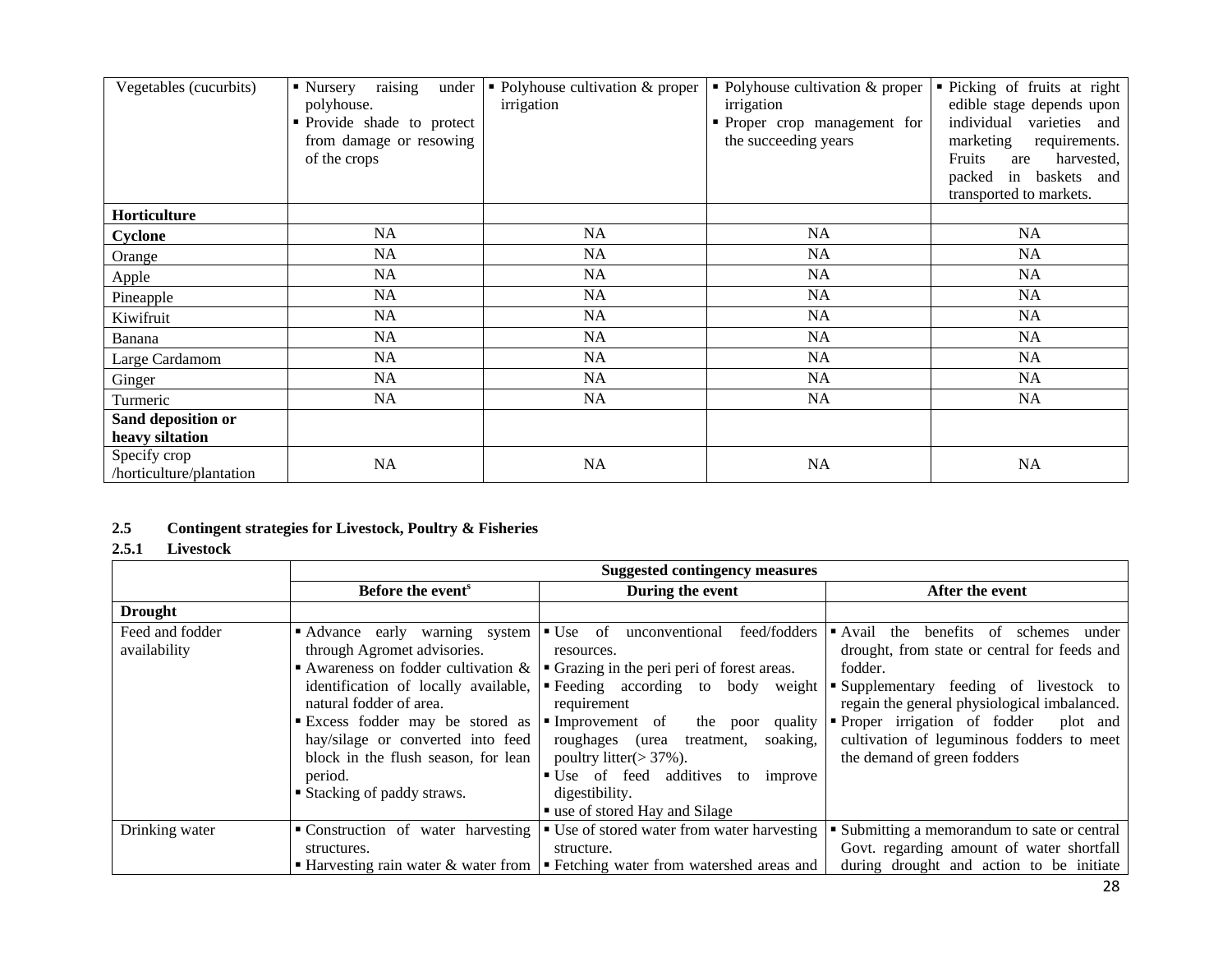|                                  | natural source<br>• Developing watershed areas.                                                                                                                                                                                                                                                                                                                                                                                                                                                                                              | natural stream/river.<br>Avail subsidy water supply through                                                                                                                                                                                                                                        | accordingly.<br>• Construction of permanent water harvesting                                                                                                                                                                                                                                                                                                                    |
|----------------------------------|----------------------------------------------------------------------------------------------------------------------------------------------------------------------------------------------------------------------------------------------------------------------------------------------------------------------------------------------------------------------------------------------------------------------------------------------------------------------------------------------------------------------------------------------|----------------------------------------------------------------------------------------------------------------------------------------------------------------------------------------------------------------------------------------------------------------------------------------------------|---------------------------------------------------------------------------------------------------------------------------------------------------------------------------------------------------------------------------------------------------------------------------------------------------------------------------------------------------------------------------------|
|                                  |                                                                                                                                                                                                                                                                                                                                                                                                                                                                                                                                              | tankers from sate or central Govt.                                                                                                                                                                                                                                                                 | structure with a planning to fulfill the water                                                                                                                                                                                                                                                                                                                                  |
|                                  |                                                                                                                                                                                                                                                                                                                                                                                                                                                                                                                                              |                                                                                                                                                                                                                                                                                                    | requirement during drought.                                                                                                                                                                                                                                                                                                                                                     |
| Health and disease<br>management | ■ Ensure livestock insurance<br>• Deworming to reduce worm load<br>Stocking of veterinary medicines,<br>vitamin and mineral supplements.<br>• Training of paravets and identifying<br>key man in each village to combat<br>the situation if arise.<br>Regular radio/TV telecast to follow<br>the instruction of Do & Don'ts<br>from experts.<br>· Providing available communication<br>and transportation facilities in every<br>dispensary / clinic for consultations.<br>Proper ventilation system<br>of<br>Housing to reduce heat stress. | " Mass awareness cum Health camp and<br>symptomatically<br>prompt<br>treatment<br>accordingly.<br>"Supplementary feeding of vitamin and<br>mineral to improve general body health.                                                                                                                 | Mass awareness cum Health camp and<br>symptomatically<br>prompt<br>treatment<br>accordingly.<br>• selective culling of disease animal<br>Submitting a memorandum to sate or central<br>Govt. regarding the loss of animal due to<br>Drought and remedies to be taken<br>accordingly for future.<br>· Mini vaccine unit could be establish for<br>covering a perimeter 30-50 km. |
| <b>Floods</b>                    |                                                                                                                                                                                                                                                                                                                                                                                                                                                                                                                                              |                                                                                                                                                                                                                                                                                                    |                                                                                                                                                                                                                                                                                                                                                                                 |
| Feed and fodder                  | Advance early warning system                                                                                                                                                                                                                                                                                                                                                                                                                                                                                                                 | Avoid feeding of damp feeds and fodders                                                                                                                                                                                                                                                            | Submitting a reports, damage caused by                                                                                                                                                                                                                                                                                                                                          |
| availability                     | through Agromet advisories.<br>Awareness on fodder cultivation $\&$<br>identification of locally available,<br>natural fodder of the area.<br><b>Excess fodder may be stored as</b><br>hay/silage or converted into feed<br>block in the flush season, for lean<br>period.<br><b>Stacking of paddy straws.</b><br>Installation of feed block machines<br>and creating feed/fodder block<br>banks to be used in emergency.                                                                                                                    | Storage of feeds and fodder in high raised<br>platform.<br>• Use of unconventional feed/fodders<br>resources (water hyacinth)<br>• Shifting of livestock to high raised areas.<br>"Use of feed additives to improve<br>digestibility.<br>• Provision of UMB etc.<br>■ Use of stored Hay and Silage | flood to feed and standing fodder<br>Supplementary feeding of livestock to<br>regain the general physiological imbalanced.<br>Proper irrigation of folder plot and<br>cultivation of leguminous fodders to meet<br>the demand of green fodders.<br>" Avail the benefits of schemes under flood,<br>from state or central for feeds and fodder.                                  |
| Drinking water                   | Storage of safe drinking water in<br>community tanks / water harvesting<br>structures which is not prone to<br>seepage of flood water.<br>Installation of large sized sand<br>filters with charcoal.<br>"Tying up with PHED Deptt. of<br>neighboring district to supply water<br>at needy time.<br>• Creating awareness amongst public<br>how to conserve water and                                                                                                                                                                          | · Chlorination of the drinking water and<br>use of sand filter<br>• Incorporation of aquatic plants in feeds as<br>a supplementary source of water<br>If possible supply of fresh drinking water<br>from nearby district.                                                                          | • Cleaning of water storage tanks, canals and<br>drainage system.<br>• Cleaning and disinfection of water source<br>with suitable water purifying<br>agent,<br>available in<br>the area as per the<br>recommended dose.<br>Relief for damaged tanks and community<br>pipe line for reconstruction.<br>Avoid shallow source of water                                             |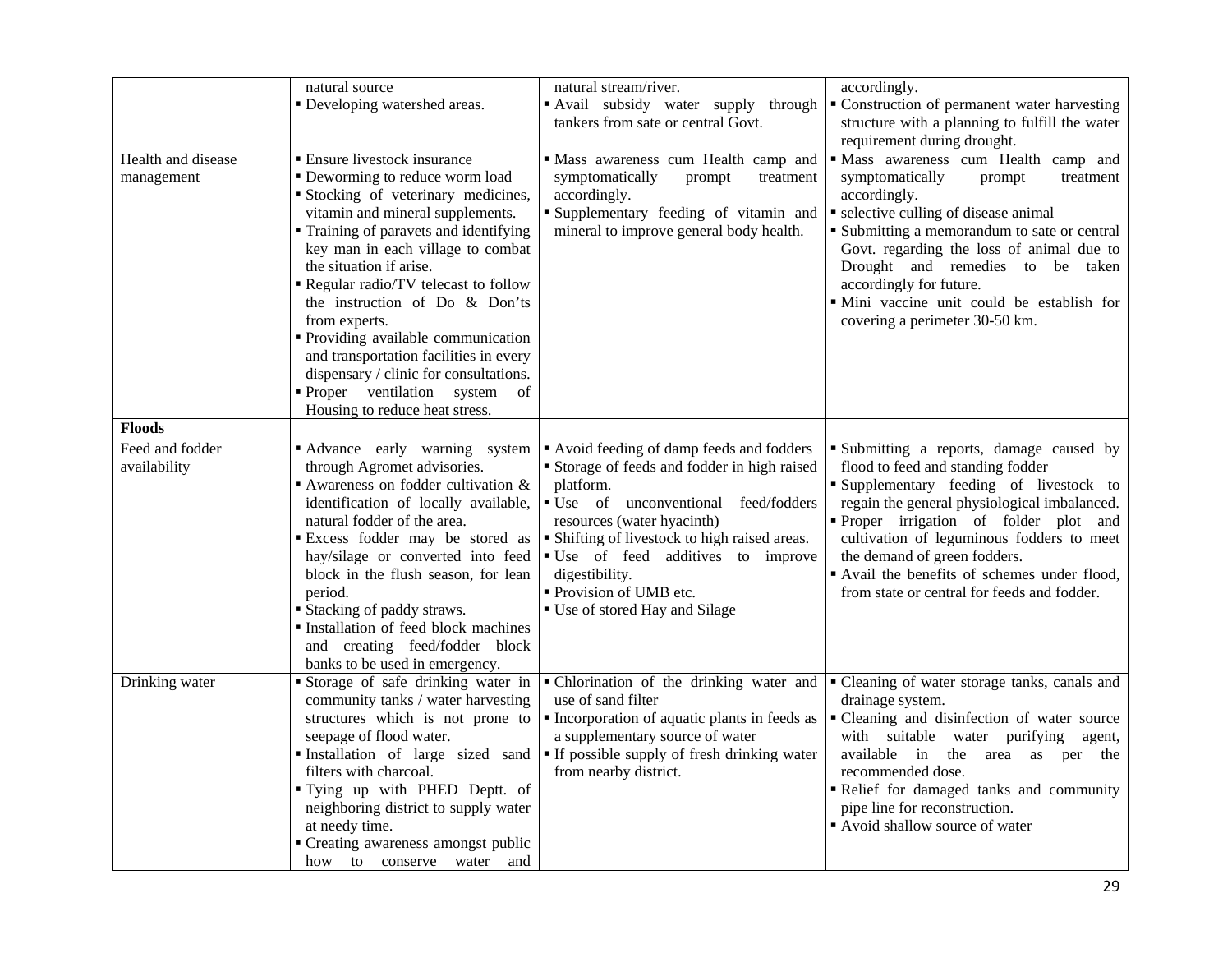|                                  | judiciously use in flood situation.                                                                                                                                                                                                                                                                                                                                                                                                                                                                                                                                 |                                                                                                                                                                                                                   |                                                                                                                                                                                                                                                                                                                                                                                                |
|----------------------------------|---------------------------------------------------------------------------------------------------------------------------------------------------------------------------------------------------------------------------------------------------------------------------------------------------------------------------------------------------------------------------------------------------------------------------------------------------------------------------------------------------------------------------------------------------------------------|-------------------------------------------------------------------------------------------------------------------------------------------------------------------------------------------------------------------|------------------------------------------------------------------------------------------------------------------------------------------------------------------------------------------------------------------------------------------------------------------------------------------------------------------------------------------------------------------------------------------------|
| Health and disease<br>management | <b>Ensure livestock insurance</b><br>• Deworming to reduce worm load<br>Vaccination of FMD, BQ and HS.<br>Stocking of veterinary medicines,<br>vitamin and mineral supplements.<br>• Training of paravets and identifying<br>key man in each village to combat<br>the situation if arise.<br>Regular radio/TV telecast to follow<br>the instruction of Do & Don'ts<br>from experts.<br>• Providing available communication<br>and transportation facilities in every<br>dispensary / clinic for consultations.<br>Construction of shelters in high<br>raised areas. | · Mass awareness cum Health camp and<br>symptomatically<br>prompt<br>treatment<br>accordingly.<br>Supplementary feeding of vitamin and<br>mineral to improve general body health.                                 | · Mass awareness cum Health camp and<br>symptomatically<br>prompt<br>treatment<br>accordingly.<br>Immediate attention to the ailing animals.<br>• Sanitization of the shed and surrounding<br>areas.<br>• selective culling of animal<br>Submitting a memorandum to state or<br>central Govt. regarding the loss of animal<br>due to flood and remedies to be taken<br>accordingly for future. |
| Cyclone                          | NA                                                                                                                                                                                                                                                                                                                                                                                                                                                                                                                                                                  | <b>NA</b>                                                                                                                                                                                                         | <b>NA</b>                                                                                                                                                                                                                                                                                                                                                                                      |
| Feed and fodder<br>availability  | Advance early warning system<br>through Agromet advisories.<br>Proper storage of feeds and fodder<br>in well constructed house<br>• Planting of trees as a wind break in<br>farm area<br>Excess fodder may be stored as<br>hay/silage or converted into feed<br>block in the flush season, for lean<br>period.<br><b>Stacking of paddy straws.</b>                                                                                                                                                                                                                  | Avoid feeding grazing in open field<br>Animal should be confined in well<br>construct house.<br>" Use of feed additives to improve<br>digestibility.<br>• Provision of UMB etc.<br>■ Use of stored Hay and Silage | Submitting a reports, damage caused by<br>cyclone of standing fodder<br>" Avail the benefits of schemes under flood,<br>from state or central for feeds and fodder.                                                                                                                                                                                                                            |
| Drinking water                   | Advance early warning system<br>through Agromet advisories for<br>preparedness<br>combat<br>to<br>the<br>situation.<br>Storage of safe drinking water in<br>community tanks / water harvesting<br>structures<br>• Creating awareness amongst public<br>how to conserve water and<br>judiciously use in flood situation.<br>"Tying up with PHED Deptt. of<br>neighboring district to supply water<br>at needy time.                                                                                                                                                  | · Chlorination of the drinking water and<br>use of sand filter<br>• Provide fresh potable water                                                                                                                   | " Cleaning of water storage tanks, canals and<br>drainage system.<br>• Cleaning and disinfection of water source<br>with suitable water purifying agent,<br>available in<br>the area as per the<br>recommended dose.<br>Relief for damaged tanks and community<br>pipe line for reconstruction.<br>Avoid shallow source of water                                                               |
| Health and disease               | <b>Ensure livestock insurance</b>                                                                                                                                                                                                                                                                                                                                                                                                                                                                                                                                   | $\blacksquare$ Mass awareness cum Health camp and $\blacksquare$ Immediate attention to the ailing animals.                                                                                                       |                                                                                                                                                                                                                                                                                                                                                                                                |
| management                       | • Deworming to reduce worm load                                                                                                                                                                                                                                                                                                                                                                                                                                                                                                                                     | symptomatically<br>prompt                                                                                                                                                                                         | treatment $\vert \cdot \vert$ selective culling of injured animal                                                                                                                                                                                                                                                                                                                              |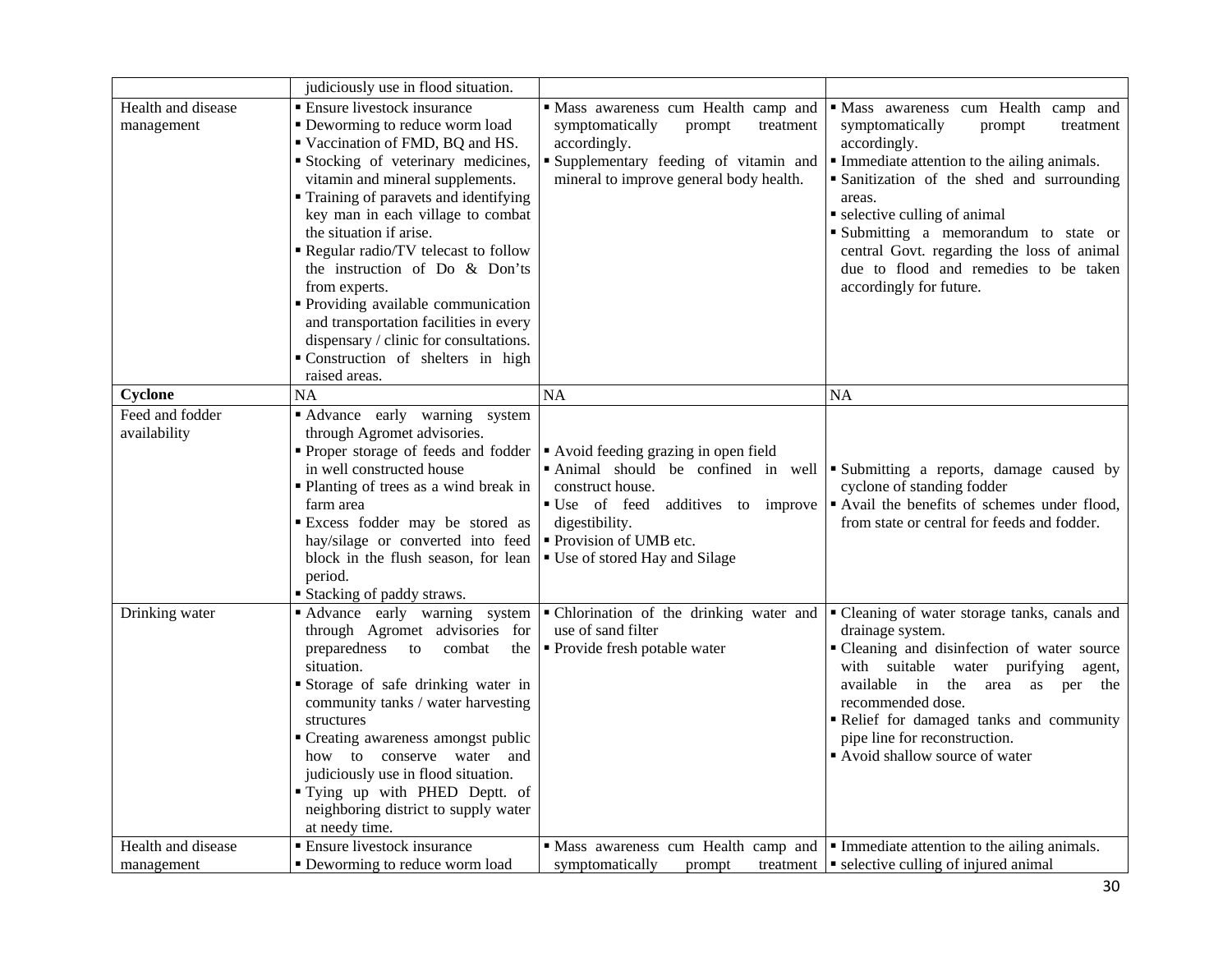| <b>Heat wave</b>                  | Stocking of veterinary medicines,<br>vitamin and mineral supplements.<br>• Training of paravets and identifying<br>key man in each village to combat<br>the situation if arise.<br>Regular radio/TV telecast to follow<br>the instruction of Do & Don'ts<br>from experts.<br>• Providing available communication<br>and transportation facilities in every<br>dispensary / clinic for consultations.                                                                                                        | accordingly.<br>Supplementary feeding of vitamin and<br>mineral to improve general body health.<br>• selective culling of injured animal                                                                                                                                                                                              | Mass awareness cum Health camp and<br>symptomatically<br>treatment<br>prompt<br>accordingly.<br>· Sanitization of the shed and surrounding<br>areas.<br>Submitting a memorandum to state or<br>central Govt. regarding the loss of animal<br>due to flood and remedies to be taken<br>accordingly for future.                                                                                      |
|-----------------------------------|-------------------------------------------------------------------------------------------------------------------------------------------------------------------------------------------------------------------------------------------------------------------------------------------------------------------------------------------------------------------------------------------------------------------------------------------------------------------------------------------------------------|---------------------------------------------------------------------------------------------------------------------------------------------------------------------------------------------------------------------------------------------------------------------------------------------------------------------------------------|----------------------------------------------------------------------------------------------------------------------------------------------------------------------------------------------------------------------------------------------------------------------------------------------------------------------------------------------------------------------------------------------------|
|                                   |                                                                                                                                                                                                                                                                                                                                                                                                                                                                                                             |                                                                                                                                                                                                                                                                                                                                       |                                                                                                                                                                                                                                                                                                                                                                                                    |
| <b>Cattle</b>                     |                                                                                                                                                                                                                                                                                                                                                                                                                                                                                                             |                                                                                                                                                                                                                                                                                                                                       |                                                                                                                                                                                                                                                                                                                                                                                                    |
| Shelter/environment<br>management | Advance early warning system<br>through Agromet advisories for<br>preparedness<br>to<br>combat<br>the<br>situation.<br>Good shelter with well ventilation<br>and bedding materials<br>Construction of shelters in wind<br>shed areas.<br>the concentrate feed<br>lncrease<br>amount and reduce the roughage<br>diet.<br>• Adlib provision of potable water                                                                                                                                                  | • Confine the animal in protected shelter<br>• prevent them direct expose to heat wave<br>reduce upto 20% of the ration<br>· provide nutretical<br>• Adlib provision of potable water<br>Avoid movement of animal<br>• Sprinkling of water during the extreme<br>heat to the animal<br>" Breeding should be done in morning<br>hours. | • Adlib provision of potable water<br>Analysis of the present experience and<br>remodeling of housing structure.<br>· provide nutretical                                                                                                                                                                                                                                                           |
| Health and disease<br>management  | Advance early warning system<br>through Agromet advisories for<br>preparedness<br>combat<br>to<br>the<br>situation.<br><b>Ensure livestock insurance</b><br>• Deworming and vaccination<br>Stocking of veterinary medicines,<br>vitamin and mineral supplements.<br>• Training of paravets and identifying<br>key man in each village to combat<br>the situation if arise.<br>Regular radio/TV telecast to follow<br>the instruction of Do & Don'ts<br>from experts.<br>• Providing available communication | • Life saving treatment accordingly.<br>"Supplementary feeding of vitamin and<br>mineral to improve general body health.<br>• Oral supplementation of electrolyte and<br>medicines                                                                                                                                                    | · Mass awareness cum Health camp and<br>symptomatically<br>prompt<br>treatment<br>accordingly.<br>Immediate attention to the ailing animals.<br>· Sanitization of the shed and surrounding<br>areas.<br>• Selective culling of animal<br>Submitting a memorandum to state or<br>central Govt. regarding the loss of animal<br>due to cold wave and remedies to be taken<br>accordingly for future. |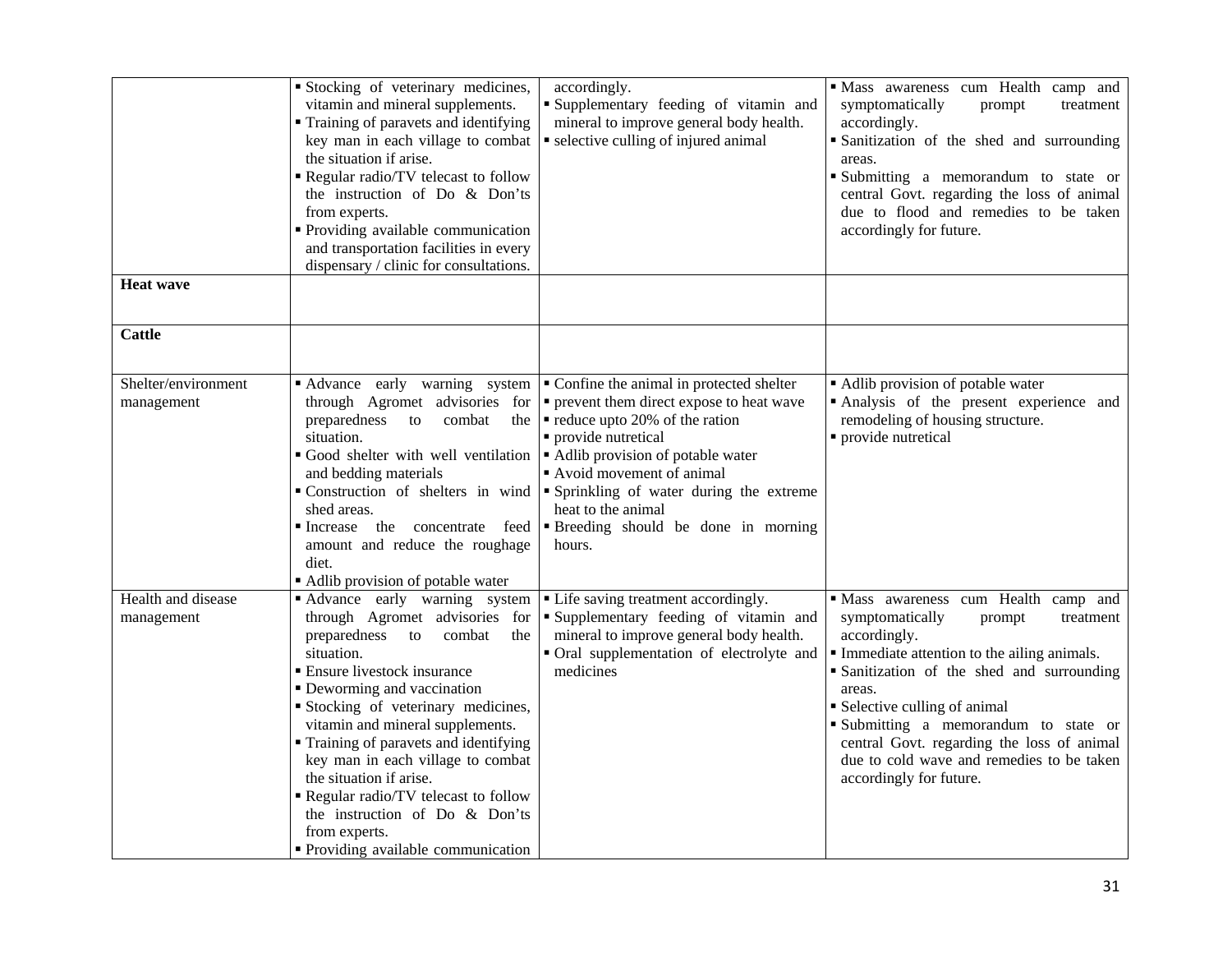|                                   | and transportation facilities in every<br>dispensary / clinic for consultations.                                                                                                                                                                                                                                                                                                                                                                                             |                                                                                                                                                                                                                                                                                                                                                     |                                                                                                                                                                                                                                                                                                                                                                                                        |
|-----------------------------------|------------------------------------------------------------------------------------------------------------------------------------------------------------------------------------------------------------------------------------------------------------------------------------------------------------------------------------------------------------------------------------------------------------------------------------------------------------------------------|-----------------------------------------------------------------------------------------------------------------------------------------------------------------------------------------------------------------------------------------------------------------------------------------------------------------------------------------------------|--------------------------------------------------------------------------------------------------------------------------------------------------------------------------------------------------------------------------------------------------------------------------------------------------------------------------------------------------------------------------------------------------------|
| Mithun                            |                                                                                                                                                                                                                                                                                                                                                                                                                                                                              |                                                                                                                                                                                                                                                                                                                                                     |                                                                                                                                                                                                                                                                                                                                                                                                        |
| Shelter/environment<br>management | Advance early warning system<br>through Agromet advisories for<br>preparedness<br>combat<br>to<br>the<br>situation.<br>Good shelter with well ventilation<br>and bedding materials<br>Construction of shelters in wind<br>shed areas.<br>lncrease<br>the concentrate feed<br>amount and reduce the roughage<br>diet.<br>• Adlib provision of potable water                                                                                                                   | • Confine the animal in protected shelter<br>• prevent them direct expose to heat wave<br>reduce upto 20% of the ration<br>· provide nutretical<br>• Adlib provision of potable water<br>Avoid movement of animal<br>" Sprinkling of water during the extreme<br>heat to the animal<br><b>Breeding</b> should be done in morning<br>hours.          | • Adlib provision of potable water<br>· Analysis of the present experience and<br>remodeling of housing structure.<br>• provide nutretical                                                                                                                                                                                                                                                             |
| Health and disease<br>management  | <b>Ensure livestock insurance</b><br>• Deworming to reduce worm load<br>Stocking of veterinary medicines,<br>vitamin and mineral supplements.<br>• Training of paravets and identifying<br>key man in each village to combat<br>the situation if arise.<br>Regular radio/TV telecast to follow<br>the instruction of Do & Don'ts<br>from experts.<br>· Providing available communication<br>and transportation facilities in every<br>dispensary / clinic for consultations. | Mass awareness cum Health camp and<br>symptomatically<br>prompt<br>treatment<br>accordingly.<br>Supplementary feeding of vitamin and<br>mineral to improve general body health.<br>• selective culling of injured animal                                                                                                                            | Immediate attention to the ailing animals.<br>• selective culling of injured animal<br>· Mass awareness cum Health camp and<br>symptomatically<br>prompt<br>treatment<br>accordingly.<br>· Sanitization of the shed and surrounding<br>areas.<br>Submitting a memorandum to state or<br>central Govt. regarding the loss of animal<br>due to flood and remedies to be taken<br>accordingly for future. |
| Goat/Sheep                        |                                                                                                                                                                                                                                                                                                                                                                                                                                                                              |                                                                                                                                                                                                                                                                                                                                                     |                                                                                                                                                                                                                                                                                                                                                                                                        |
| Shelter/environment<br>management | Advance early warning system<br>through Agromet advisories for<br>preparedness<br>combat<br>to<br>the<br>situation.<br>Good shelter with well ventilation<br>and bedding materials<br>Construction of shelters in wind<br>shed areas.<br>Increase the concentrate feed<br>amount and reduce the roughage<br>diet.<br>• Adlib provision of potable water                                                                                                                      | • Confine the animal in protected shelter<br>• prevent them direct expose to heat wave<br>$\blacksquare$ reduce upto 20% of the ration<br>· provide nutretical<br>• Adlib provision of potable water<br>Avoid movement of animal<br>· Sprinkling of water during the extreme<br>heat to the animal<br>"Breeding should be done in morning<br>hours. | • Adlib provision of potable water<br>Analysis of the present experience and<br>remodeling of housing structure.<br>· provide nutretical                                                                                                                                                                                                                                                               |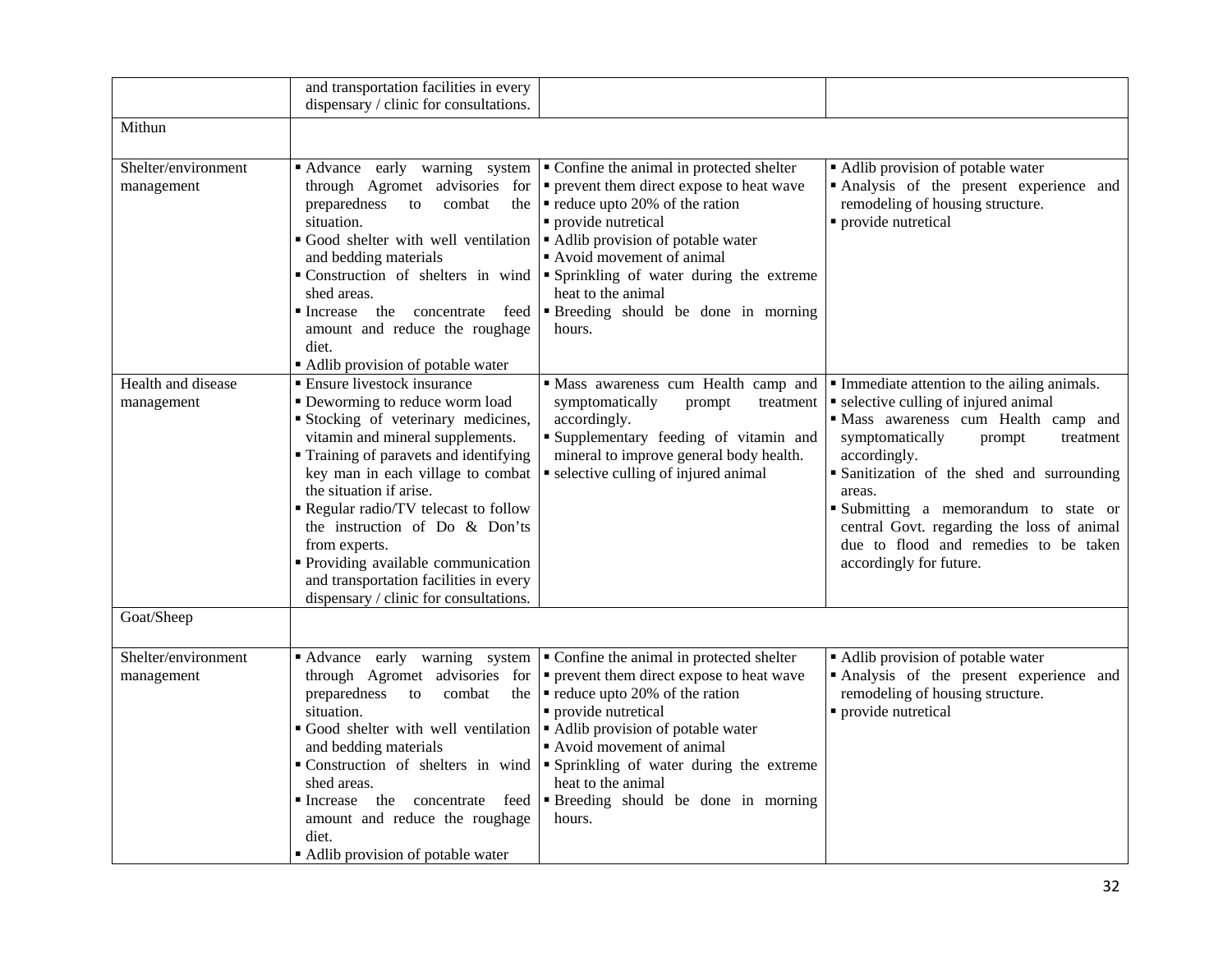| Health and disease<br>management  | <b>Ensure livestock insurance</b><br>• Deworming to reduce worm load<br>Stocking of veterinary medicines,<br>vitamin and mineral supplements.<br>Training of paravets and identifying<br>key man in each village to combat<br>the situation if arise.<br>Regular radio/TV telecast to follow<br>the instruction of Do & Don'ts<br>from experts.<br>• Providing available communication<br>and transportation facilities in every<br>dispensary / clinic for consultations. | " Mass awareness cum Health camp and<br>symptomatically<br>prompt<br>treatment<br>accordingly.<br>"Supplementary feeding of vitamin and<br>mineral to improve general body health.<br>• selective culling of injured animal                                                                                                          | Immediate attention to the ailing animals.<br>• selective culling of injured animal<br>· Mass awareness cum Health camp and<br>symptomatically<br>prompt<br>treatment<br>accordingly.<br>· Sanitization of the shed and surrounding<br>areas.<br>Submitting a memorandum to state or<br>central Govt. regarding the loss of animal<br>due to flood and remedies to be taken<br>accordingly for future.   |
|-----------------------------------|----------------------------------------------------------------------------------------------------------------------------------------------------------------------------------------------------------------------------------------------------------------------------------------------------------------------------------------------------------------------------------------------------------------------------------------------------------------------------|--------------------------------------------------------------------------------------------------------------------------------------------------------------------------------------------------------------------------------------------------------------------------------------------------------------------------------------|----------------------------------------------------------------------------------------------------------------------------------------------------------------------------------------------------------------------------------------------------------------------------------------------------------------------------------------------------------------------------------------------------------|
| Pig                               |                                                                                                                                                                                                                                                                                                                                                                                                                                                                            |                                                                                                                                                                                                                                                                                                                                      |                                                                                                                                                                                                                                                                                                                                                                                                          |
| Shelter/environment<br>management | Advance early warning system<br>through Agromet advisories for<br>preparedness<br>combat<br>to<br>the<br>situation.<br>Good shelter with well ventilation<br>and bedding materials<br>Construction of shelters in wind<br>shed areas.<br>• Increase<br>the concentrate<br>feed<br>amount and reduce the roughage<br>diet.<br>Adlib provision of potable water                                                                                                              | • Confine the animal in protected shelter<br>• prevent them direct expose to heat wave<br>• reduce upto 20% of the ration<br>• provide nutretical<br>Adlib provision of potable water<br>Avoid movement of animal<br>• Sprinkling of water during the extreme<br>heat to the animal<br>"Breeding should be done in morning<br>hours. | • Adlib provision of potable water<br>Analysis of the present experience and<br>remodeling of housing structure.<br>· provide nutretical                                                                                                                                                                                                                                                                 |
| Health and disease<br>management  | <b>Ensure livestock insurance</b><br>• Deworming to reduce worm load<br>Stocking of veterinary medicines,<br>vitamin and mineral supplements.<br>Training of paravets and identifying<br>key man in each village to combat<br>the situation if arise.<br>Regular radio/TV telecast to follow<br>the instruction of Do & Don'ts<br>from experts.<br>• Providing available communication<br>and transportation facilities in every<br>dispensary / clinic for consultations. | Mass awareness cum Health camp and<br>symptomatically<br>prompt<br>treatment<br>accordingly.<br>Supplementary feeding of vitamin and<br>mineral to improve general body health.<br>• selective culling of injured animal                                                                                                             | • Immediate attention to the ailing animals.<br>• selective culling of injured animal<br>· Mass awareness cum Health camp and<br>symptomatically<br>prompt<br>treatment<br>accordingly.<br>• Sanitization of the shed and surrounding<br>areas.<br>Submitting a memorandum to state or<br>central Govt. regarding the loss of animal<br>due to flood and remedies to be taken<br>accordingly for future. |
| <b>Cold wave</b>                  |                                                                                                                                                                                                                                                                                                                                                                                                                                                                            |                                                                                                                                                                                                                                                                                                                                      |                                                                                                                                                                                                                                                                                                                                                                                                          |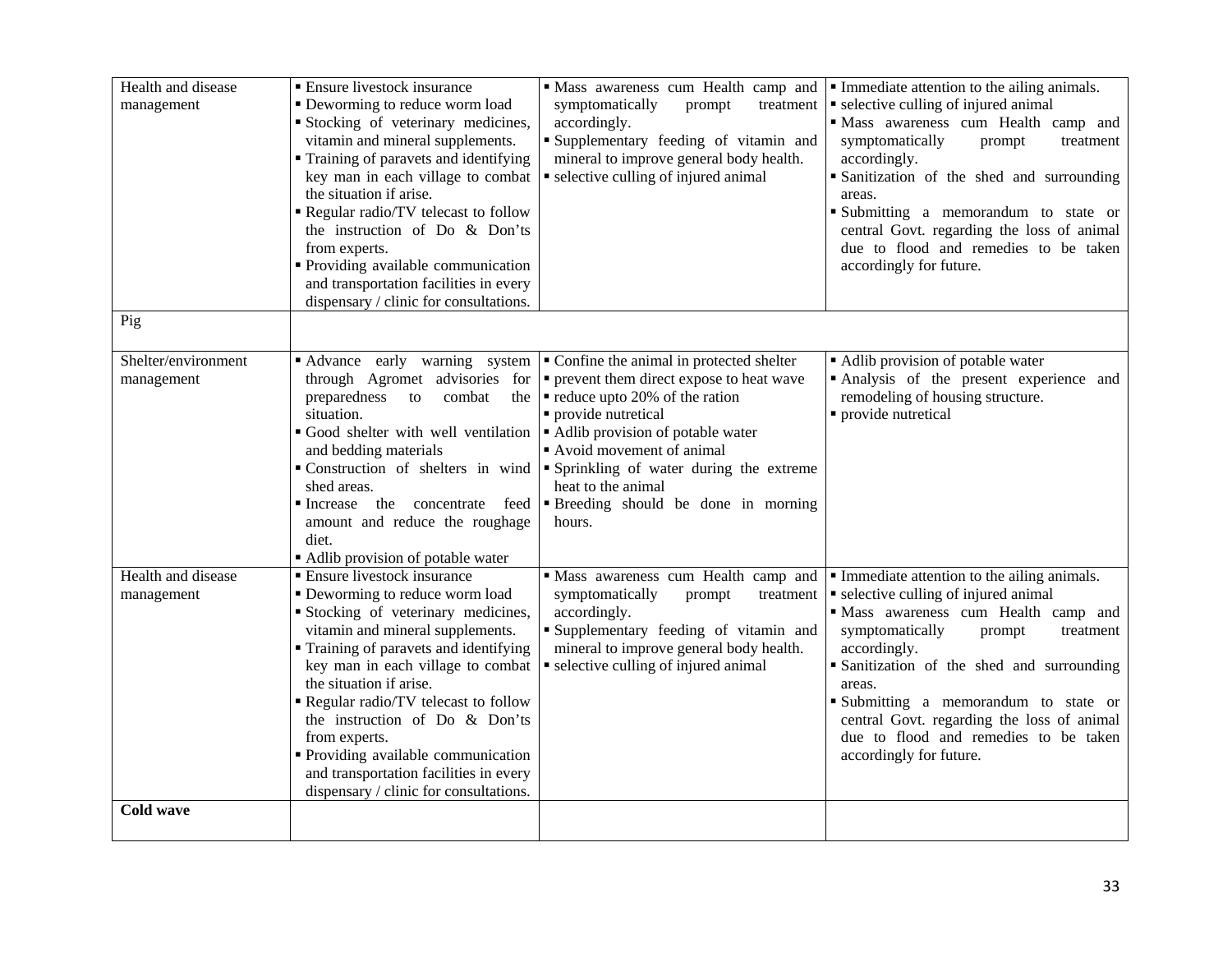| <b>Cattle</b>                     |                                                                                                                                                                                                                                                                                                                                                                                                                                                                            |                                                                                                                                                                                                                            |                                                                                                                                                                                                                                                                                                                                                                                                                            |
|-----------------------------------|----------------------------------------------------------------------------------------------------------------------------------------------------------------------------------------------------------------------------------------------------------------------------------------------------------------------------------------------------------------------------------------------------------------------------------------------------------------------------|----------------------------------------------------------------------------------------------------------------------------------------------------------------------------------------------------------------------------|----------------------------------------------------------------------------------------------------------------------------------------------------------------------------------------------------------------------------------------------------------------------------------------------------------------------------------------------------------------------------------------------------------------------------|
| Shelter/environment<br>management | Good shelter with well ventilation<br>and bedding materials<br>Construction of shelters in wind<br>shed areas.<br>" Feed balance ration to withstand the<br>cold wave prior to occurrence.                                                                                                                                                                                                                                                                                 | • Confine the animal in protected shelter<br>• prevent them direct expose to cold wave<br>• provide extra bedding materials<br>• feed extra ration along with mineral and<br>vitamin supplements to withstand cold<br>wave | Analysis of the present experience and<br>remodeling of housing structure.                                                                                                                                                                                                                                                                                                                                                 |
| Health and disease<br>management  | <b>Ensure livestock insurance</b><br>• Deworming to reduce worm load<br>Stocking of veterinary medicines,<br>vitamin and mineral supplements.<br>Training of paravets and identifying<br>key man in each village to combat<br>the situation if arise.<br>Regular radio/TV telecast to follow<br>the instruction of Do & Don'ts<br>from experts.<br>• Providing available communication<br>and transportation facilities in every<br>dispensary / clinic for consultations. | · Mass awareness cum Health camp and<br>symptomatically<br>treatment<br>prompt<br>accordingly.<br>Supplementary feeding of vitamin and<br>mineral to improve general body health.                                          | · Mass awareness cum Health camp and<br>symptomatically<br>treatment<br>prompt<br>accordingly.<br>Immediate attention to the ailing animals.<br>Sanitization of the shed and surrounding<br>areas.<br>• selective culling of animal<br>Submitting a memorandum to state or<br>central Govt. regarding the loss of animal<br>due to cold wave and remedies to be taken<br>accordingly for future.                           |
| Mithun                            |                                                                                                                                                                                                                                                                                                                                                                                                                                                                            |                                                                                                                                                                                                                            |                                                                                                                                                                                                                                                                                                                                                                                                                            |
| Shelter/environment<br>management | Good shelter with well ventilation<br>and bedding materials<br>Construction of shelters in wind<br>shed areas.<br>" Feed balance ration to withstand the<br>cold wave prior to occurrence.                                                                                                                                                                                                                                                                                 | • Confine the animal in protected shelter<br>• prevent them direct expose to cold wave<br>• provide extra bedding materials<br>· feed extra ration along with mineral and<br>vitamin supplements to withstand cold<br>wave | Analysis of the present experience and<br>remodeling of housing structure.                                                                                                                                                                                                                                                                                                                                                 |
| Health and disease<br>management  | <b>Ensure livestock insurance</b><br>• Deworming to reduce worm load<br>Stocking of veterinary medicines,<br>vitamin and mineral supplements.<br>Training of paravets and identifying<br>key man in each village to combat<br>the situation if arise.<br>Regular radio/TV telecast to follow<br>the instruction of Do & Don'ts<br>from experts.<br>• Providing available communication<br>and transportation facilities in every<br>dispensary / clinic for consultations. | ■ 1. Mass awareness cum Health camp and<br>symptomatically<br>prompt<br>treatment<br>accordingly.<br>• 2. Supplementary feeding of vitamin and<br>mineral to improve general body health.                                  | <b>1</b> . Mass awareness cum Health camp and<br>symptomatically<br>prompt<br>treatment<br>accordingly.<br>• 2. Immediate attention to the ailing animals.<br>• 3. Sanitization of the shed and surrounding<br>areas.<br>■ 4.selective culling of animal<br>• 5. Submitting a memorandum to state or<br>central Govt. regarding the loss of animal<br>due to cold wave and remedies to be taken<br>accordingly for future. |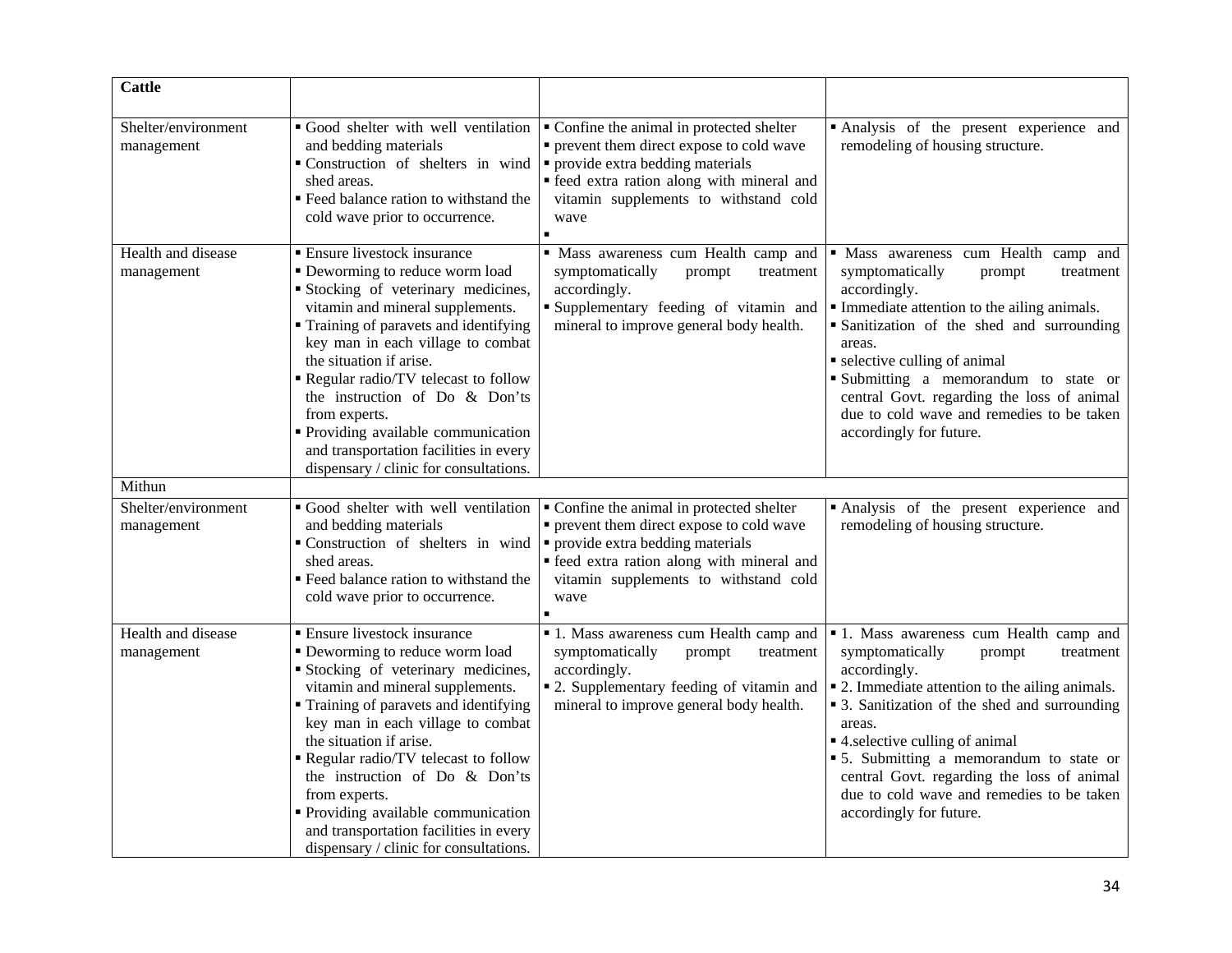| Pig                               |                                                                                                                                                                                                                                                                                                                                                                                                                                                                              |                                                                                                                                                                                       |                                                                                                                                                                                                                                                                                                                                                                                                    |
|-----------------------------------|------------------------------------------------------------------------------------------------------------------------------------------------------------------------------------------------------------------------------------------------------------------------------------------------------------------------------------------------------------------------------------------------------------------------------------------------------------------------------|---------------------------------------------------------------------------------------------------------------------------------------------------------------------------------------|----------------------------------------------------------------------------------------------------------------------------------------------------------------------------------------------------------------------------------------------------------------------------------------------------------------------------------------------------------------------------------------------------|
| Shelter/environment<br>management | Good shelter with well ventilation<br>and bedding materials<br>• Construction of shelters in wind $\vert \cdot \vert$ provide extra bedding materials<br>shed areas.<br>Feed balance ration to withstand the<br>cold wave prior to occurrence.                                                                                                                                                                                                                               | Confine the animal in protected shelter<br>• prevent them direct expose to cold wave<br>• feed extra ration along with mineral and<br>vitamin supplements to withstand cold<br>wave   | Analysis of the present experience and<br>remodeling of housing structure.                                                                                                                                                                                                                                                                                                                         |
| Health and disease<br>management  | <b>Ensure livestock insurance</b><br>• Deworming to reduce worm load<br>Stocking of veterinary medicines,<br>vitamin and mineral supplements.<br>Training of paravets and identifying<br>key man in each village to combat<br>the situation if arise.<br>Regular radio/TV telecast to follow<br>the instruction of Do & Don'ts<br>from experts.<br>• Providing available communication<br>and transportation facilities in every<br>dispensary / clinic for consultations.   | Mass awareness cum Health camp and<br>symptomatically<br>prompt<br>treatment<br>accordingly.<br>Supplementary feeding of vitamin and<br>mineral to improve general body health.       | · Mass awareness cum Health camp and<br>symptomatically<br>prompt<br>treatment<br>accordingly.<br>Immediate attention to the ailing animals.<br>Sanitization of the shed and surrounding<br>areas.<br>• Selective culling of animal<br>Submitting a memorandum to state or<br>central Govt. regarding the loss of animal<br>due to cold wave and remedies to be taken<br>accordingly for future.   |
| Goat/Sheep                        |                                                                                                                                                                                                                                                                                                                                                                                                                                                                              |                                                                                                                                                                                       |                                                                                                                                                                                                                                                                                                                                                                                                    |
| Shelter/environment<br>management | Good shelter with well ventilation<br>and bedding materials<br>• Construction of shelters in wind $\vert \cdot \vert$ provide extra bedding materials<br>shed areas.<br>" Feed balance ration to withstand the<br>cold wave prior to occurrence.                                                                                                                                                                                                                             | • Confine the animal in protected shelter<br>• prevent them direct expose to cold wave<br>" feed extra ration along with mineral and<br>vitamin supplements to withstand cold<br>wave | Analysis of the present experience and<br>remodeling of housing structure.                                                                                                                                                                                                                                                                                                                         |
| Health and disease<br>management  | <b>Ensure livestock insurance</b><br>• Deworming to reduce worm load<br>Stocking of veterinary medicines,<br>vitamin and mineral supplements.<br>" Training of paravets and identifying<br>key man in each village to combat<br>the situation if arise.<br>Regular radio/TV telecast to follow<br>the instruction of Do & Don'ts<br>from experts.<br>• Providing available communication<br>and transportation facilities in every<br>dispensary / clinic for consultations. | · Mass awareness cum Health camp and<br>symptomatically<br>prompt<br>treatment<br>accordingly.<br>Supplementary feeding of vitamin and<br>mineral to improve general body health.     | · Mass awareness cum Health camp and<br>symptomatically<br>prompt<br>treatment<br>accordingly.<br>Immediate attention to the ailing animals.<br>• Sanitization of the shed and surrounding<br>areas.<br>• Selective culling of animal<br>Submitting a memorandum to state or<br>central Govt. regarding the loss of animal<br>due to cold wave and remedies to be taken<br>accordingly for future. |
| Snowfall                          | <b>Ensure livestock insurance</b><br>• Deworming to reduce worm load                                                                                                                                                                                                                                                                                                                                                                                                         | Mass awareness cum Health camp and<br>symptomatically<br>treatment<br>prompt                                                                                                          | · Mass awareness cum Health camp and<br>symptomatically<br>prompt<br>treatment                                                                                                                                                                                                                                                                                                                     |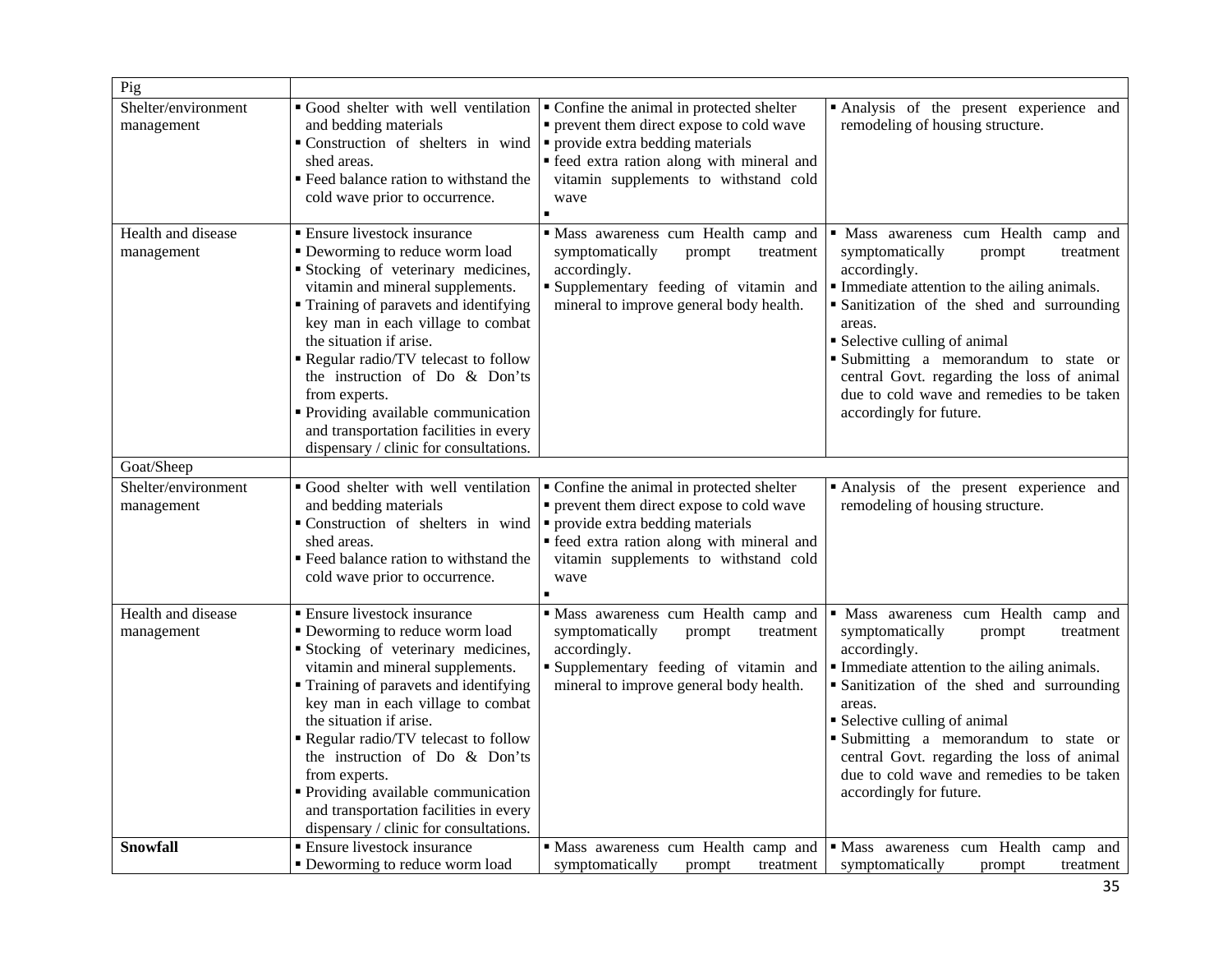|                   | Stocking of veterinary medicines,<br>vitamin and mineral supplements.<br>• Training of paravets and identifying<br>key man in each village to combat<br>the situation if arise.<br>Regular radio/TV telecast to follow<br>the instruction of Do & Don'ts<br>from experts.<br>• Providing available communication<br>and transportation facilities in every                                                                                                                 | accordingly.<br>Supplementary feeding of vitamin and<br>mineral to improve general body health.                                                                                                                                                             | accordingly.<br>Immediate attention to the ailing animals.<br>• Sanitization of the shed and surrounding<br>areas.<br>• selective culling of animal<br>Submitting a memorandum to state or<br>central Govt. regarding the loss of animal<br>due to cold wave and remedies to be taken<br>accordingly for future.                                                                                    |  |
|-------------------|----------------------------------------------------------------------------------------------------------------------------------------------------------------------------------------------------------------------------------------------------------------------------------------------------------------------------------------------------------------------------------------------------------------------------------------------------------------------------|-------------------------------------------------------------------------------------------------------------------------------------------------------------------------------------------------------------------------------------------------------------|-----------------------------------------------------------------------------------------------------------------------------------------------------------------------------------------------------------------------------------------------------------------------------------------------------------------------------------------------------------------------------------------------------|--|
|                   | dispensary / clinic for consultations.                                                                                                                                                                                                                                                                                                                                                                                                                                     |                                                                                                                                                                                                                                                             |                                                                                                                                                                                                                                                                                                                                                                                                     |  |
| <b>Earthquake</b> | <b>NA</b>                                                                                                                                                                                                                                                                                                                                                                                                                                                                  | <b>NA</b>                                                                                                                                                                                                                                                   | <b>NA</b>                                                                                                                                                                                                                                                                                                                                                                                           |  |
| <b>Landslides</b> | <b>Ensure livestock insurance</b><br>• Deworming to reduce worm load<br>Stocking of veterinary medicines,<br>vitamin and mineral supplements.<br>• Training of paravets and identifying<br>key man in each village to combat<br>the situation if arise.<br>Regular radio/TV telecast to follow<br>the instruction of Do & Don'ts<br>from experts.<br>Providing available communication<br>and transportation facilities in every<br>dispensary / clinic for consultations. | · Mass awareness cum Health camp and<br>symptomatically<br>treatment<br>prompt<br>accordingly.<br>Supplementary feeding of vitamin and<br>mineral to improve general body health.<br>• immediate rescue operation<br>• Shifting of livestock to safe areas. | · Mass awareness cum Health camp and<br>symptomatically<br>treatment<br>prompt<br>accordingly.<br>Immediate attention to the ailing animals.<br>• Sanitization of the shed and surrounding<br>areas.<br>• selective culling of animal<br>Submitting a memorandum to state or<br>central Govt. regarding the loss of animal<br>due to landslides and remedies to be taken<br>accordingly for future. |  |

s based on forewarning wherever available

## **2.5.2 Poultry**

|                  |                                               | <b>Convergence/linkages with</b><br>ongoing programs, if any               |                                   |                   |
|------------------|-----------------------------------------------|----------------------------------------------------------------------------|-----------------------------------|-------------------|
|                  | <b>Before the event</b>                       | During the event                                                           | After the event                   |                   |
| <b>Drought</b>   |                                               |                                                                            |                                   |                   |
| Shortage of feed | Awareness on maze, pea and Use of stored feed |                                                                            | Availing insurance for the crop   | Schemes from Line |
| ingredients      |                                               | oil seed cultivation for use of $\blacksquare$ Use of feeds from the local | loss.                             | Deptt./RKVY/ATMA  |
|                  | poultry feed                                  | resources                                                                  | subsidiary<br>Availing<br>schemes |                   |
|                  | • Procurement<br>of<br>feed                   | $\blacksquare$ Regular radio/TV telecast to                                | from line deptt.                  |                   |
|                  | ingredients in bulk.                          | follow the instruction of Do $\&$                                          |                                   |                   |
|                  | mixing<br>Installation of feed                | Don'ts from experts.                                                       |                                   |                   |
|                  | plant                                         |                                                                            |                                   |                   |
| Drinking water   | of<br>$\blacksquare$ Construction<br>water    | Provision of potable water                                                 | Submitting a memorandum to        |                   |
|                  | harvesting structures.                        | Use of stored water from water                                             | sate or central Govt. regarding   |                   |
|                  | - Harvesting rain water $\&$ water            | harvesting structure.                                                      | amount of water shortfall during  |                   |
|                  | from natural source                           | Electring water from watershed                                             | drought and action to be initiate |                   |
|                  | • Developing watershed areas.                 | areas and natural stream/river.                                            | accordingly.                      |                   |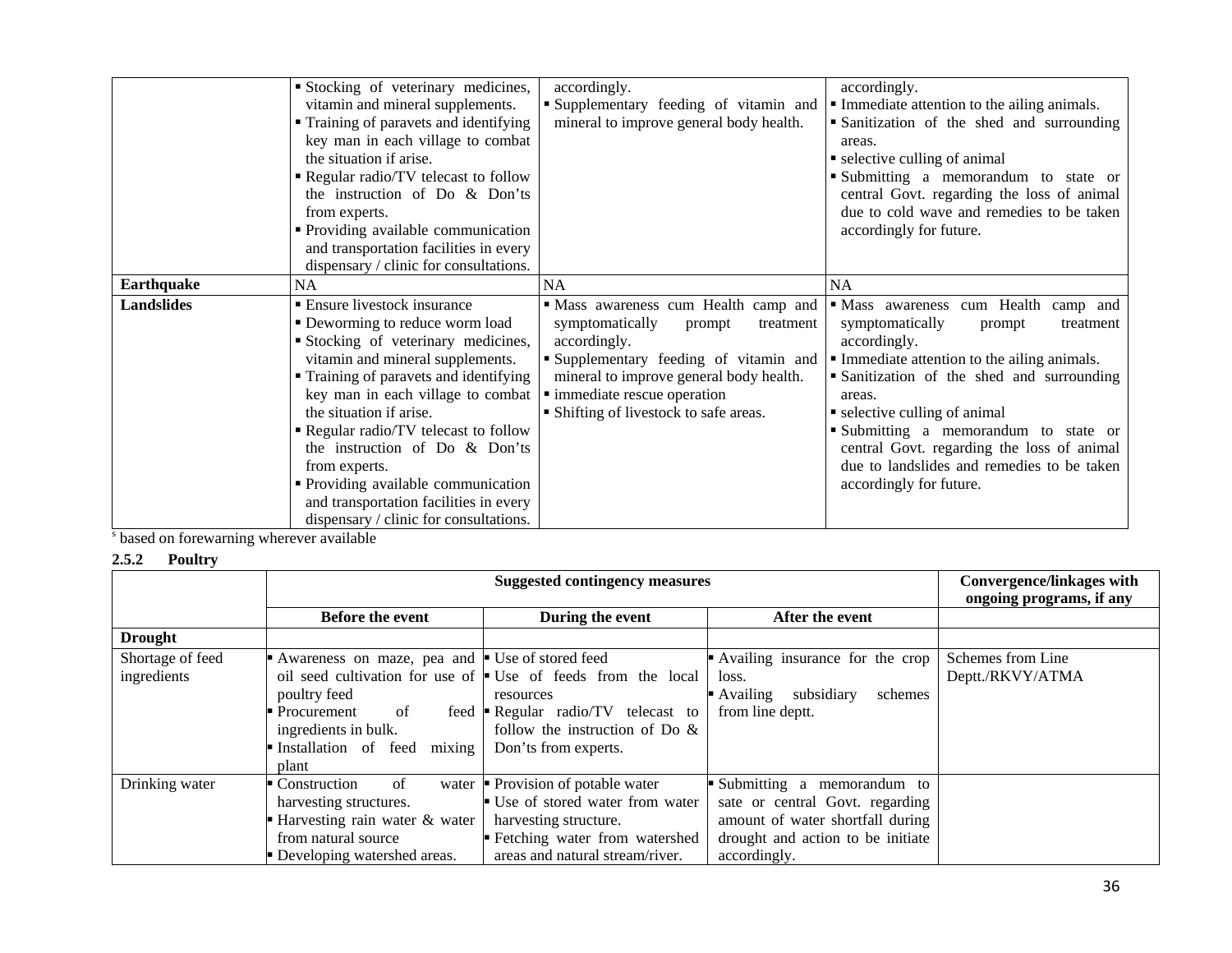|                                  | Regular radio/TV telecast to<br>follow the instruction of Do $\&$<br>Don'ts from experts.                                                                                                                                                                                                                                                                                                                                                                                               | Avail subsidy water supply<br>through tankers from sate or<br>central Govt.                                                                                                                                                                                                          | Construction of permanent water<br>harvesting structure with a<br>planning to fulfill the water<br>requirement during drought.                                                                                                                                                                              |  |
|----------------------------------|-----------------------------------------------------------------------------------------------------------------------------------------------------------------------------------------------------------------------------------------------------------------------------------------------------------------------------------------------------------------------------------------------------------------------------------------------------------------------------------------|--------------------------------------------------------------------------------------------------------------------------------------------------------------------------------------------------------------------------------------------------------------------------------------|-------------------------------------------------------------------------------------------------------------------------------------------------------------------------------------------------------------------------------------------------------------------------------------------------------------|--|
| Health and disease<br>management | Regular<br>deworming<br>and<br>vaccination<br>against<br>viral<br>disease.<br>Stocking<br>of<br>veterinary<br>medicines, vitamin and mineral<br>supplements.<br>Training of paravets<br>and<br>identifying key man in each<br>village to combat the situation<br>if arise.<br>Providing<br>available<br>communication<br>and<br>facilities<br>transportation<br>in<br>every dispensary / clinic for<br>consultations.<br>Proper ventilation system of<br>Housing to reduce heat stress. | Mass awareness cum Health<br>symptomatically<br>camp<br>and<br>prompt treatment accordingly.<br>Supplementary<br>feeding<br>vitamin and mineral to reduce $\blacksquare$<br>heat stress<br>Regular radio/TV telecast to<br>follow the instruction of Do $\&$<br>Don'ts from experts. | • Mass awareness cum Health<br>camp<br>and<br>symptomatically<br>prompt treatment accordingly.<br>of $\blacksquare$ selective culling of bird<br>Submitting a memorandum to<br>sate or central Govt. regarding<br>the loss of poultry due to Drought<br>and remedies to be taken<br>accordingly for future. |  |
| <b>Floods</b>                    |                                                                                                                                                                                                                                                                                                                                                                                                                                                                                         |                                                                                                                                                                                                                                                                                      |                                                                                                                                                                                                                                                                                                             |  |
| Shortage of feed<br>ingredients  | Awareness on maze, pea and<br>oil seed cultivation for use of $\blacksquare$<br>poultry feed<br>Procurement<br>of<br>feed<br>ingredients in bulk and store in<br>raise floor.<br>Installation of feed mixing<br>plant                                                                                                                                                                                                                                                                   | ■ Use of stored feed<br>Use of feeds from the local<br>resources<br>Regular radio/TV telecast to<br>follow the instruction of Do $\&$<br>Don'ts from experts.                                                                                                                        | Availing insurance for the crop<br>loss.<br>Availing<br>subsidiary<br>schemes<br>from line deptt.                                                                                                                                                                                                           |  |
| Drinking water                   | Storage of safe drinking water<br>in community tanks / water<br>harvesting structures which is<br>not prone to seepage of flood<br>water.<br>Installation of large sized sand<br>filters with charcoal.<br>Tying up with PHED Deptt. of<br>neighboring district to supply<br>water at needy time.<br>Creating awareness amongst<br>public how to conserve water<br>and judiciously use in flood<br>situation.                                                                           | Chlorination of the drinking<br>water and use of sand filter<br>Supply of fresh drinking water<br>from nearby district.<br>Regular radio/TV telecast to<br>follow the instruction of Do $\&$<br>Don'ts from experts.                                                                 | • Cleaning of water storage tanks<br>Relief for damaged tanks and<br>community<br>pipe<br>line<br>for<br>reconstruction.                                                                                                                                                                                    |  |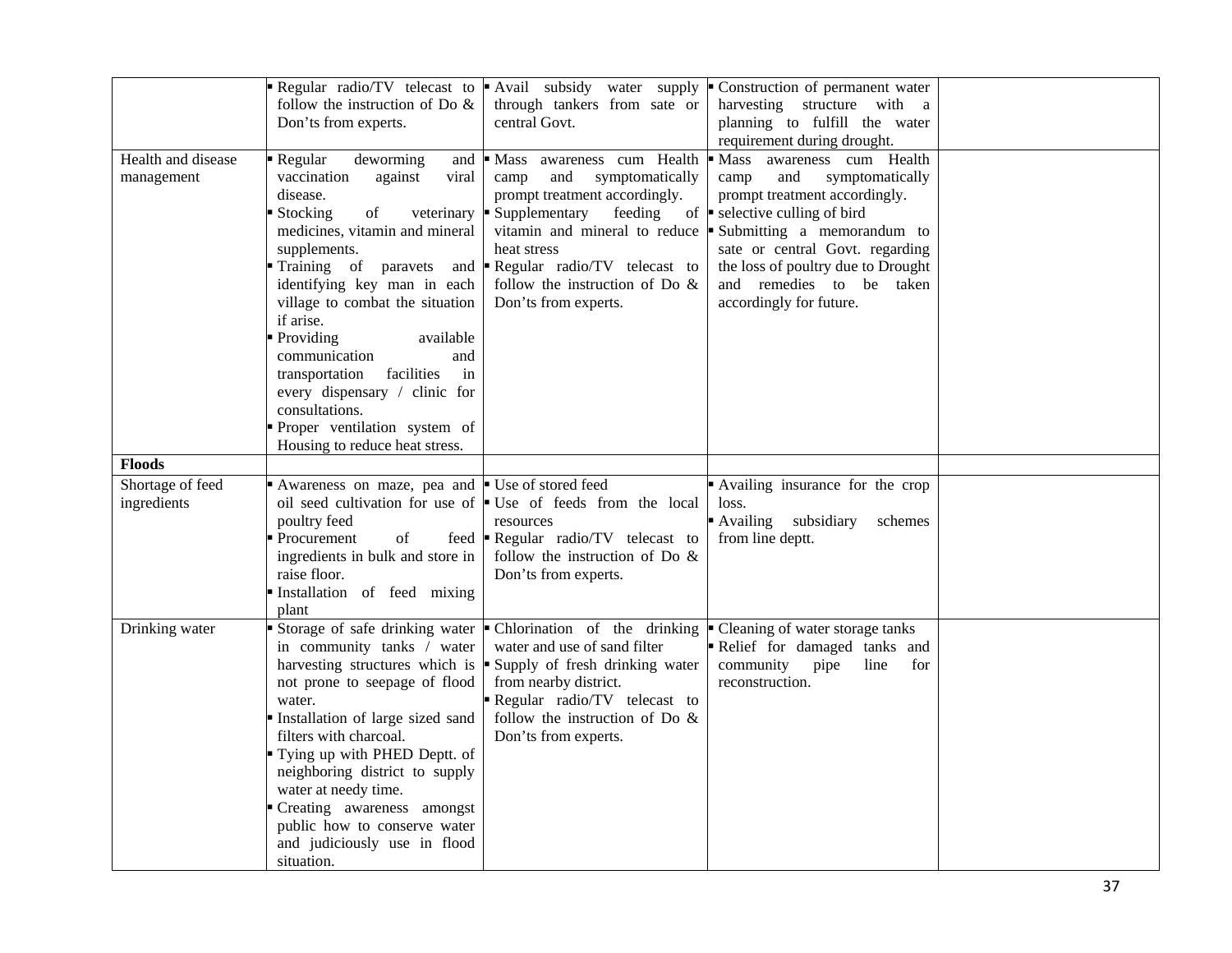| Health and disease<br>management  | Regular<br>deworming<br>and<br>vaccination<br>against<br>viral<br>disease.<br>Stocking<br>$% \left( \left( \mathcal{A},\mathcal{A}\right) \right) =\left( \mathcal{A},\mathcal{A}\right)$ of<br>veterinary<br>medicines, vitamin and mineral<br>supplements.<br>identifying key man in each<br>village to combat the situation<br>if arise.<br>Providing<br>available<br>communication<br>and<br>facilities<br>transportation<br>in<br>every dispensary / clinic for<br>consultations.<br>Proper ventilation system of<br>Housing to reduce heat stress. | Mass awareness cum Health<br>and<br>symptomatically<br>camp<br>prompt treatment accordingly.<br>Supplementary<br>feeding<br>vitamin and mineral to reduce<br>heat stress<br>Training of paravets and <b>Regular</b> radio/TV telecast to<br>follow the instruction of Do $\&$<br>Don'ts from experts. | awareness cum Health<br>Mass<br>E<br>and<br>symptomatically<br>camp<br>prompt treatment accordingly.<br>of $\bullet$ selective culling of bird<br>Submitting a memorandum to<br>sate or central Govt. regarding<br>the loss of poultry due to Drought<br>and remedies to be taken<br>accordingly for future. |           |
|-----------------------------------|----------------------------------------------------------------------------------------------------------------------------------------------------------------------------------------------------------------------------------------------------------------------------------------------------------------------------------------------------------------------------------------------------------------------------------------------------------------------------------------------------------------------------------------------------------|-------------------------------------------------------------------------------------------------------------------------------------------------------------------------------------------------------------------------------------------------------------------------------------------------------|--------------------------------------------------------------------------------------------------------------------------------------------------------------------------------------------------------------------------------------------------------------------------------------------------------------|-----------|
| Cyclone                           |                                                                                                                                                                                                                                                                                                                                                                                                                                                                                                                                                          |                                                                                                                                                                                                                                                                                                       |                                                                                                                                                                                                                                                                                                              |           |
| Shortage of feed<br>ingredients   | NA                                                                                                                                                                                                                                                                                                                                                                                                                                                                                                                                                       | NA                                                                                                                                                                                                                                                                                                    | NA                                                                                                                                                                                                                                                                                                           | <b>NA</b> |
| Drinking water                    | NA                                                                                                                                                                                                                                                                                                                                                                                                                                                                                                                                                       | NA                                                                                                                                                                                                                                                                                                    | NA                                                                                                                                                                                                                                                                                                           | <b>NA</b> |
| Health and disease<br>management  | NA                                                                                                                                                                                                                                                                                                                                                                                                                                                                                                                                                       | NA                                                                                                                                                                                                                                                                                                    | NA                                                                                                                                                                                                                                                                                                           | NA        |
| <b>Heat wave</b>                  |                                                                                                                                                                                                                                                                                                                                                                                                                                                                                                                                                          |                                                                                                                                                                                                                                                                                                       |                                                                                                                                                                                                                                                                                                              |           |
| Shelter/environment<br>management | • Advance early warning system<br>through Agromet advisories<br>for preparedness to combat the<br>situation.<br>$\blacksquare$ Good<br>shelter with well<br>ventilation<br>bedding<br>and<br>materials<br>Construction of shelters in<br>wind shed areas.<br>Increase the concentrate feed<br>reduce<br>amount<br>and<br>the<br>roughage diet.<br>Adlib provision of potable<br>water                                                                                                                                                                    | • Confine the animal in protected<br>shelter<br>• prevent them direct expose to<br>heat wave<br>$\bullet$ reduce upto 20% of the ration<br>• provide nutretical<br>Adlib provision of potable<br>water<br>Avoid movement of animal<br>• Misting of water during the<br>extreme heat to the animal     | Adlib provision of potable water<br>$\blacksquare$ Analysis<br>of<br>the<br>present<br>experience and remodeling of<br>housing structure.<br>• provide nutretical                                                                                                                                            |           |
| Health and disease<br>management  | <b>Ensure livestock insurance</b><br>Deworming to reduce worm<br>load<br>$\blacksquare$ Stocking<br>of<br>veterinary<br>medicines.<br>vitamin<br>and                                                                                                                                                                                                                                                                                                                                                                                                     | · Mass awareness cum Health<br>and symptomatically<br>camp<br>prompt treatment accordingly.<br>Supplementary feeding<br>of                                                                                                                                                                            | Immediate attention to the ailing<br>animals.<br>selective culling of injured<br>animal<br>vitamin and mineral to improve $\vert \cdot \vert$ Mass awareness cum Health                                                                                                                                      |           |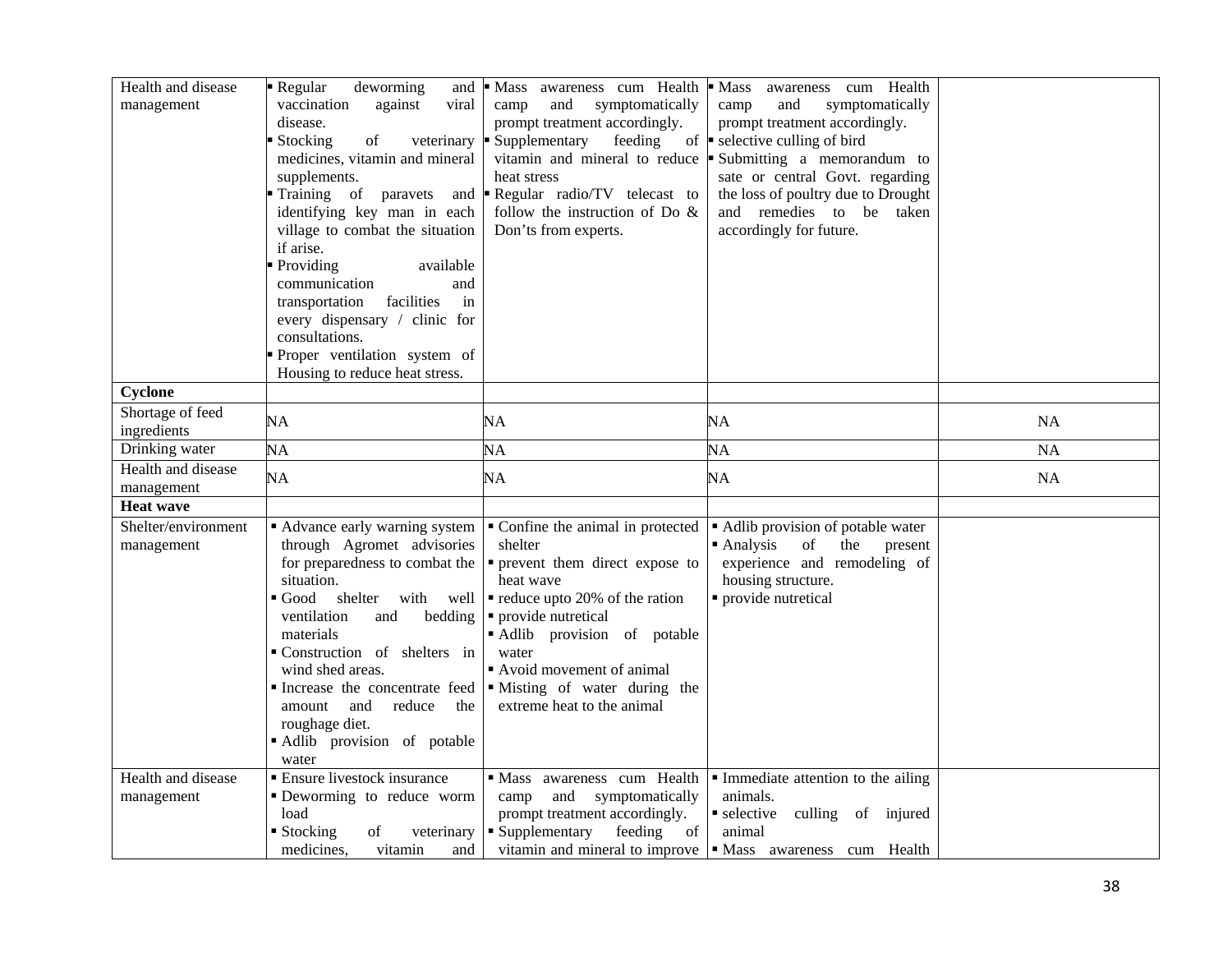|                                   | mineral supplements.<br>Training of paravets<br>and<br>identifying key man in each<br>village to combat the situation<br>if arise.<br>Regular radio/TV telecast to<br>follow the instruction of Do $\&$<br>Don'ts from experts.<br>• Providing<br>available<br>communication<br>and<br>transportation facilities<br>in<br>every dispensary / clinic for<br>consultations.                                                                          | general body health.<br>selective culling of injured<br>animal                                                                                                                                                                                                                                                                                                                        | and<br>symptomatically<br>camp<br>prompt treatment accordingly.<br>Sanitization of the shed and<br>surrounding areas.<br>Submitting a memorandum to<br>state or central Govt. regarding<br>the loss of animal due to flood<br>and remedies to be taken<br>accordingly for future.                                                                                                                                                         |  |
|-----------------------------------|----------------------------------------------------------------------------------------------------------------------------------------------------------------------------------------------------------------------------------------------------------------------------------------------------------------------------------------------------------------------------------------------------------------------------------------------------|---------------------------------------------------------------------------------------------------------------------------------------------------------------------------------------------------------------------------------------------------------------------------------------------------------------------------------------------------------------------------------------|-------------------------------------------------------------------------------------------------------------------------------------------------------------------------------------------------------------------------------------------------------------------------------------------------------------------------------------------------------------------------------------------------------------------------------------------|--|
| Cold wave                         |                                                                                                                                                                                                                                                                                                                                                                                                                                                    |                                                                                                                                                                                                                                                                                                                                                                                       |                                                                                                                                                                                                                                                                                                                                                                                                                                           |  |
| Shelter/environment<br>management | Good<br>shelter<br>with<br>ventilation<br>and<br>bedding<br>materials<br>Construction of shelters in<br>wind shed areas.<br>$\blacksquare$ Feed<br>balance<br>ration<br>to<br>withstand the cold wave prior<br>to occurrence.                                                                                                                                                                                                                      | well $\bullet$ Confine the bird in protected<br>shelter<br>prove extra light to keep them<br>warm<br>prevent them direct expose to<br>cold wave<br>provide extra bedding materials<br>feed extra ration along with<br>vitamin<br>mineral<br>and<br>supplements to withstand cold<br>wave<br>Regular radio/TV telecast to<br>follow the instruction of Do $\&$<br>Don'ts from experts. | Analysis of the present experience<br>and remodeling of housing<br>structure.                                                                                                                                                                                                                                                                                                                                                             |  |
| Health and disease<br>management  | Ensure livestock insurance<br>Deworming to reduce worm<br>load and vaccination to protect<br>viral disease<br>of<br>Stocking<br>veterinary<br>medicines, vitamin and mineral<br>supplements.<br>Training of paravets and<br>identifying key man in each<br>village to combat the situation<br>if arise.<br>Providing<br>available<br>communication<br>and<br>facilities<br>transportation<br>in<br>every dispensary / clinic for<br>consultations. | Mass awareness cum Health<br>and symptomatically<br>camp<br>prompt treatment accordingly.<br>Supplementary<br>feeding<br>vitamin and mineral to improve<br>general body health.<br>Regular radio/TV telecast to<br>follow the instruction of Do $\&$<br>Don'ts from experts.                                                                                                          | cum Health<br>$\blacksquare$ Mass<br>awareness<br>and<br>symptomatically<br>camp<br>prompt treatment accordingly.<br>of $\blacksquare$ Immediate attention to the ailing<br>animals.<br>Sanitization of the shed and<br>surrounding areas.<br>selective culling of animal<br>Submitting a memorandum to<br>state or central Govt. regarding<br>the loss of animal due to cold<br>wave and remedies to be taken<br>accordingly for future. |  |